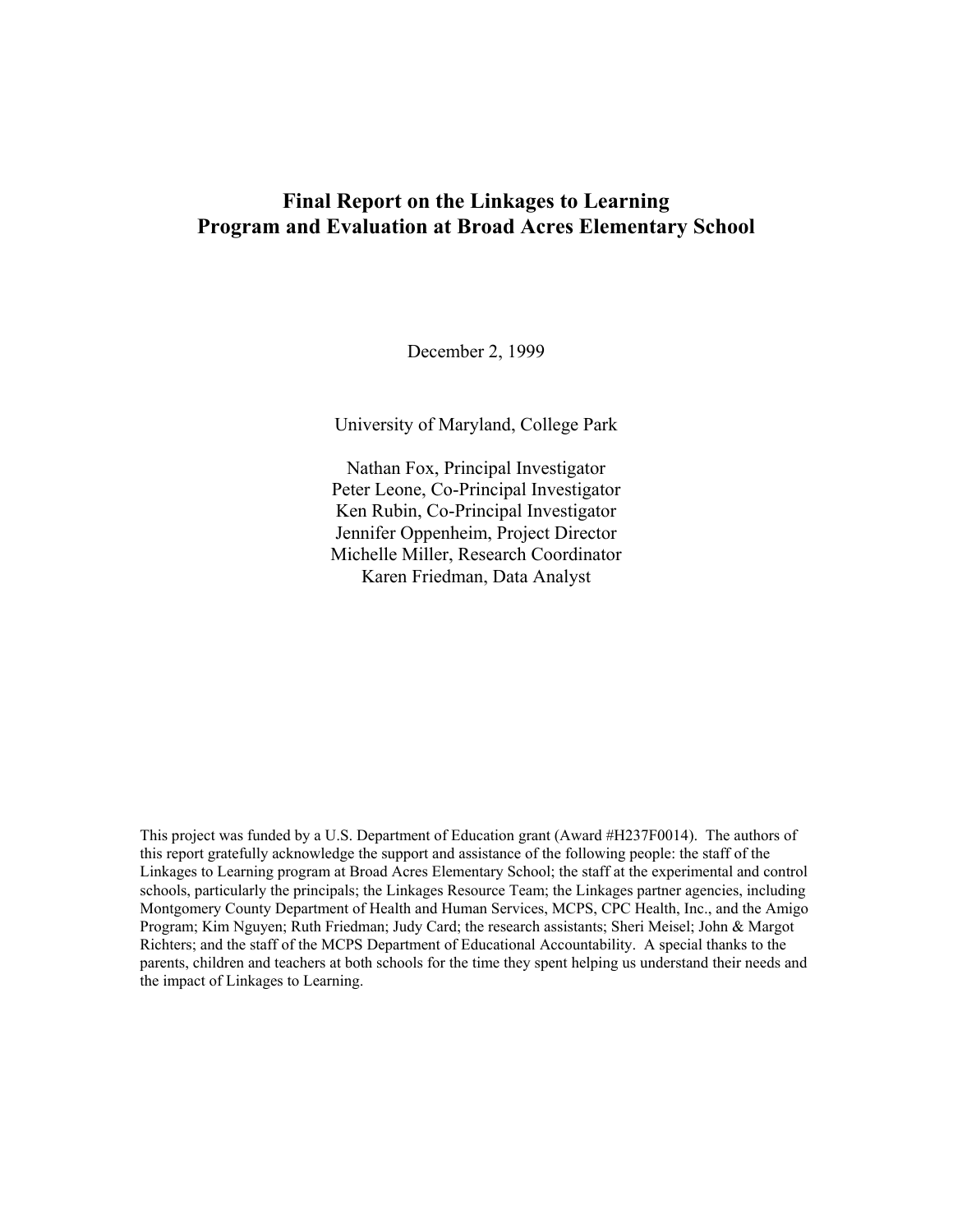# **Table of Contents**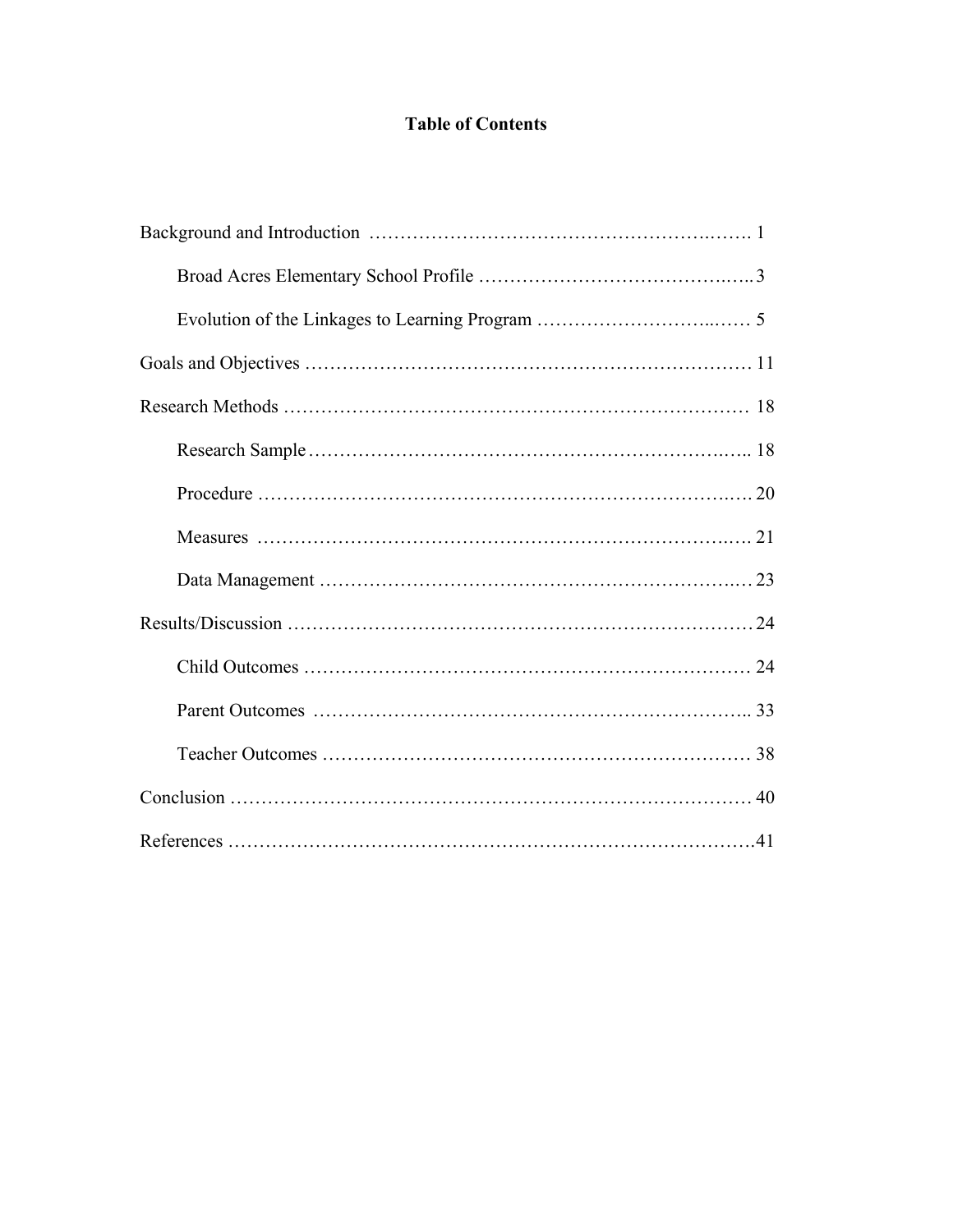### **Executive Summary**

For the past four years, through a grant from the U.S. Department of Education, the University of Maryland has funded a school-based mental health and social service program. This initiative, Linkages to Learning at Broad Acres Elementary School, was a collaborative effort that involved the Montgomery County Public Schools, the Montgomery County Department of Health and Human Services, and several private agencies. The grant from the U.S. Department of Education funded direct services to low income children and their families and an evaluation of the impact of Linkages to Learning program.

 Broad Acres Elementary School serves a very diverse community. The parents of the approximately 500 children in grades K-5 come from more than 40 different countries and speak 10 different languages. Most immigrant families come from the Caribbean, Africa, Central America, and Southeast Asia. About 90% of the students at Broad Acres qualify for free and reduced meals.

 Since the spring of 1996, the Linkages to Learning program at Broad Acres has provided a range of mental health, social services, and education services to scores of families and hundreds of children. A health center funded by the Robert Wood Johnson foundation was added to the Linkages program during the second year of operation and complements the other services. Children and families during the past three years have participated in individual and group therapy, adult education, recreation activities, and tutoring.

 Researchers at the University of Maryland have assessed children and families participating in the Linkages to Learning program at Broad Acres and a comparison group of children and families at another elementary school. Although differences existed between the communities served by the two schools, there were several positive outcomes for 119 children and 69 parents tracked over three years and served by the Linkages to Learning (LTL) Program. Among other things, parents of children in LTL reported significant decreases in their children's negative behavior over time. A related finding was that while children at the comparison school showed an increase in negative behaviors over time, similar gains which might be expected among children at-risk in the Linkages school, did not occur. Other outcomes such as a decrease in emotional distress by the children at LTL and improved parenting practices among parents receiving services occurred.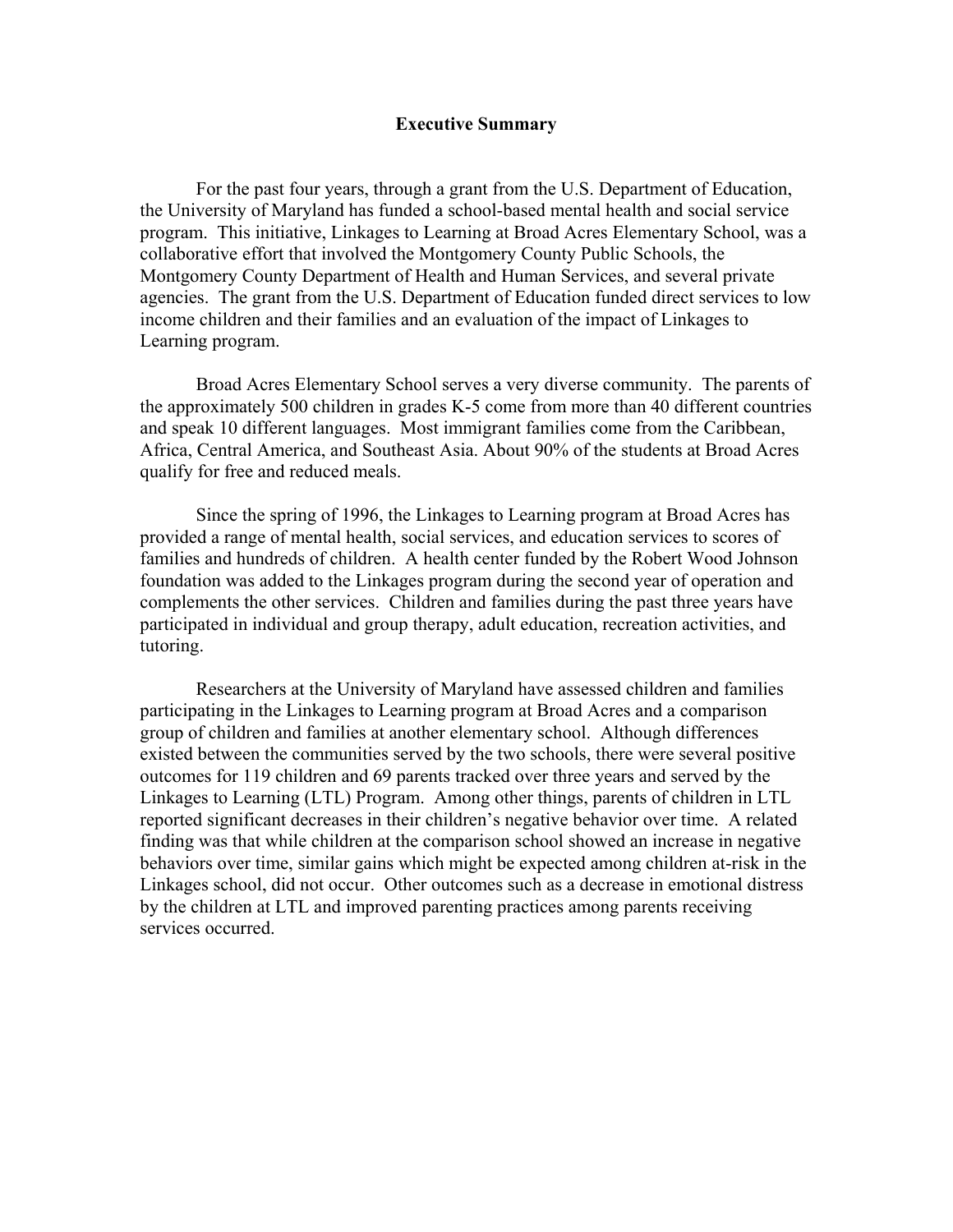### **Background and Introduction**

In September 1995, the University of Maryland, College Park received funding from the U.S. Department of Education to replicate and evaluate Montgomery County's model for the delivery of school-based mental health, health, and social services. This model, entitled Linkages to Learning, was developed as the result of a 1991 County Council resolution calling for increased attention to the mental health and social service needs of at-risk children and their families. The resolution stressed the need for services to be both school-based and collaborative. Consequently, a partnership developed between Montgomery County Public Schools, Montgomery County Department of Health and Human Services, and a number of private agencies serving children and families. The partners in this initiative set as their goal the reduction of social, emotional and somatic health problems that interfere with children's abilities to succeed in school, at home, and in the community. In order to achieve this goal, a core group of services was identified. These services are listed in Table 1 below.

## **Table 1. Linkages to Learning Core Services**

| <b>Mental Health Services</b>                                                                                                                                                                                                                                                                                                                                         |
|-----------------------------------------------------------------------------------------------------------------------------------------------------------------------------------------------------------------------------------------------------------------------------------------------------------------------------------------------------------------------|
| mental health assessments<br>individual child, parent, and family counseling<br>consultation with school staff and other agencies<br>prevention, early intervention and treatment groups for children<br>support groups for parents<br>in-service training for teachers                                                                                               |
| <b>Social Services</b>                                                                                                                                                                                                                                                                                                                                                |
| family needs assessments<br>assistance obtaining clothing/furniture, food, housing, etc.<br>assistance with legal/immigration, medical/dental and employment needs<br>translation and transportation assistance<br>assistance accessing day care, summer camps and school system resources<br>after-school and evening recreation programs<br>acculturation workshops |
| <b>Educational Support</b>                                                                                                                                                                                                                                                                                                                                            |
| <i>academic tutoring for students</i><br>SAT preparation<br>Mentoring<br>Adult education classes (e.g., ESOL, literacy)                                                                                                                                                                                                                                               |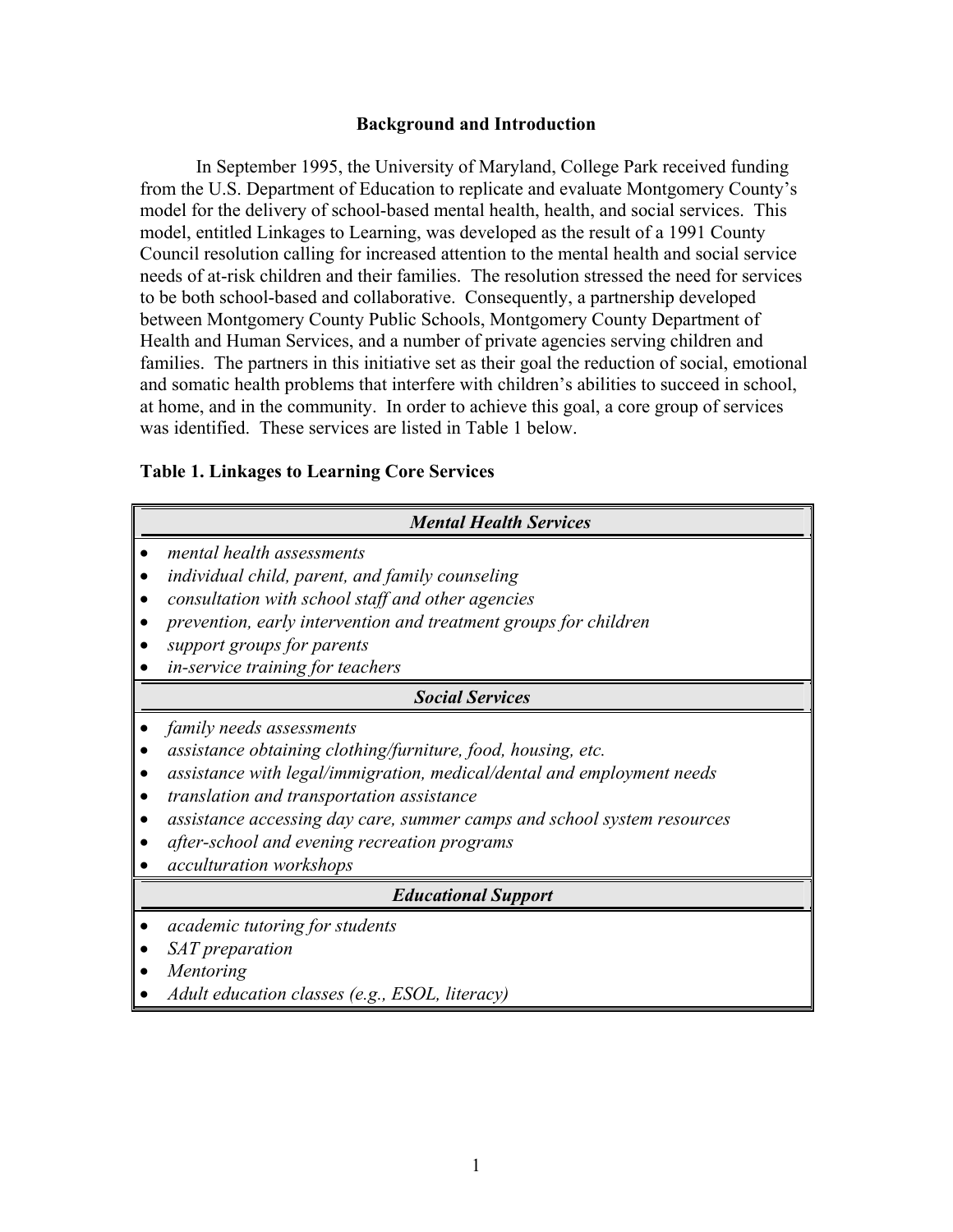## *Health Services*

- *Delivery of routine school health services (including first aid and emergency care for sick and injured students)*
- *Medication and treatment administration*
- *Hearing and vision screening*
- *Referral and case management for children with physical and medical issues*
- *Health counseling and health education*
- *Assistance for parents to access health care in the community*

The initial plan called for each Linkages to Learning site to be staffed with an interdisciplinary team of service providers, including case managers, mental health therapists, and health care staff (e.g., school nurse and health room technician). While staff members would likely come from different agencies (both public and private), they would work collectively to ensure that each child and family's mental health, health, social service and educational support needs were addressed. Services would be available to any child in the school and his/her family members (with the exception of some somatic health services which were limited to students themselves). The Linkages to Learning team would include key school personnel, such as the school principal, guidance counselor, and pupil personnel worker, so that services would be well coordinated and integrated. The Linkages to Learning case manager would be responsible for coordinating care with outside service providers as well. Programming would be designed in response to community needs, and would build upon community assets and resources. Parents would be seen as partners, and would take an active role in developing solutions to individual, family and community-wide challenges.

Three original Linkages to Learning sites were piloted in 1993, two in elementary schools and one in the Rockinghorse Road School Health Services Center, the entry point into Montgomery County Public Schools for all new international students. In their first few years of operation these sites reported many anecdotal successes. A formative evaluation of the program in one school was conducted by Dr. Peter Leone of the University of Maryland. This evaluation documented some of the strengths and weaknesses of the model, including a discussion of the complexities of treating children and families with multiple social, emotional and physical health needs. In 1995, the University of Maryland, College Park was awarded a grant from the U.S. Department of Education to conduct an even more comprehensive longitudinal study of Linkages to Learning. The project involved replicating the Linkages model in a third elementary school site, and evaluating the effectiveness of this program in improving children's social, emotional and academic functioning.

Funds from the U.S. Department of Education were used to implement the Linkages to Learning program at Broad Acres Elementary School, in Silver Spring, Maryland. The collaborative partners in this endeavor included Montgomery County Public Schools; Montgomery County Department of Health and Human Services; University of Maryland, College Park; CPC Health, Inc. (a private mental health agency subcontracted with the University to provide mental health and social services); and the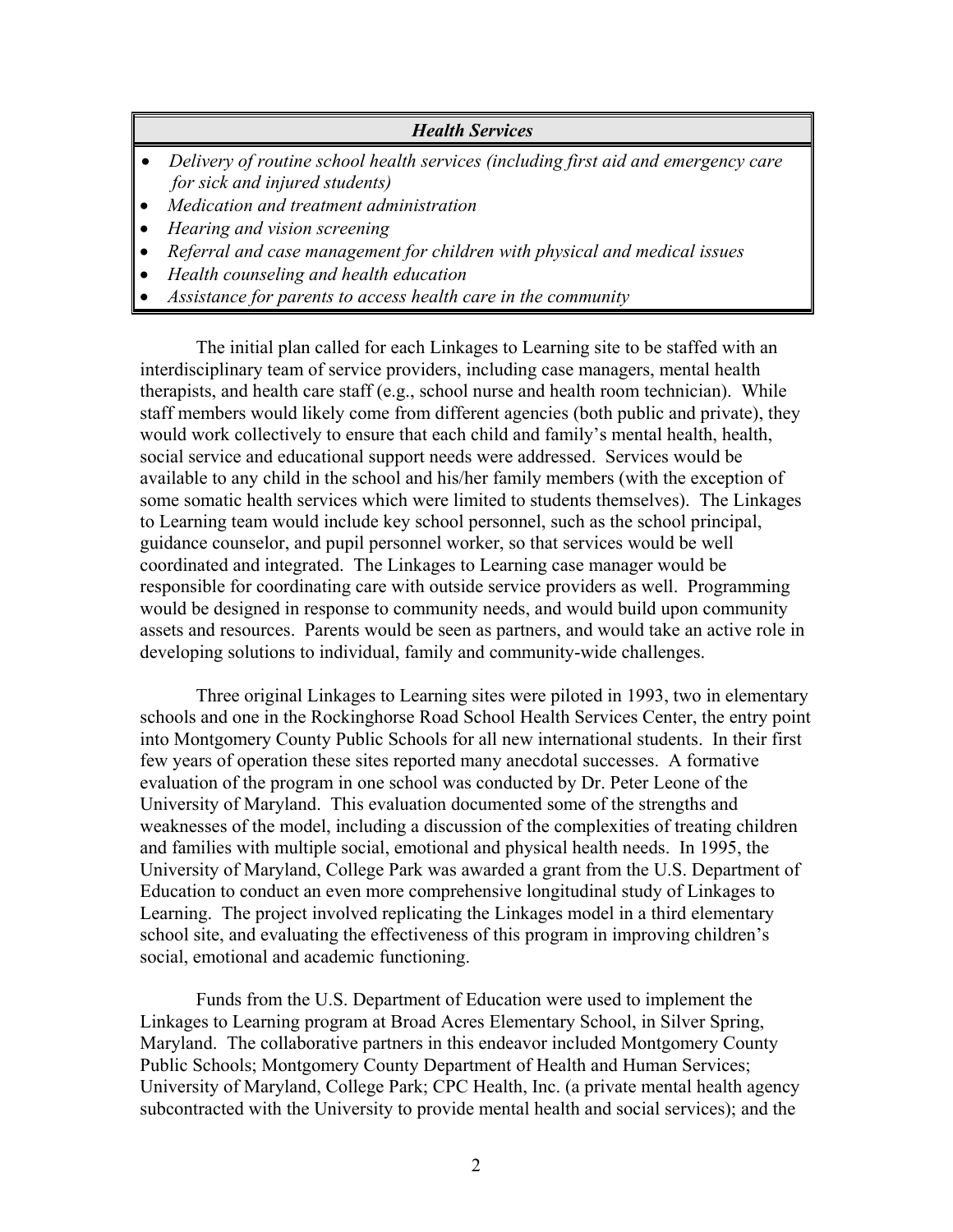Amigo Program of Child Center and Adult Services, Inc. (another private mental health provider supported by Title I funds).

The University of Maryland's program evaluation utilized a pre/post comparison school design, with data collected at Broad Acres and at a non-treatment control school over the course of three years. The leadership of Montgomery County Public Schools selected an elementary school to serve as the control for the study. Attempts were made to match both schools on key demographic and socioeconomic variables.

### **Broad Acres Elementary School Profile**

Broad Acres Elementary School serves children in Kindergarten through 5th grade, with both Head Start and day care programs on-site. There are also two selfcontained special education classrooms in the school. At the time the Linkages to Learning program began in the 1995/1996 school year, the total student population at Broad Acres was 505 students. This had risen to 532 by the fall of 1998.

Roughly 95% of the students at Broad Acres live within walking distance of the school. This makes Broad Acres an optimal setting for a school-based program, in that services are easily accessible to a majority of students and their families. However, Broad Acres also has one of the highest mobility rates within the county, with anywhere from 30% to 40% of students entering or leaving the school in a given academic year. (The mobility rate for the 1998/1999 school year was 32%).

Broad Acres also has a culturally diverse student body, representing over 40 nations and 10 languages. Roughly 75% of parents in the Broad Acres community are recent immigrants, with many families coming from Central America, Southeast Asia, Africa and the Caribbean. Of 96 parents interviewed for the research study in 1996, fewer than 6% of mothers reported having been born in the United States. The ethnic composition of the student body at Broad Acres is roughly 55% Hispanic, 27% African American, 18% Asian, and 1% Caucasian. In the 1998/1999 school year, 32% of students received ESOL (English for Speakers of Other Languages) services.

The Broad Acres community is culturally diverse, yet largely economically disadvantaged. During the 1998/1999 school year, 90% of students in the school were eligible for Free and Reduced Meals (FARMS), a frequently cited poverty indicator.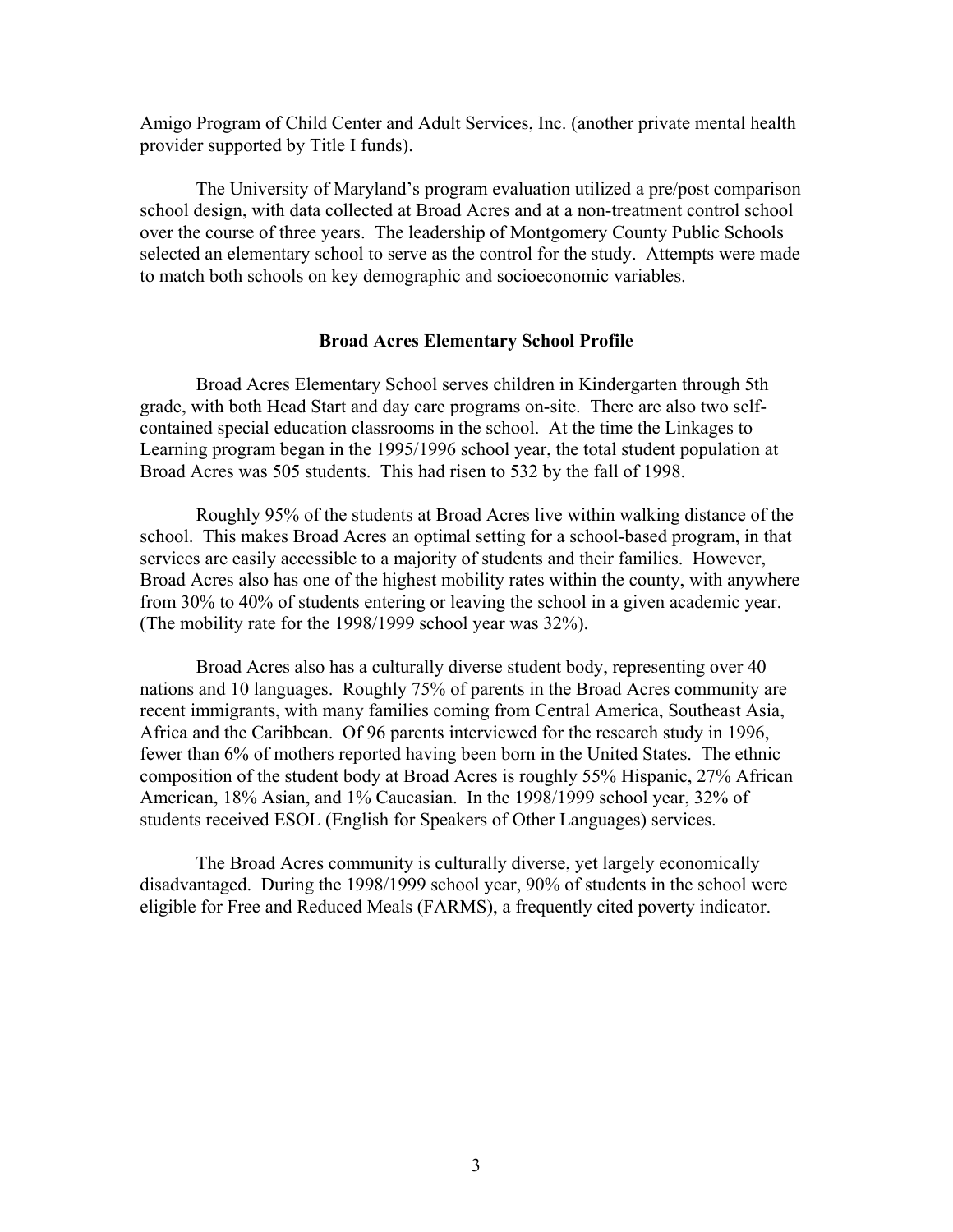Data from the University of Maryland study provide additional information on socioeconomic status of the families at Broad Acres. Of 96 parents interviewed in the spring of 1996, the mean annual family income reported was in the range of \$12,000 - \$20,000. Only 2% of parents reported an annual family income greater than \$35,000.



**Figure 1. Annual Family Income at Broad Acres in 1996 (n = 96 parents)** 

In terms of educational status, 54% of mothers, and 41% of fathers, did not complete high school. Maternal education levels are displayed in Figure 2 below.



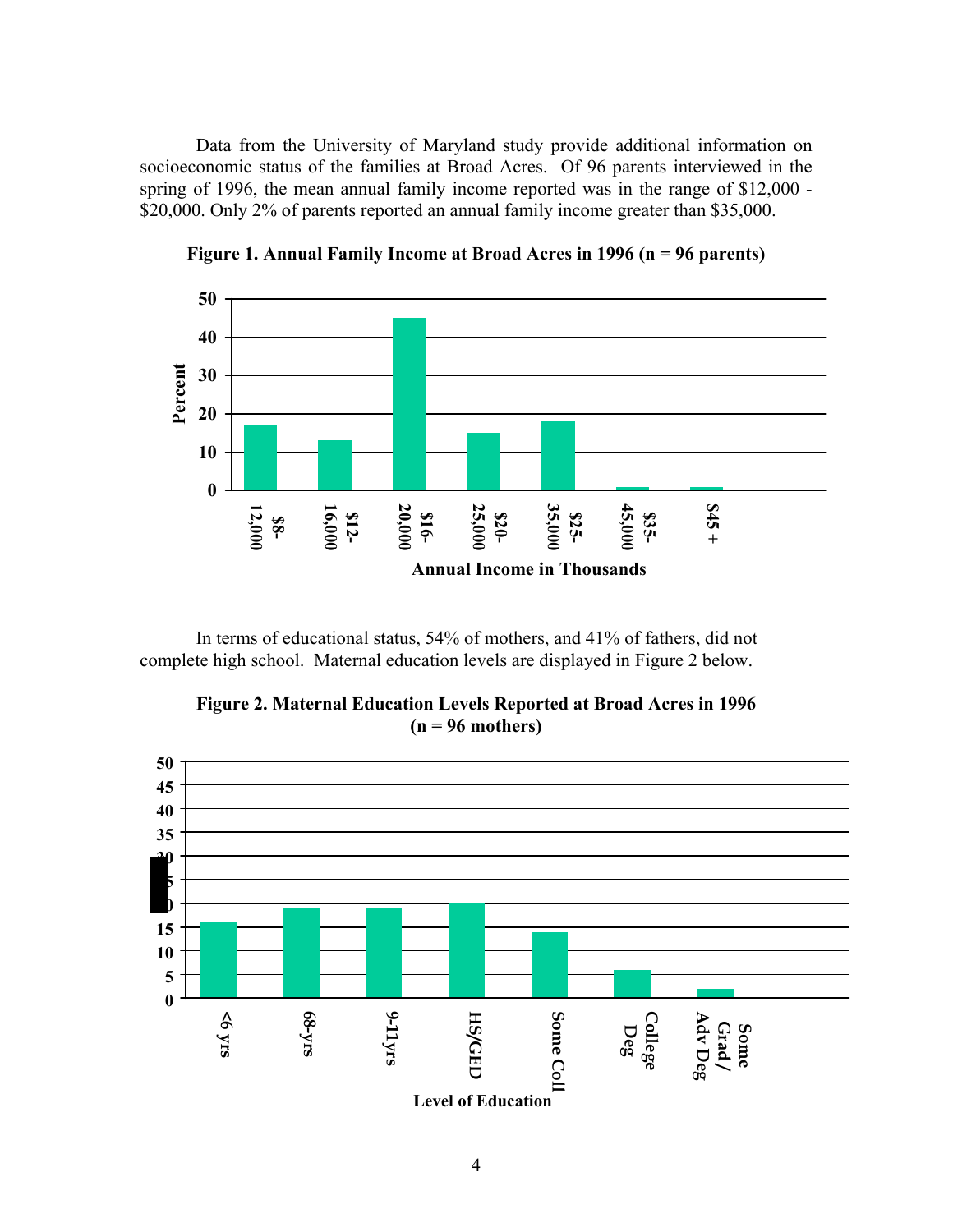## **Evolution of the Linkages to Learning Program at Broad Acres Elementary School**

### **Year One (April 1996 – August 1997)**

The Linkages to Learning program at Broad Acres began in April of 1996. Staff members (all of whom were part-time), included a program coordinator, case manager, mental health therapist, community service aide, school community health nurse, and health room technician. Initially, the mental health and social service staff were housed in a trailer on the front lawn of the school, while the health staff were located in the health room within the school building.

The first phase of Linkages to Learning focused on information gathering, outreach, and planning activities. The staff spent time getting to know the families in the community and learning about their needs and concerns. A formal needs assessment was completed by 60 families, and several informal meetings were held with parents and school staff. The program staff also made efforts to learn about other service providers in the community in order to minimize both overlaps and gaps in services for families. During this initial phase, a great deal of attention went into forming relationships with school staff. Linkages staff learned about the roles of school personnel and school policies. This enabled the school and Linkages team members to collaboratively develop a set of coordinated policies and procedures for the Linkages program, such as mechanisms for program referrals, management of crises, and communication guidelines.

In the fall of 1996 the program moved from a two-room trailer into two portable classrooms beside the school. Two social work interns and a number of community volunteers joined the staff. Program highlights for this first full year of services included the development of a series of early intervention social skills groups for children, acculturation workshops for parents, aerobics classes (in partnership with Montgomery County Recreation Department), and a therapeutic summer camp program for children with emotional and behavioral problems.

During the first year of operation a total of 253 families, representing roughly half of the school population, had at least one contact with the Linkages to Learning program. Seventy families received more than one type of service (e.g. mental health and social services; mental health and educational support). Table 2 shows the number of individuals served in Year One, by type of service received.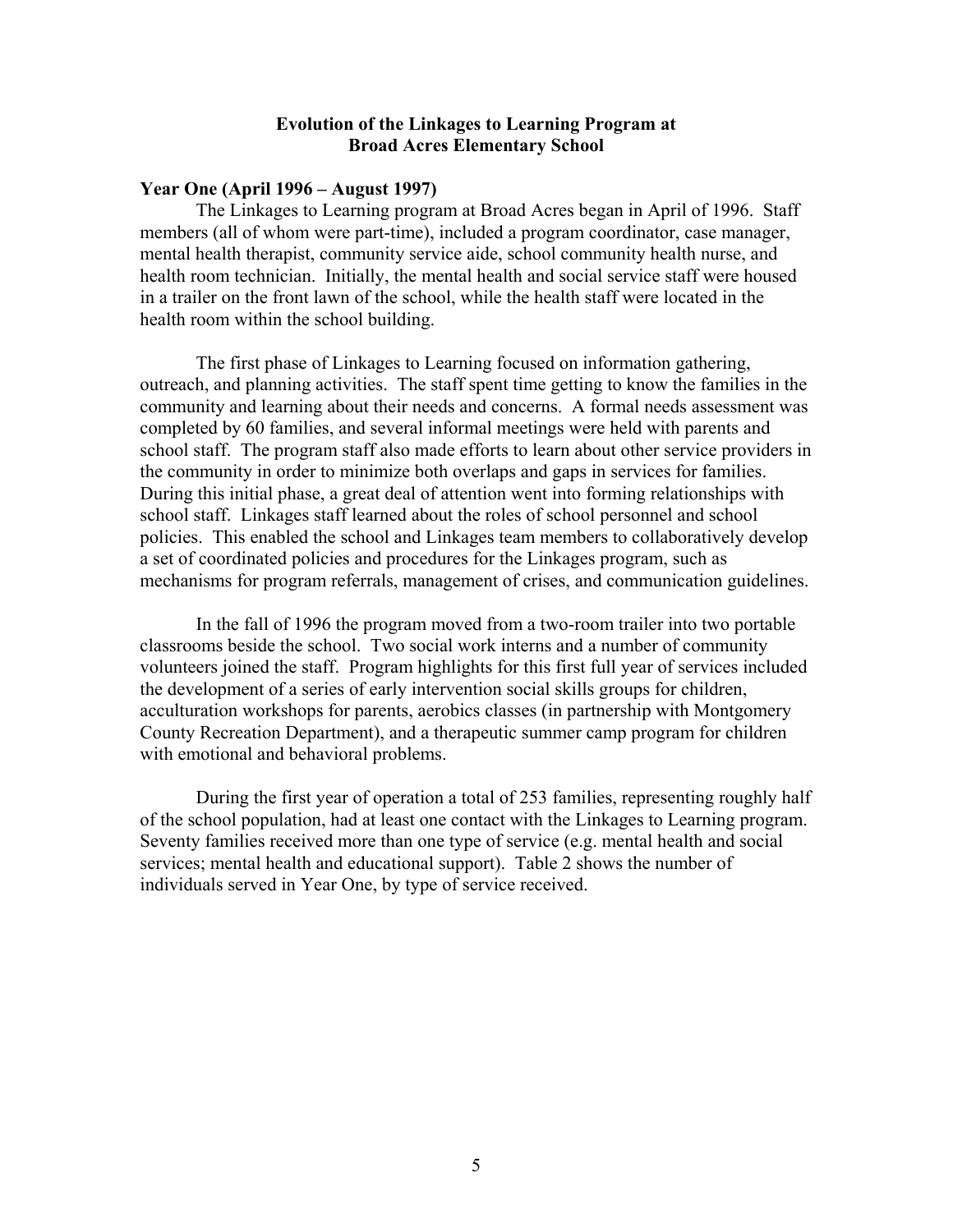| <b>Adult Services</b>                              |                         | <b>Child Services</b>                           |                           |  |
|----------------------------------------------------|-------------------------|-------------------------------------------------|---------------------------|--|
| Type of Service                                    | $#$ of Adults<br>Served | Type of Service                                 | $#$ of Children<br>Served |  |
| social service assistance                          | 83                      |                                                 |                           |  |
| mental health $\&$ psycho-<br>educational services | 48                      | mental health & psycho-<br>educational services | 133                       |  |
| adult education<br>(English classes)               | 31                      | classroom-based social<br>skills training       | 64                        |  |

## **Table 2. Summary of Services Provided in Year One**

## **Year Two (September 1997 – August 1998)**

In the spring of 1997, a grant from the Robert Wood Johnson Foundation (Making the Grade) provided funds to expand the Linkages to Learning program into a full-fledged school-based health center. Building upon the strong mental health and social service components of the program, the RWJ funds permitted a significant increase in the scope of somatic health care services available to children at the school, and eventually expanded to include some family members as well. New partners at the site as a result of the RWJ grant included Children's National Medical Center, Holy Cross Hospital, and The Catholic University of America, School of Nursing. Expanded somatic health services provided through the RWJ funds include:

- primary health care for students (including physical exams and immunizations)
- laboratory testing
- prescription and dispensation of medications
- diagnosis, treatment, referral and case management for children with acute and chronic illnesses
- physical exams for siblings and mothers of enrolled students

Also during this year, a Community Development Block Grant was used to construct a semi-permanent structure for the Linkages to Learning School-Based Health Center. This building enabled all of the staff (mental health and somatic health) to be housed in one location for the first time, and fostered better integration and coordination of services.

Program highlights from the second year included the development of a comprehensive mental health assessment protocol, weekend sports clinics for children and parents (co-sponsored by the Recreation Department), an SAT preparation class for Vietnamese teens, and English classes for parents (with simultaneous tutoring and recreation activities available for children two nights a week). Parents and children also participated in monthly Family Learning Nights that helped parents become more actively involved in their children's education.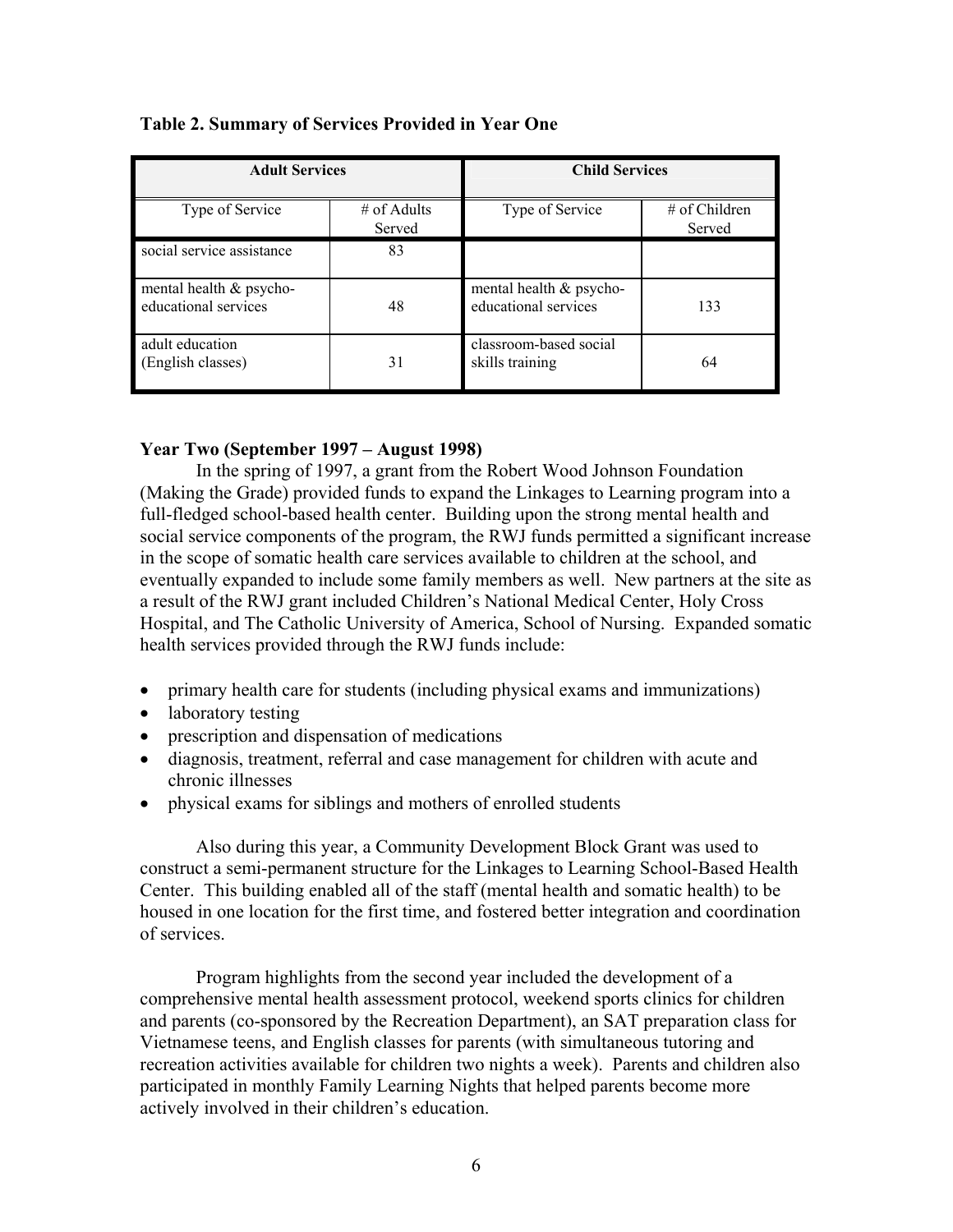A total of 37 children received ongoing individual therapy services in Year Two. Twenty-four children participated in prevention and early intervention groups, with an additional 19 children participating in intensive therapy groups for children with diagnosed social/emotional problems. Nineteen families received family therapy services. In total, there were over 4,000 visits to the Linkages School-Based Health Center during the 1997/1998 school year. Table 3 highlights some of the services provided during Year Two.

| <b>Type of Service</b>             | # of Visits |
|------------------------------------|-------------|
| <b>Mental Health</b>               |             |
| child therapy                      | 387         |
| classroom-based prevention group   | 381         |
| parent support group               | 193         |
| early intervention group (child)   | 181         |
| family therapy                     | 53          |
| <b>Somatic Health</b>              |             |
| sick care                          | 315         |
| immunizations                      | 189         |
| physical exams                     | 118         |
| <b>Educational Support</b>         |             |
| <b>English Classes for Parents</b> | 1602        |
| <b>Social Service Assistance</b>   |             |
| (all types)                        | 248         |

**Table 3. Selected Services Provided in Year Two** 

## **Year Three (September 1998-August 1999)**

The third year of operations for the Linkages program involved many changes and continued growth. Unfortunately, the departure of the case manager/therapist in September 1998, and the inability to fill this vacancy until January 1999, left a rather substantial void in the staff. This not only meant a greater burden for other team members trying to manage in the interim, but also led to lower productivity overall for the year. This is reflected in decreases in the number of social service and adult mental health visits during the third year of operation. On the positive side, several innovative changes also occurred during this year. The collaborative relationships among team members continued to deepen, and new interdisciplinary projects were launched. For example, somatic health and mental health staff members collaborated on several initiatives to address the needs of children with ADHD and their families. The school and program staff also continued their collaboration to help students prepare for the transition into middle school. Staff conducted classroom-based groups for  $5<sup>th</sup>$  graders, and smaller groups for students who were having difficulty with this transition.

The third year of operation also involved some exciting developments in the social service and adult education programs. An internal assessment of the English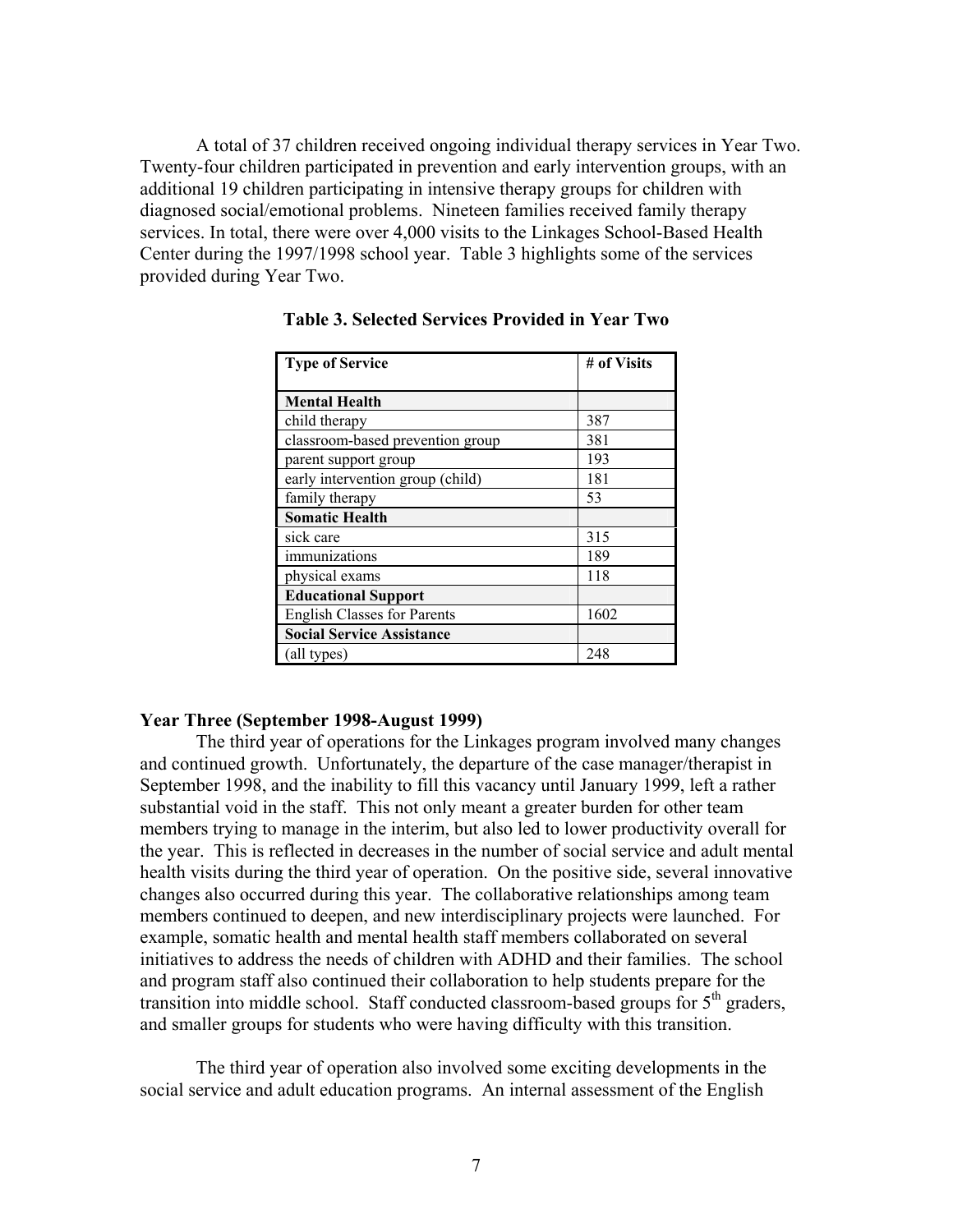classes for parents led to the conclusion that parents needed smaller classes and more opportunities for conversation and practice of daily interaction skills. As a result, a conversation class was piloted in the spring, with plans to expand to more classes by the fall of 1999. In addition, several computers were acquired and loaded with educational software. These computers, located in the Linkages waiting room, were used by students for homework and school projects, and by parents who wanted to practice English language or basic computer skills. The case manager offered computer orientation classes on an ongoing basis.

In the spring of 1999, the School-Based Health Center hosted several site visits. Linkages visitors included the newly-appointed President of the University of Maryland, College Park, the Superintendent of Montgomery County Public Schools, and participants at the annual conference of the National Assembly on School-Based Health Care.

#### **Summary of Three Years of Services**

The research team at the University of Maryland examined service utilization data from the first three years of the program. The research cohort used for this analysis included all children in three grades (kindergarten through  $2<sup>nd</sup>$  grade at the time the study began in the Spring of 1996). These children represent roughly half of the total school population.

A total of 331 children were members of this cohort between 1996 and 1999. Of these children, 61% used Linkages services at some time. An analysis of ethnicity indicates that there are few differences between Linkages service users and the general school population. Figure 3 depicts this comparison. As can be noted, among 202 children in the cohort who received Linkages services, slightly more were Hispanic, and slightly fewer were Asian and African American, than in the general school population. However, these differences were small.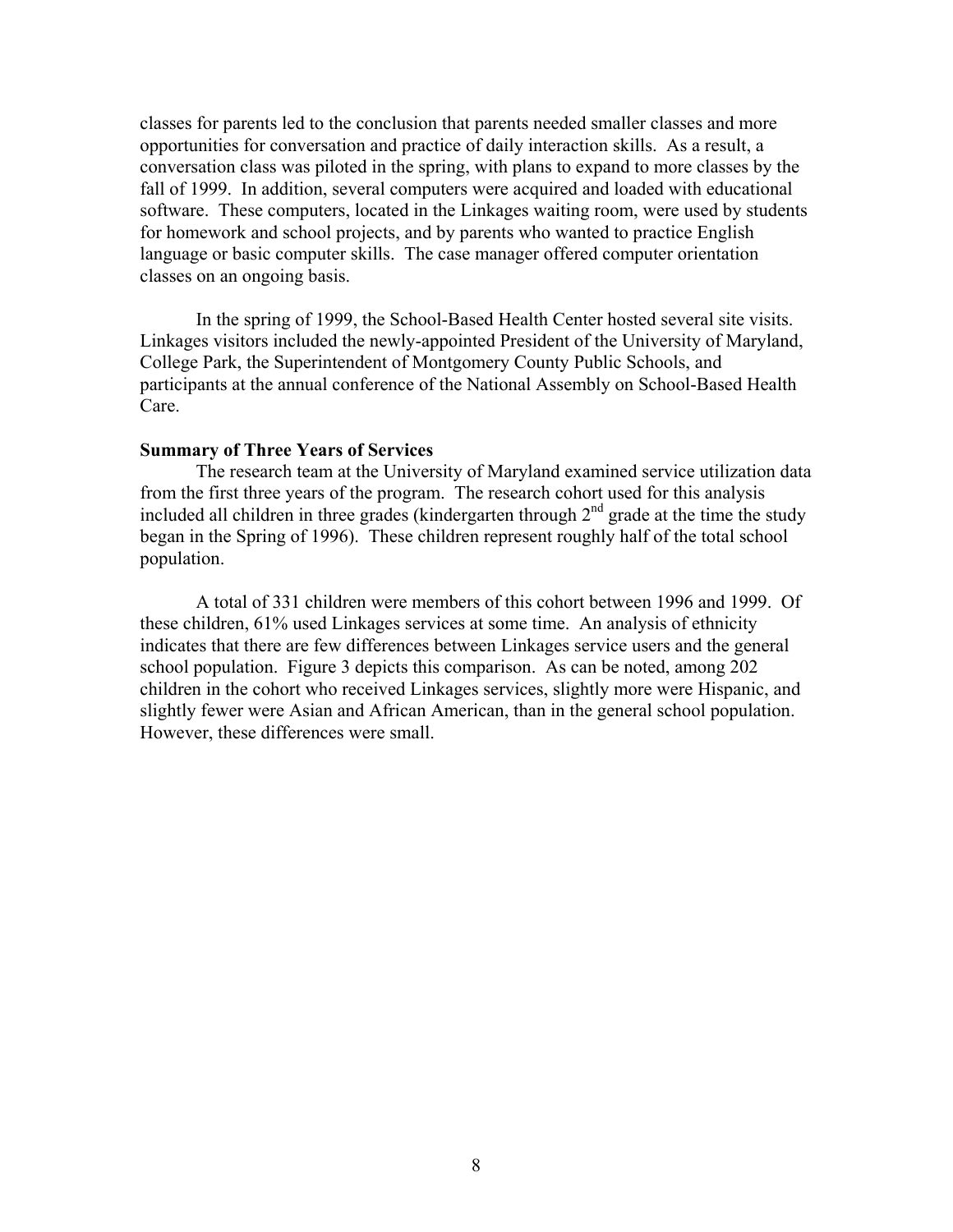## **Figure 3.**

## **Comparison of Children Using LTL Services to Those in the General School Population**



Further analysis of the cohort data indicates that the number of children and parents receiving Linkages to Learning services has increased each year. As Figure 4 indicates, the number of children in these three grades who received some form of service increased from 98 in Year One, to 120 in Year Three. This is probably explained in part by the addition of somatic health care services during Year Two.

**Figure 4. Number of Children in the Research Cohort Receiving Services: 1996 - 1999** 



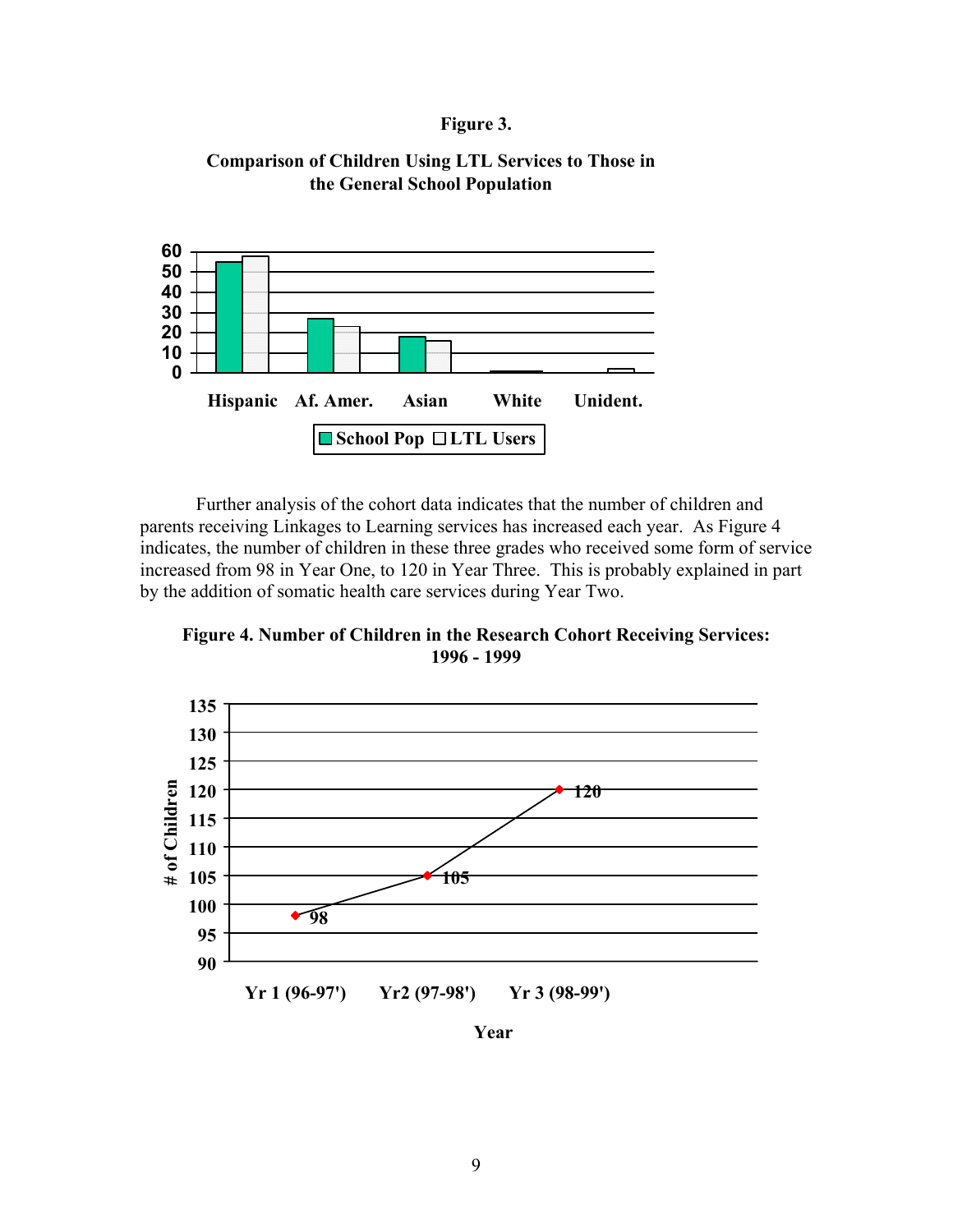The frequency of services received also changed some over the course of the three years. Figure 5 illustrates the change in the number of children receiving intensive services (defined as greater than 20 visits per year), over the course of the three years.



**Figure 5. Number of Children in the Research Cohort Receiving Intensive Services ( >20 visits/year): 1996 - 1999** 

**Year**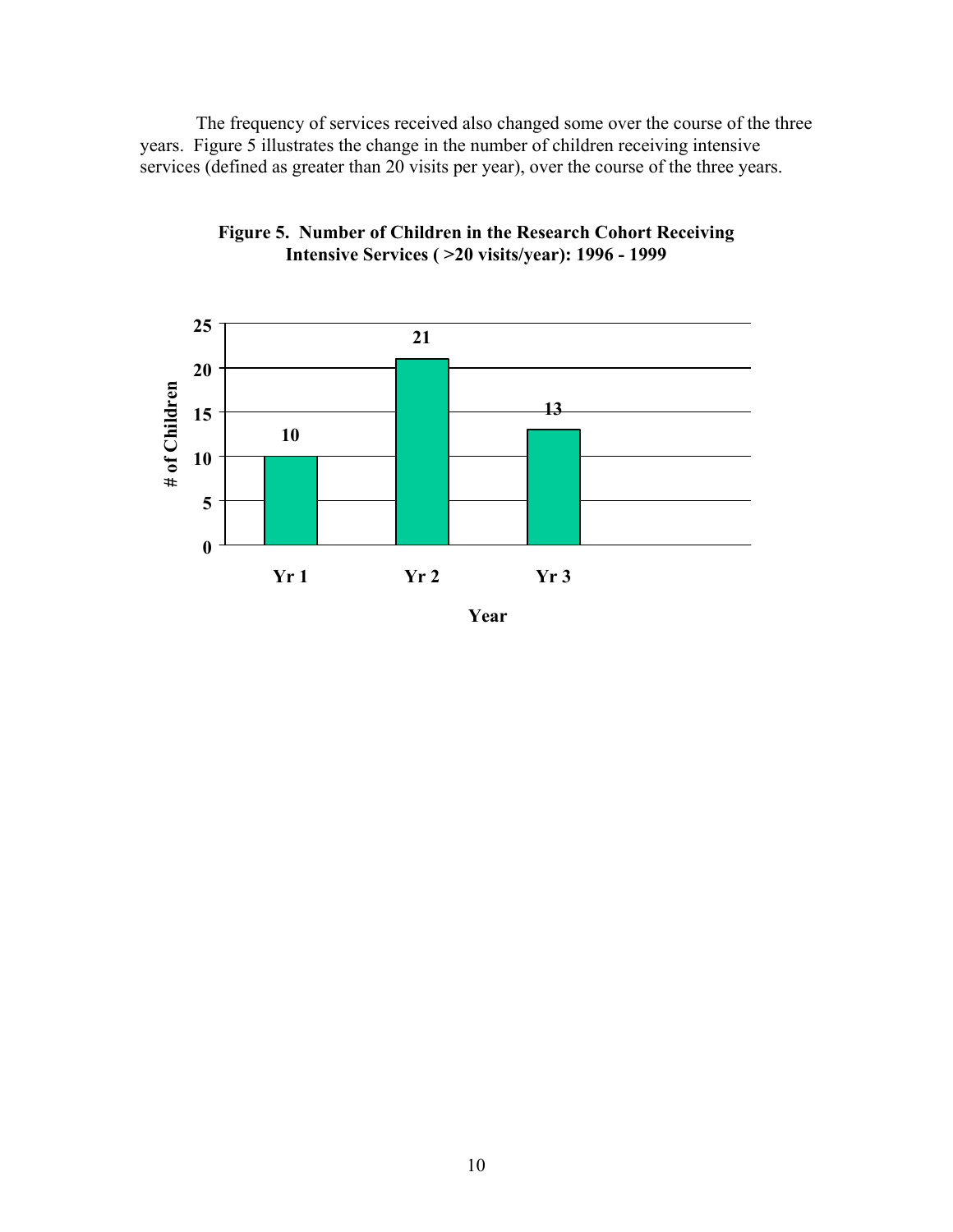### **Goals and Objectives**

Researchers at the University of Maryland identified specific program goals for the first three years of operation of the Linkages to Learning program at Broad Acres Elementary School. These objectives, and progress towards meeting them, are described below. They include 3 outreach and 8 direct service objectives.

### **Outreach Objective 1.**

## **Increase parental knowledge and awareness of the full range of health and human services available to them and their children.**

Throughout the life of the Linkages to Learning program at Broad Acres, the staff has focused on helping parents to learn more about the services that are available to them both through the Linkages program itself, and within the wider community. Each fall Linkages staff members attended a number of school events for parents and teachers in order to become familiar to the community and to conduct outreach activities. These included Kindergarten Orientation, Back-to-School Night, first day of school events, and school staff meetings. During the first year of operation the Linkages staff also held a number of Open Forums for parents specifically for the purpose of getting to know the community better and hearing about their concerns and needs. These meetings also offered parents the opportunity to learn more about program services.

On a day to day basis, the Linkages to Learning case manager, community service aide and social work interns all played pivotal roles in helping parents to access a variety of services in the community. A key aspect of their work involved learning about and establishing relationships with a number of agencies and organizations that serve parents in this community. Phone contacts, site visits and trainings on community programs were all avenues for creating such relationships. Staff members then shared this knowledge with parents and with other staff.

Acculturation workshops also proved to be an excellent means of sharing knowledge with parents. These workshops covered subjects such as understanding the school system, using public transportation, and finding summer camps for kids. Workshops were conducted in Vietnamese and Spanish.

In its first year of operation, the Linkages program at Broad Acres established a Community Advisory Board to help provide program oversight and direction. This Board included members of many community organizations serving children and families in Silver Spring and surrounding areas. One of the functions that the Board assumed was to keep program staff informed of new services available to families, as well as changes in policy or programming in the county that may affect this community. This information has been valuable to the staff in keeping parents informed and educated as well.

Finally, the Linkages to Learning program hosted two Community Health Fairs. These day-long events were opportunities for all members of the Broad Acres community to learn more about a wide range of health and mental health issues. Activities included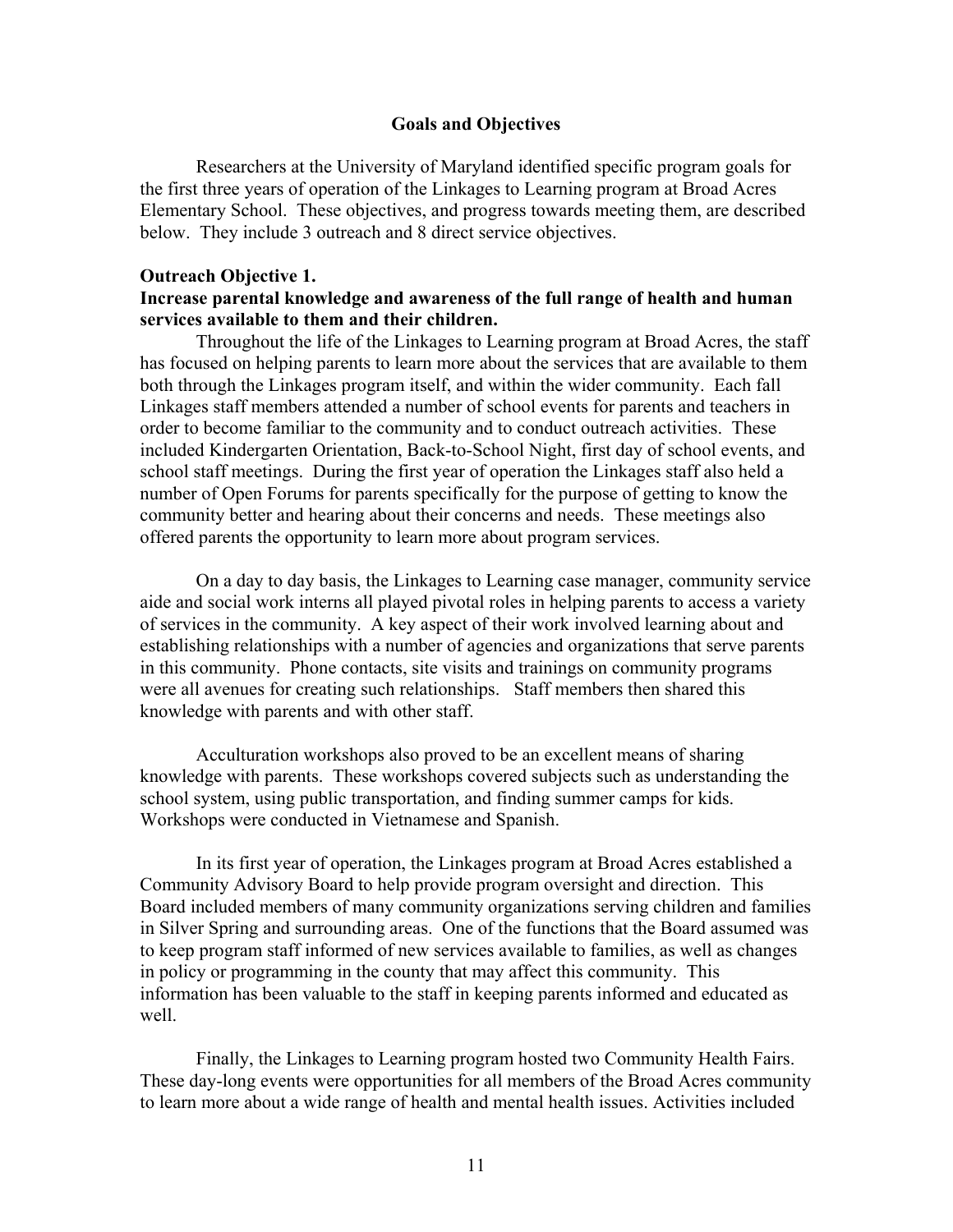fitness demonstrations, games, music, healthy cooking seminars, blood pressure screening, and depression screening for adults. Information booths provided literature, discussions and videos on topics such as heart disease, AIDS, cancer, immunizations, and dental care. These Health Fairs also provided an opportunity for families to learn about the Linkages to Learning program. Attendees at the first Health Fair included over 250 individuals, including Montgomery County Council members, U.S. Representative Albert Wynn, and U.S. Senator Paul Sarbanes.

### **Outreach Objective 2.**

### **Assist students and parents in recognizing their need for services.**

Since elementary school-age children generally do not refer themselves for mental health and social services, most referrals come either from parents or school personnel. Therefore, a second outreach objective was to increase awareness and knowledge about the need for services among parents and educators. Some education of children, such as through classroom-based presentations on health and mental health issues, also occurred.

A year-long series of workshops for teachers was aimed primarily at educating school staff about common mental health problems experienced by children. At these sessions experts talked about normal development as well as warning signs that teachers might observe which could indicate a need for mental health services. These included behaviors associated with depression, anxiety, and ADHD. An emphasis was also placed on providing teachers with classroom strategies to help children exhibiting such behaviors.

In addition to these workshops, one of the Linkages therapists conducted weekly "drop in sessions" with the school counselor to provide teachers with an opportunity to informally discuss concerns they had about particular students. The therapist and counselor worked with teachers to determine whether a formal referral to the Linkages program was appropriate, or whether classroom-based strategies (devised by the teacher and counselor) might be useful.

Efforts to help parents recognize their needs for services focused mainly on presentations during PTA and other parent meetings. A Spanish-language Parent Support group that met for two years frequently focused on topics such as child development, nutrition, women's health, and parenting practices. This group, which was co-led by the Linkages case manager and the school's parent outreach worker, provided parents with both knowledge about healthy practices and access to services through the program.

### **Outreach Objective 3.**

## **Encourage students and parents to seek services for self-identified needs.**

An ongoing goal of the program at Broad Acres was to reduce the stigma associated with "needing help" (especially mental health services), and addressing the barriers to services which are often cited by parents in this community. During the past three years Linkages staff members tried to attend as many school and PTA sponsored events as possible in order to get to know parents informally. Program staff also worked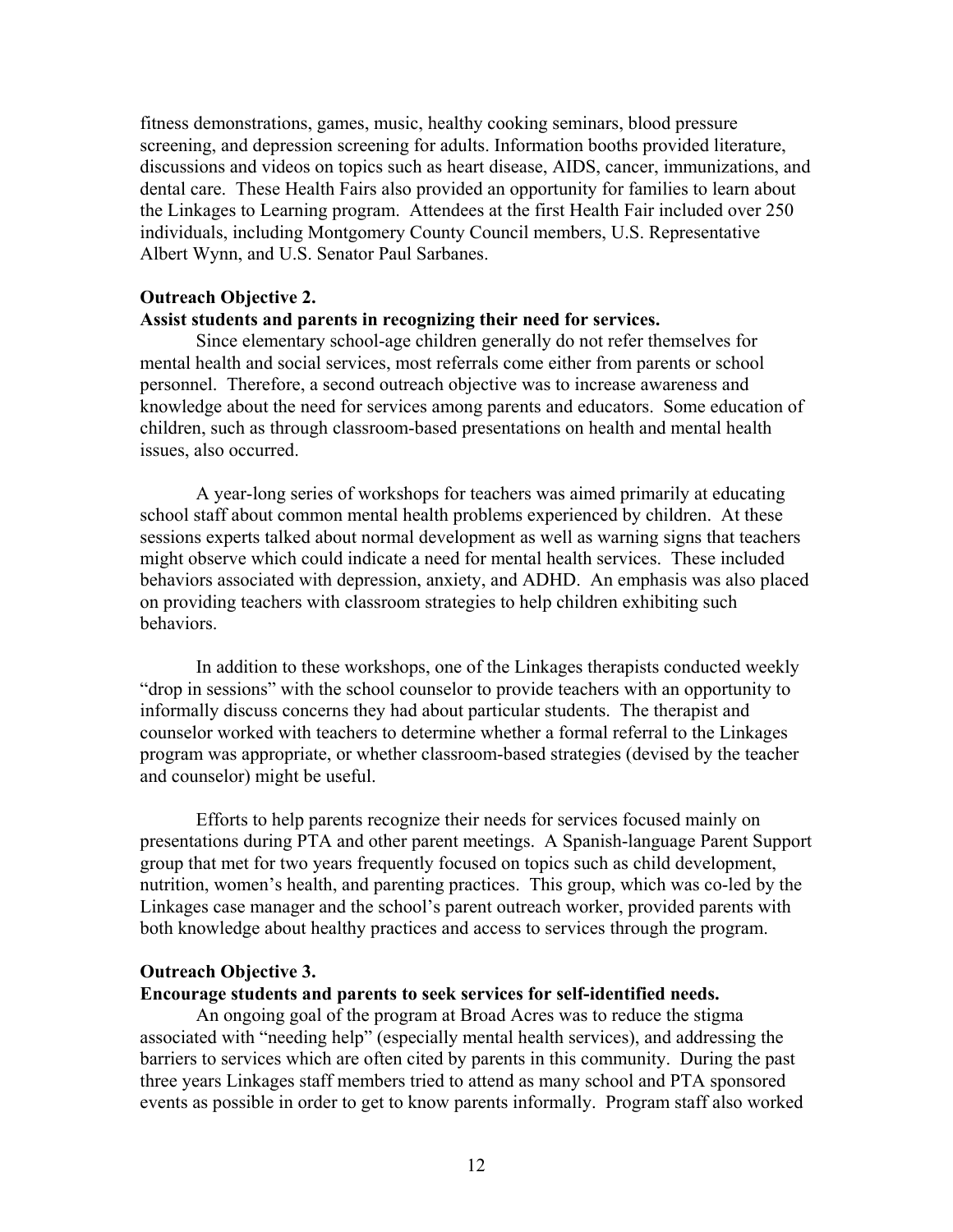to create opportunities for parents to come to the Linkages to Learning offices so that they would feel comfortable seeking assistance when they had needs.

## **Direct Service Objective 1.**

## **Assist parents in coping with and resolving household management problems by providing them with necessary housing, transportation, finance, legal, and child care services.**

A primary role of the case manager, community service aide and first-year social work intern was to assist parents in dealing with social service needs. Linkages staff members provided information about resources, and made referrals to other agencies for services. Linkages staff members also worked with families to ensure that they could successfully make connections with outside agencies. For example, staff members drove parents to appointments when other transportation was not available. Linkages staff also helped parents learn how to use public transportation. Frequently Linkages staff members assisted families in completing applications for services such as immigration, employment and housing. During the 1997/1998 school year, a total of 370 visits to the Linkages program were for social service assistance. The breakdown of visits by type of service provided is illustrated in Table 4 below.

| <b>Type of Service Provided</b> | # of Visits |
|---------------------------------|-------------|
| translation                     | 54          |
| eligibility determination       | 46          |
| employment                      | 43          |
| legal/immigration               | 27          |
| housing                         | 21          |
| transportation                  | 19          |
| mental health referral          |             |
| food/nutrition                  | 6           |
| financial                       |             |
| clothing/furniture              |             |
| day care                        | 3           |
| camp                            |             |
| <b>Total Visits (all types)</b> | 370         |

## **Table 4. Social Service Visits to the Linkages Program (1997/1998 School Year)**

An important philosophical shift in the provision of social services has also occurred over the three years that the program has been in operation. Over time the Linkages staff has concentrated its energies less on providing services for parents, and more on helping parents to develop the skills and resources necessary for greater empowerment and self-sufficiency. As an example of this shift, initially the Linkages staff members spent a significant portion of their time translating materials for parents who did not have the English skills to read these documents themselves. Staff members also frequently accompanied parents to appointments in order to translate for them. Over time, the Linkages program instituted English classes, conversation groups, tutoring and computer programs to help parents learn English so they would no longer be dependent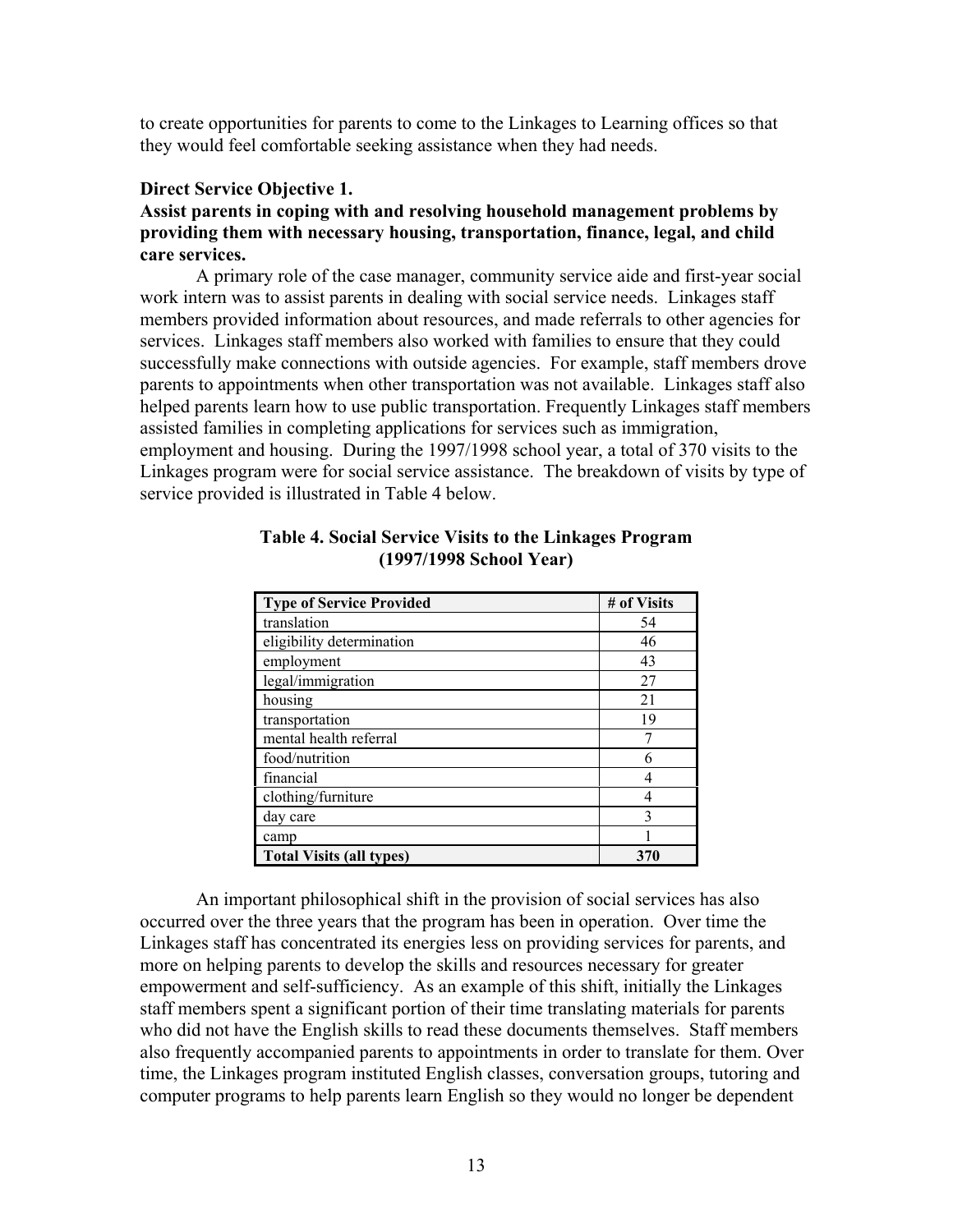on others for these services. During the 1997/1998 school year, 76 parents participated in English classes. This past year, smaller conversation groups were piloted in order to give parents the opportunity to role play real life situations (such as applying for a job), and get feedback on both their verbal and nonverbal communication skills.

## **Direct Service Objective 2.**

## **Provide parents with needed counseling and training to enhance their parenting skills and motivation.**

There were several mechanisms through which parents received counseling and parenting skills. Each year, several parents participated in individual, couples, or family therapy. However, because parents (particularly those from other cultures) are often deterred from seeking help by the stigma associated with therapy, services were often provided to parents informally (e.g. talking with a parent about parenting issues when the original reason for the visit may have been a social service or health need), or through parent support groups. As noted above, the Linkages to Learning program had much success with parent support groups which gave parents the opportunity to cover topics of interest to them in a "non-threatening" and supportive atmosphere. The most frequently addressed issues raised by parents receiving Linkages services during the 1997/1998 school year were: family/marital issues, parenting issues, and acculturation issues.

## **Direct Service Objective 3.**

## **Provide parents with direct counseling to reduce social and emotional problems.**

As noted above, each year some parents received individual, couples, and family therapy through the Linkages program. In addition, many parents were referred to outside agencies to address needs that were beyond the scope of this program, such as substance abuse counseling, psychiatric services, or intensive, long-term therapy. An important component of the mental health program at Linkages involved helping parents cope with the psychological stresses of acculturation. The Linkages to Learning staff became increasingly aware of the difficulties many parents experienced in working through the losses (of family, culture and identity) associated with immigration, as well as the challenges of adapting to life in a new country. Program activities designed to help parents with the process of acculturation were continually developed. Services included discussion groups on acculturation; parent support groups on "bi-cultural parenting practices;" and educational and recreational field trips for parents and children that explored the differences between American culture and other cultures.

## **Direct Service Objective 4.**

## **Provide students with direct counseling to reduce social and emotional problems.**

Addressing the mental health needs of children with social and emotional problems has been a central focus of the Linkages program at Broad Acres. Key initiatives in this area included developing an efficient and effective referral system; implementing a comprehensive assessment protocol which included gathering data from parents, school staff, medical and educational records, and direct observation; and designing a number of groups that ranged in scope and intensity from classroom-based prevention groups to therapy groups for children with significant social and emotional problems.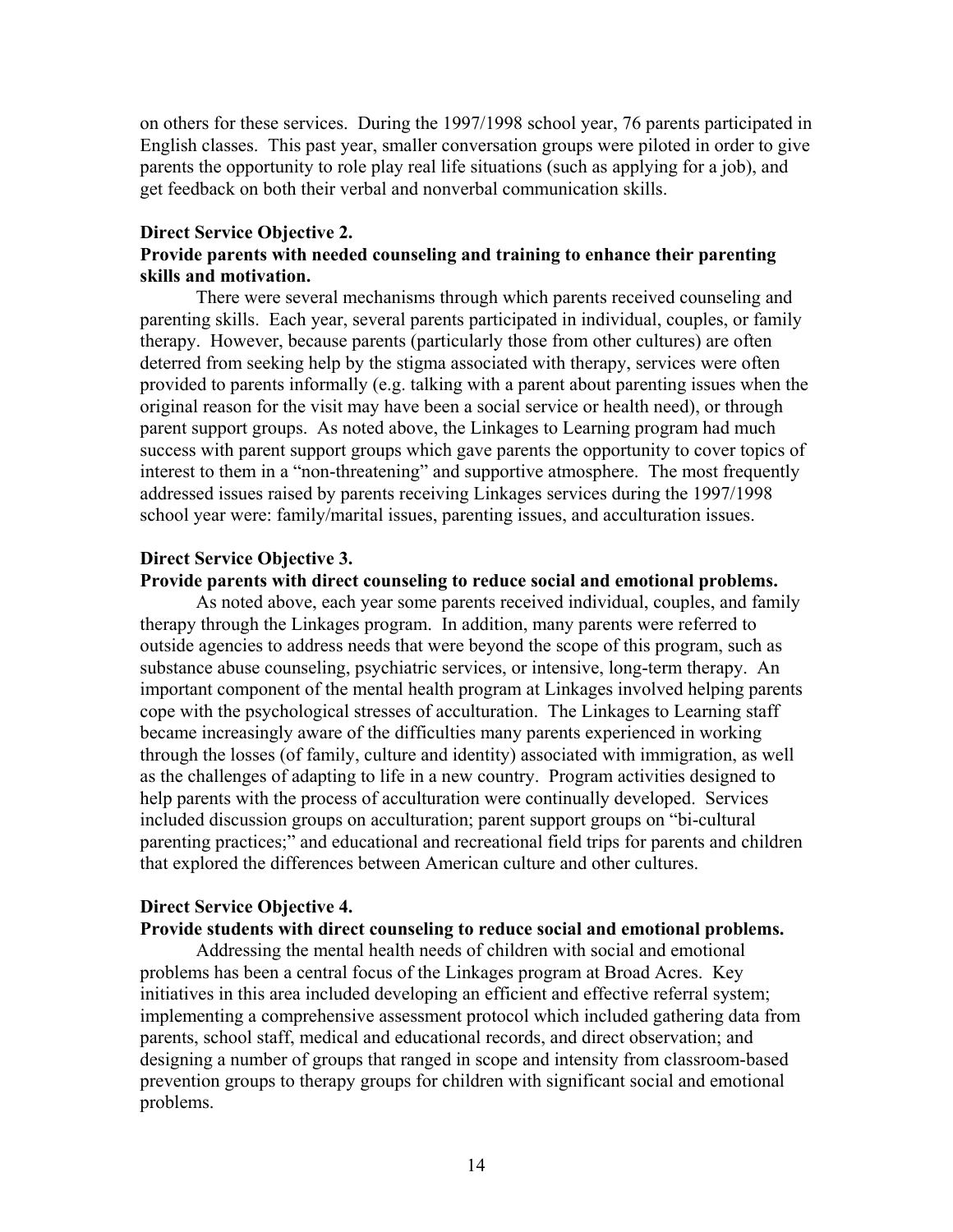## **Direct Service Objective 5. Provide students with social skills training, coping skills, and empathy building to promote their social adjustment.**

As noted above, the Linkages program offered a number of skill-building groups for children. During the first year the program offered a number of classroom-based groups which focused on increasing students' knowledge and awareness of their own emotions, and developing skills for appropriate expression of feelings. These groups were co-led by a therapist and a classroom teacher. In addition, each year for the past three years, the Linkages staff has met with school staff to design prevention and/or early intervention groups. Out of these meetings came a series of 10 - 15 week groups. For example, the PALS group was developed for children in the early grades who displayed a marked deficit in social skills. Over the last two years groups have been developed for children who were identified by teachers as shy and withdrawn. These groups have also been opportunities for therapists to observe children who may need more intensive treatment, and to make recommendations for services based on these observations.

## **Direct Service Objective 6. Provide students with needed mentoring and tutoring to improve their academic skills and motivation to excel in school.**

Although tutoring and mentoring activities were not formal aspects of the original Linkages model, most Linkages to Learning sites have developed educational support services. At Broad Acres, the school itself had a number of tutoring and mentoring programs in place (e.g., homework club, a senior citizen reading program, a Vietnamese tutoring program), and therefore the demand for additional services was somewhat limited. The Linkages to Learning program did, however, try to fill in some gaps where they existed. For example, the Linkages community service aide worked with a community member who organized an SAT preparation course for Vietnamese high school students. University of Maryland volunteers and undergraduate interns served as tutors for students with unmet needs. In addition, a small state grant that helped to fund English classes for parents also enabled the development of tutoring and recreational activities for children two nights a week while their parents were in class. During the 1997/1998 school year, 35 children participated in weekly tutoring sessions, while 28 children participated in recreational activities ranging from board games to team sports.

## **Direct Service Objective 7.**

## **Support for teachers to assist in improving classroom atmosphere, student interest, and student on-task behavior.**

The Linkages staff offered a series of in-service workshops for teachers focusing on social and emotional disturbances, behavior management strategies, and Linkages to Learning services. Workshops also focused on the challenges of working in a multicultural school setting. On a smaller scale, Linkages staff members worked to keep in close touch with teachers of students served by the program. While being very careful to respect the confidentiality of students and families, program staff periodically met with teachers about classroom performance and treatment progress. Feedback from teachers about this communication has been positive.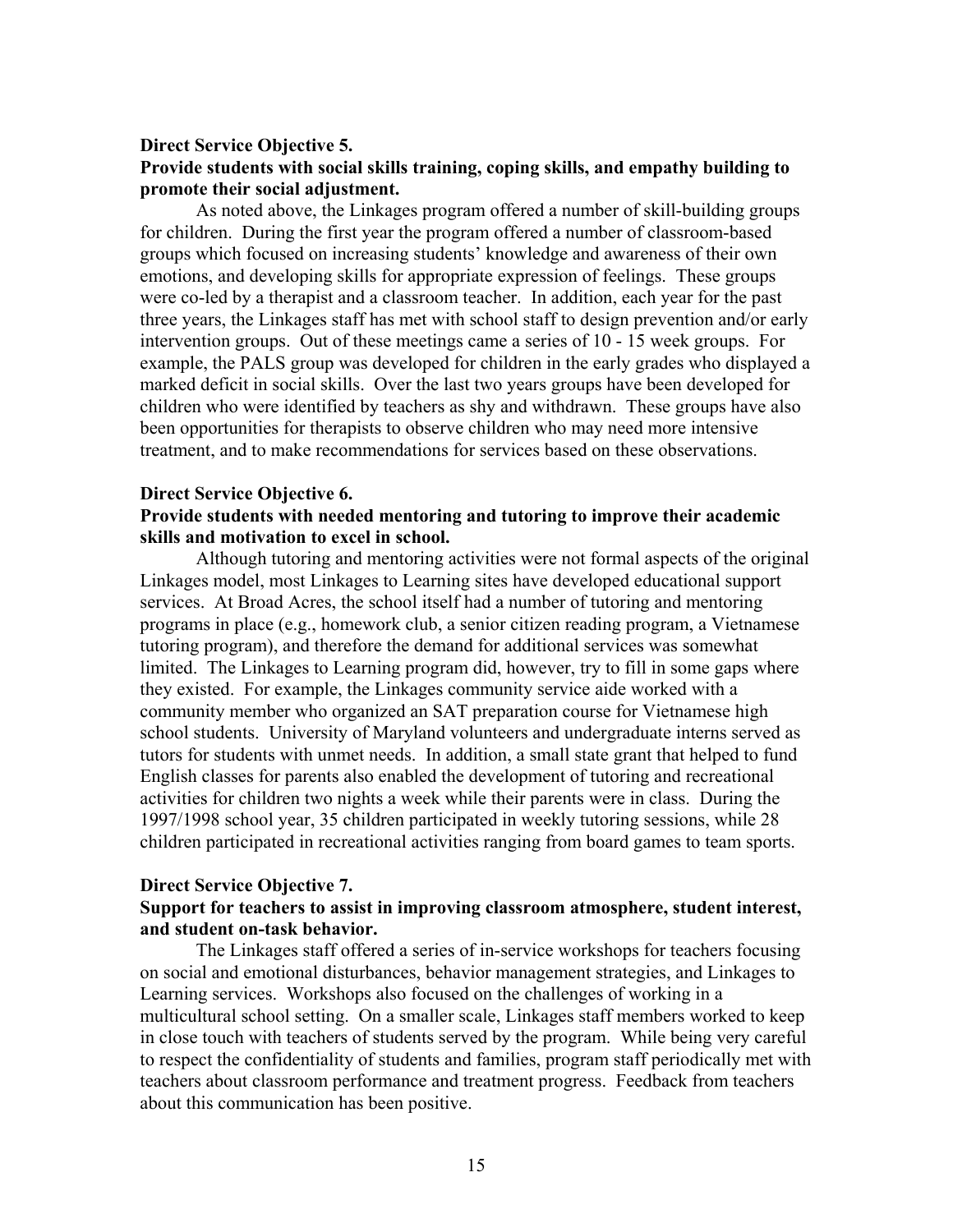Staff members also provided limited consultation services to the school, while working closely with the school counselor. Consultation activities included classroom observation of particular students, as well as providing feedback to teachers about strategies for improving their effectiveness in the classroom, particularly in the area of behavior management.

Each spring the Linkages staff members held a forum with the school staff in order to get feedback from teachers about their experiences working with the program over the past year. Teacher comments were recorded and then discussed by the program staff, and attempts were made to incorporate this feedback into planning for the next year.

## **Direct Service Objective 8. Provide students and their families with health and nutrition information and primary prevention services.**

One of the most fortunate developments over the course of the past three years has been the expansion of the Linkages to Learning program into a full-fledged schoolbased health center. Expansion of primary health care services was key to dealing with some of the most critical barriers to children's academic and social growth. This expansion also created rich opportunities for collaboration. For instance, this past year the mental health and somatic health care staff teamed up and offered a group for children with ADHD, with a corresponding group for their parents. While parents received information about managing ADHD (including medication management, nutrition, and parenting techniques), children developed new anger management and impulse control skills, and practiced age-appropriate social interactions.

One of the major initiatives of the Linkages program over the last three years was to increase the number of children at Broad Acres who had a primary medical provider. Of 95 parents interviewed in 1996, 53% reported that their child had no health care coverage. In 1997, over 50% of parents enrolling their children in the School-Based Health Center reported the same.

Data also suggested, however, that many of these uninsured children might be eligible for County, State or Federal health care programs. (For example, Care for Kids, Kids Count or Medical Assistance). It was believed that many children were uninsured because parents did not know about available programs, were fearful about applying for services, and/or were deterred by practical problems such as lack of transportation or child care. As a result, a collaboration developed between the Linkages program, the Montgomery County Health Department (Service Eligibility Unit), and the School Health Services Department of the Montgomery County Department of Health and Human Services. The goal of the program was to increase the number of children with a primary medical home. Initially, this was accomplished by bringing eligibility workers from the Department of Health on-site two days a week. These workers, along with Linkages staff members, answered parents' questions, helped to determine eligibility for various programs, and assisted with the application process.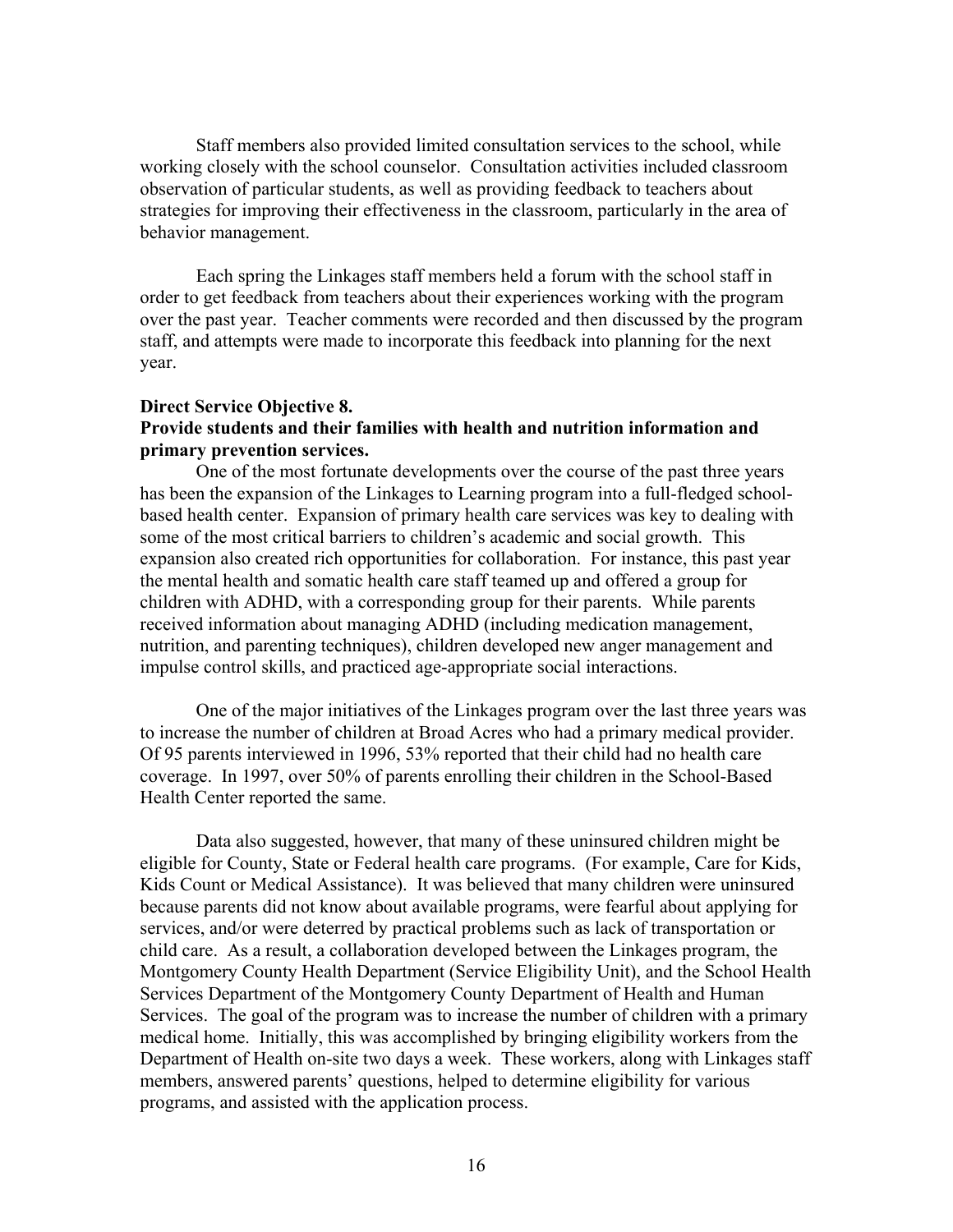During the third year of the program this process was made even easier as a result of two changes. First, the initiation of the Maryland Children's Health Insurance Program (the state's version of the national initiative to provide health insurance for all American children) simplified the application process significantly. Secondly, a project was launched which involved training parents (called Health Promoters) to assist other parents in applying for health care programs. A total of 43 parents were trained as Health Promoters in Montgomery County (roughly half in the Silver Spring area). These Health Promoters helped 188 families to complete applications for coverage, with fewer than 5% of applications denied.

Data from the research cohort at Broad Acres suggests that the efforts of the Service Eligibility workers, Linkages staff members, and Health Promoters have paid off significantly. More and more children in this community have been able to identify a primary medical provider each year. Of 95 parents interviewed in 1996, 53% reported that their child had no health care coverage. In 1999, however, only 10% of the 53 parents interviewed reported no coverage for their child. In a sample of 32 families followed from 1996 to 1999, the percentage of uninsured children dropped from 38% to 9% during this three-year period. Of the three types of insurance identified (private, HMO, and medical assistance), the percentage of children covered by each type of insurance increased roughly 10%. Figure 6 illustrates these changes in insurance status from 1996 to 1999.





**Type of Insurance**

### **Research Methods**

In addition to funding the Linkages to Learning program, the U.S. Department of Education grant awarded to the University of Maryland also supported a four-year empirical evaluation of the impact of Linkages to Learning on children and families at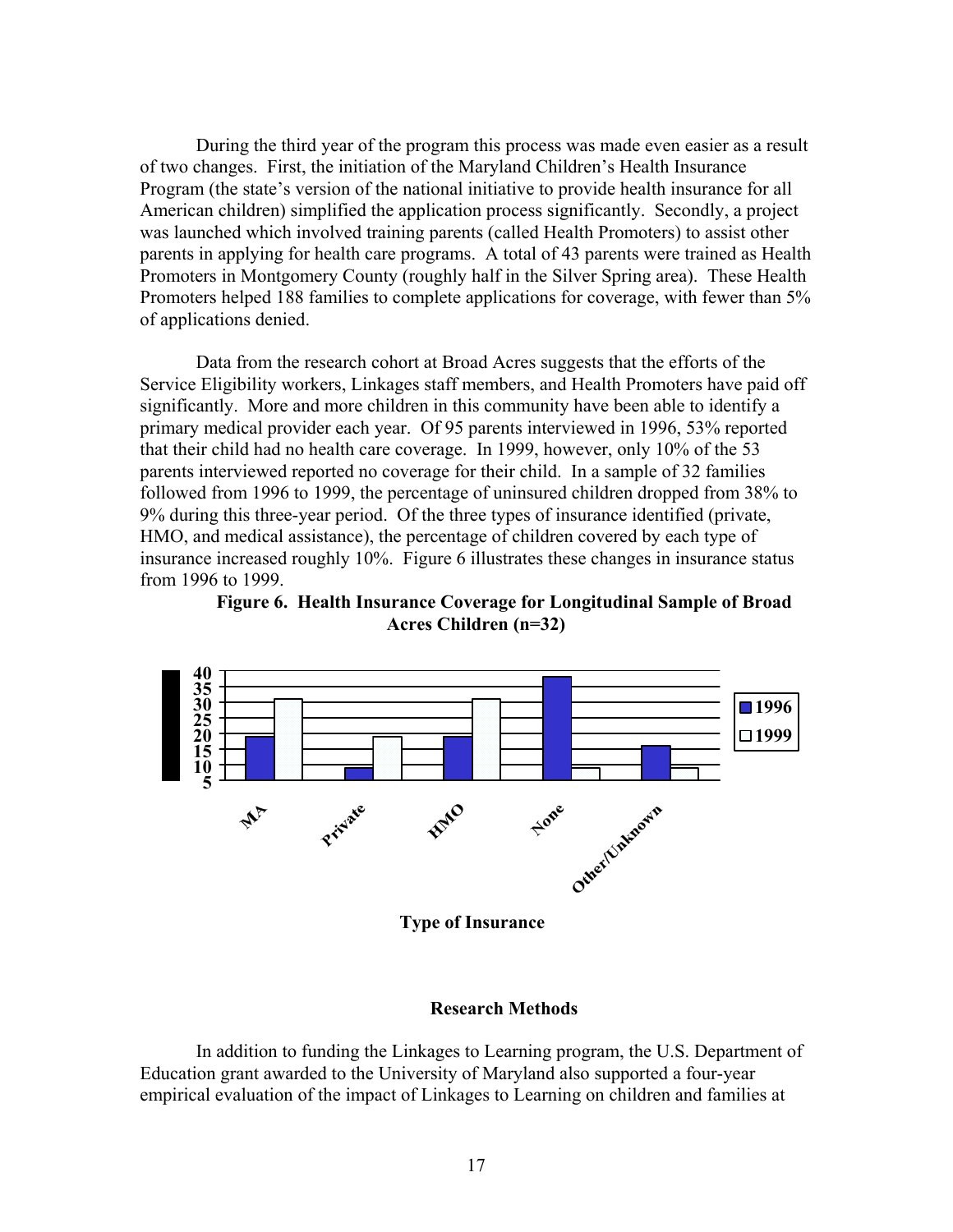Broad Acres Elementary School. As part of this evaluation, information was collected over four years on the social/emotional and academic functioning of children from two schools: Broad Acres, which received the Linkages to Learning program, and a matched control school. The design of the study was to collect pre-test, or baseline data at both schools just prior to the initiation of the Linkages program at Broad Acres, and to then collect subsequent data at yearly intervals from children in both schools. This included three years of post-test data collected each Spring concluding with 1999. Children and their families in grades K-2 were chosen to participate in the evaluation since they would be in 3-5th grades by the end of the evaluation period, and still in the elementary school.

### **Research Sample**

The participants in the original sample included 156 parents and 213 children enrolled in grades K-2 at two suburban Maryland public schools during the 1995-1996 academic year. The experimental group included 144 children (63 girls, 81 boys) and 95 parents (84 mothers, 9 fathers, 2 other primary care givers), and 11 teachers. The control group included 69 children (31 girls, 38 boys) and 61 parents (54 mothers, 6 fathers, 1 other primary caregiver), and 6 teachers. The difference in the sample sizes between the two schools reflects differences in the total school populations. Broad Acres has approximately 1/3 third more students and teachers than the control school. Approximately 65% of the eligible families at the experimental school, and approximately 45% of families at the control school, consented to participate in the study. The mean age for both groups of children was 6 years 7 months.

Over the four years, a total of 119 children and 69 parents were followed and included in the longitudinal sample. The longitudinal sample consisted of families from whom data were collected both at baseline and at Time 3. The relatively smaller size of the longitudinal sample reflects not only the typical problems of attrition, but also the unusually high mobility rates at both the experimental and control schools. For example, in the 1995-1996 school year, the mobility rate at the experimental school was 40% and 34% at the control school. Mobility is a measure of the percent of children in the total school population who entered or left the school during a given academic year. Tables 5 and 6 present the demographic characteristics of the longitudinal sample at baseline.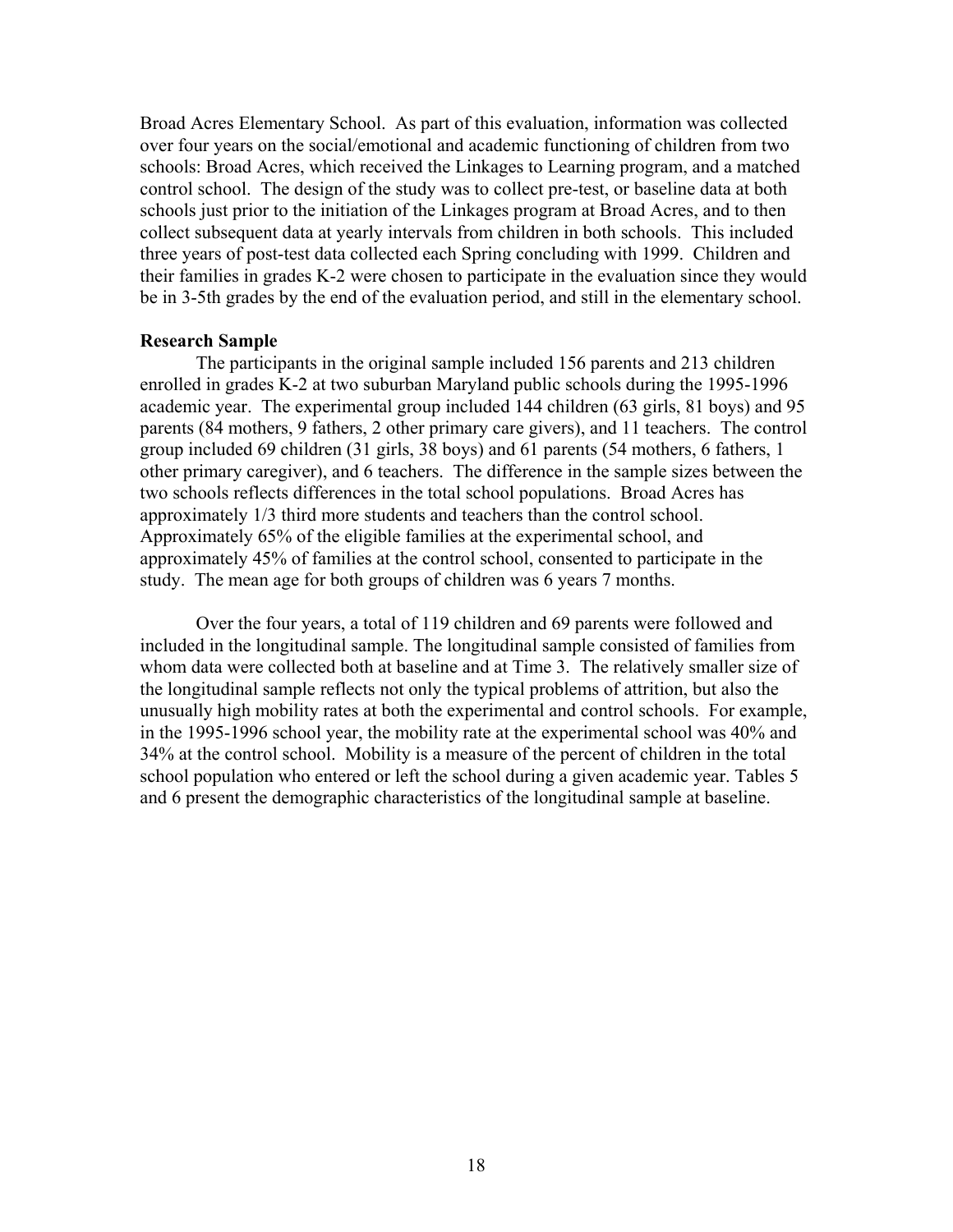|         |                 | <b>Ethnicity/Race</b> |              | Grade |       |       |       |
|---------|-----------------|-----------------------|--------------|-------|-------|-------|-------|
|         | <b>Hispanic</b> | <b>African Amer</b>   | <b>Asian</b> | Anglo | K     | 1st   | 2nd   |
| Exper.  | 66.7%           | 13.3%                 | 20%          | 0%    | 37.3% | 24%   | 38.7% |
| Control | 50%             | 4.5%                  | 4.5%         | 41%   | 40.9% | 15.9% | 43.2% |

# **Table 5. Child Demographics (longitudinal sample)**

**Table 6. Parent Demographics (longitudinal sample)** 

|          | <b>Maternal Length of Time in</b><br>Country |                |                 |            |             |          | <b>Income Level</b> |           |       |           |          |                 |
|----------|----------------------------------------------|----------------|-----------------|------------|-------------|----------|---------------------|-----------|-------|-----------|----------|-----------------|
|          | $<$ 3<br>yrs                                 | $3 - 7$<br>yrs | $7 - 10$<br>yrs | >10<br>yrs | US<br>Citiz | <12<br>K | $12 - 20$           | $20 - 35$ | 35-45 | $45 - 75$ | >75<br>K | missing<br>data |
| Exper.   | $0\%$                                        | 13%            | 44%             | 44%        | 0%          | 31%      | 25%                 | 22%       | 0%    | $0\%$     | 0%       | 22%             |
| Control* | 3%                                           | 5%             | 8%              | 22%        | 59%         | 3%       | 11%                 | 24%       | 14%   | 11%       | 30%      | 8%              |

\* 2.7% missing data for maternal length of time in country for control group

| <b>Maternal Education</b> |          |           |            |         |                                 |                           |                 |
|---------------------------|----------|-----------|------------|---------|---------------------------------|---------------------------|-----------------|
|                           | $<6$ yrs | $6-8$ yrs | $9-11$ yrs | H.S/GED | Some College/<br>College Degree | Some Grad/<br>Grad Degree | missing<br>data |
| Exper.                    | 28.1%    | 21.9%     | 21.9%      | 12.5%   | 12.6%                           | 3.1%                      | n/a             |
| Control                   | 5.4%     | 13.5%     | 2.7%       | 10.8%   | 29.7%                           | 32.4%                     | 5.4%            |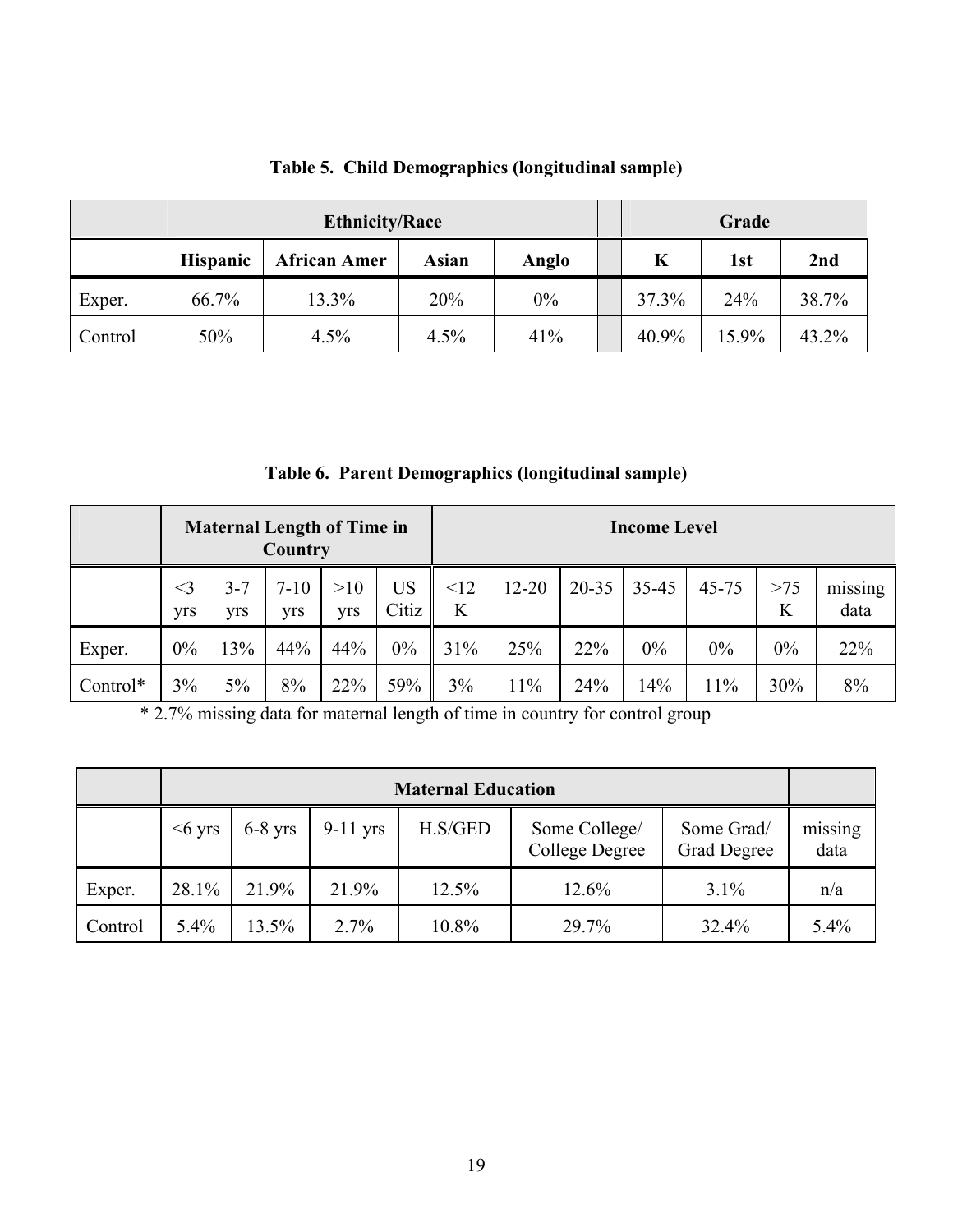Because this project was designed as a comparison-school study, we expected that children and families at both schools would have relatively similar demographic profiles. Unfortunately, as Tables 5 and 6 indicate, major differences existed. Not only were there differences in ethnicity, income level, education and length of time in the U.S., but other school-wide demographic differences were also found. The population at the two schools also differed in mobility, FARMS (Free and Reduced Meals) participation (92% experimental, 56% control school), ESOL participants (26% experimental, 21% control school) and international students (22% experimental, 12% control school). Overall, the experimental school served a population at greater-risk for difficulties than the control school.

Measures of child behavior problems and academic performance from the pre-test also showed children at Broad Acres having more difficulties than children at the control school. For example, we found that according to teachers, the children at Broad Acres demonstrated more acting-out behaviors, such as being disruptive in class, and more learning difficulties, such as poor concentration than students at the control school. According to mothers, children at Broad Acres demonstrated more total problem behaviors, such as aggression and depressive symptoms, than children at the control school. And, Broad Acres students demonstrated poorer academic performance on measures of math, reading and writing abilities.

#### **Procedure**

During the fall of the 1995-1996 school year, all parents with children in grades K-2 at the experimental and control schools were introduced to the Linkages to Learning Evaluation Project. Bi-lingual staff distributed informational flyers and answered questions at parent meetings, PTA functions, and other school activities. All flyers and consent forms were available in English, Spanish and Vietnamese. Additionally, teachers in grades K-2 distributed to all children in their classrooms consent forms and endorsement letters from the principals.

Based on consent forms received, parents were initially contacted in early Spring 1996 and then again every Spring including 1999, to complete the parent interview questionnaires. Face to face interviews, included administration of nine different measures, lasted 1 to 2 hours and were conducted either at the subject's home or at the school. Upon completion of the interviews, parents at Broad Acres were compensated with grocery store gift certificates, while control school parents received field-trip coupon books. Appropriate compensation items were selected with input from each school principal.

Child interviews, also conducted annually during the Spring, were split into two sessions and conducted at the school. Each session lasted approximately 30-45 minutes and took place during the school day. Children were rewarded with stickers, a certificate, or decorated pencils upon completion of their interview.

In addition to parent and child interviews, teachers completed two questionnaires each year. One asked teachers to assess the behavior of each child in his or her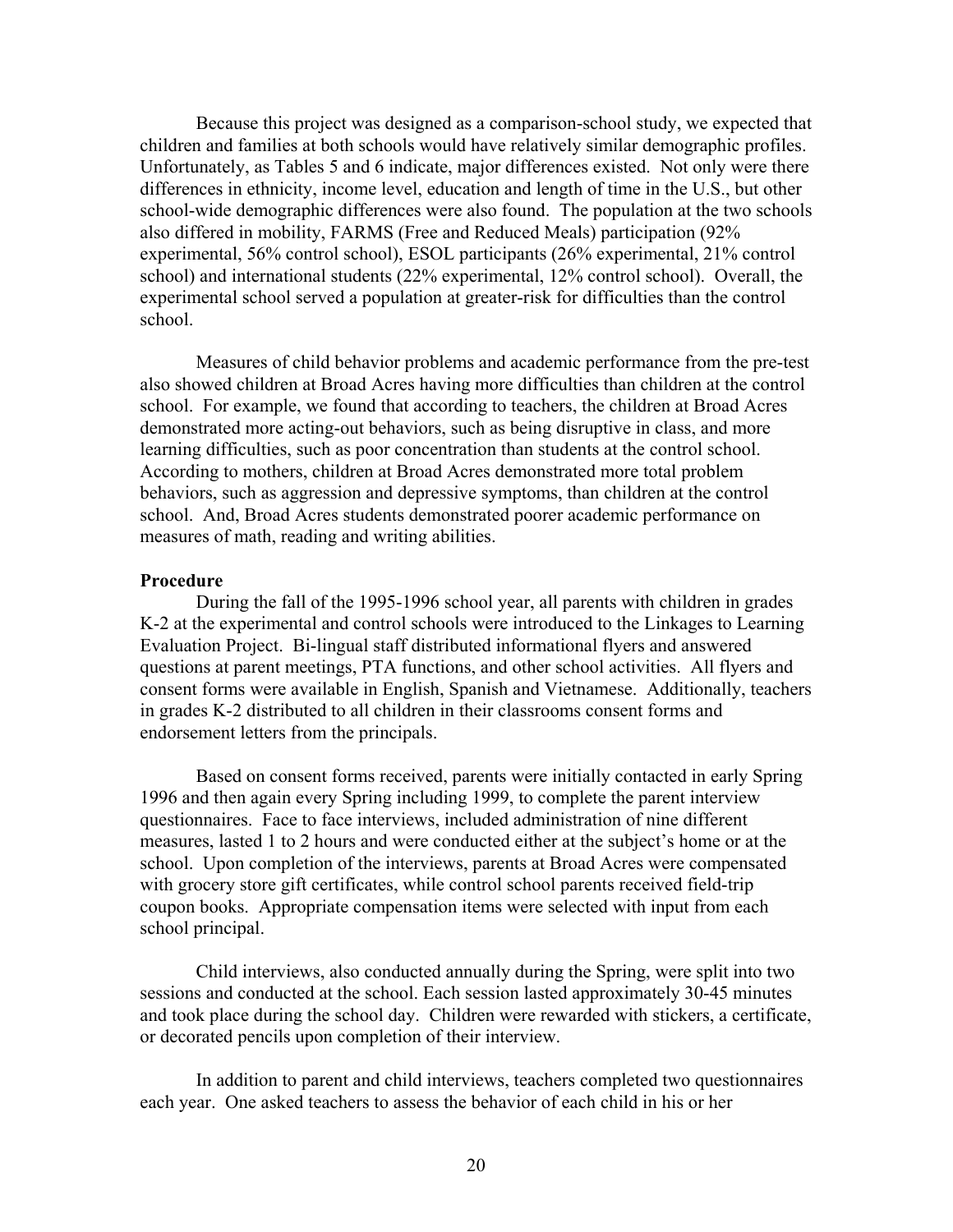classroom, and the other measured each teacher's stress and burnout level. A summary of all research instruments is found below.

Each year, approximately 8-10 trained undergraduate and graduate students from the University of Maryland and other local universities collected data from both parents and their children. Several research assistants were Spanish or Vietnamese bilingual speakers who conducted interviews with participants in their native language. All questionnaires were translated and back-translated independently into both Spanish and Vietnamese to ensure accuracy.

## **Measures**

The parent measures were designed to assess the overall functioning of families (e.g., health and mental health functioning of parents, demographics, social supports, family environment, marital satisfaction, etc.). All questionnaires, with the exception of the LTL Parent Questionnaire, have been used in previous studies. The LTL Parent Questionnaire, the only non-normed instrument, was used to collect demographic information on each family. The table below outlines each instrument and the areas it assessed.

| <b>Parent Instruments</b>                            | <b>Areas of Assessment</b>                                                                                                                    |
|------------------------------------------------------|-----------------------------------------------------------------------------------------------------------------------------------------------|
| <b>LTL Parent Questionnaire</b>                      | $\bullet$ Demographic information<br>• School, mental health, and health service<br>utilization and barriers                                  |
| <b>Child Behavior Checklist</b><br>(Achenbach, 1988) | • Behavioral syndromes (e.g., somatic complaints,<br>anxiety/depression, social problems, etc.)<br>• Externalizing and internalizing problems |
| <b>Recent Life Events</b>                            | $\bullet$ Major life stressors within past year (e.g.,                                                                                        |
| (Life Experiences Survey; Sarason et                 | financial changes, changes in family, personal                                                                                                |
| al., 1978)                                           | events, etc.)                                                                                                                                 |
| <b>Personal Resource Questionnaire</b>               | • Parents' perceptions of own social support                                                                                                  |
| (Brandt & Weinert, 1981)                             | resources                                                                                                                                     |
| <b>Family Environment Scale</b>                      | $\bullet$ Social environment of the family (e.g., family                                                                                      |
| (Moos & Moos, 1981)                                  | cohesion, conflict, control and expressiveness)                                                                                               |
| <b>Brief Symptom Inventory</b>                       | • Self-report of health and mental health symptoms                                                                                            |
| (Derogotis, 1993)                                    | within past 7 days                                                                                                                            |

## **Table 7. Summary of Parent Research Instruments**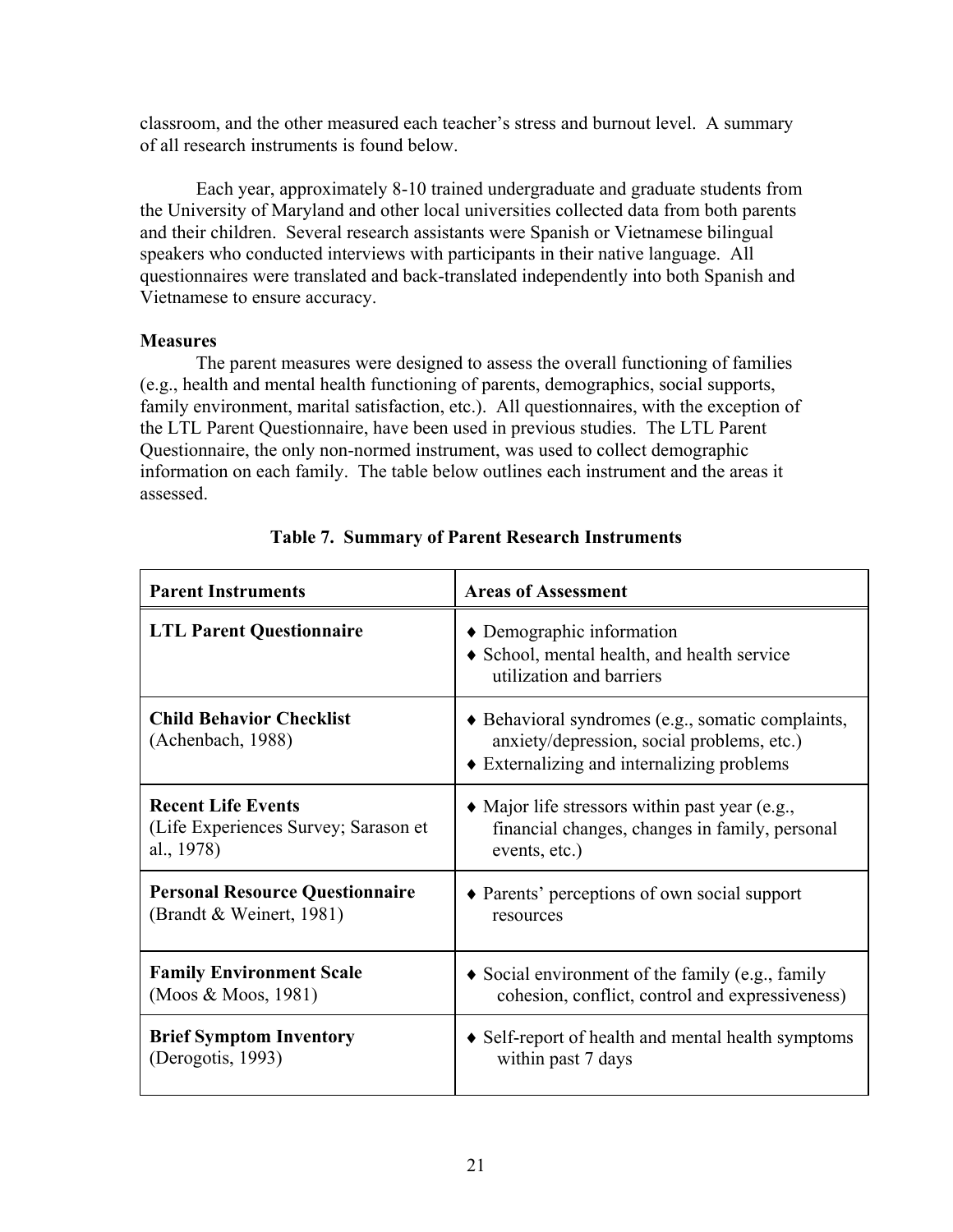| <b>Childrearing Inventory</b><br>(Parenting Dimensions Inventory;<br>Slater & Power, $1987$ ) | • Levels of parental support of child<br>♦ Levels of parental control<br>• Levels of consistency and organization of<br>parenting |
|-----------------------------------------------------------------------------------------------|-----------------------------------------------------------------------------------------------------------------------------------|
| <b>Partner Relationship Scale</b>                                                             | $\triangleleft$ Marital adjustment                                                                                                |
| (Dyadic Adjustment Scale; Spanier,                                                            | $\bullet$ Levels of stress/conflict vs. support in marital                                                                        |
| 1976)                                                                                         | relationship                                                                                                                      |

The child interviews consisted of a nationally normed academic achievement screen in addition to five self-report instruments designed to measure childrens' perceived social competencies, emotional distress symptoms, exposure to violence and peer relations.

| <b>Child Instruments</b>                                                                                                                       | <b>Areas of Assessment</b>                                                                                                                                                           |
|------------------------------------------------------------------------------------------------------------------------------------------------|--------------------------------------------------------------------------------------------------------------------------------------------------------------------------------------|
| <b>The Pictorial Scale of Perceived</b><br>Competence & Social Acceptance for<br><b>Young Children (ages 4-7) (Harter &amp;</b><br>Pike, 1983) | • Self perceptions of competence and peer<br>acceptance (e.g., maternal, scholastic, physical/<br>athletic $\&$ social acceptance)                                                   |
| The Self-Perception Profile for<br><b>Children (ages 8-13)</b> (Harter, 1985)                                                                  | • Self perceptions of competence and general self-<br>worth (e.g., scholastic, athletic competence,<br>physical appearance, behavioral conduct,<br>cognitive $\&$ social acceptance) |
| <b>Levonn-Modified Version</b><br>(Richters, Martinez & Valla, 1990)                                                                           | $\bullet$ Self-reported emotional distress (e.g., depression,<br>anxiety, and fear)                                                                                                  |
| <b>VEX-Violence Exposure</b><br><b>Questionnaire (Revised Version)</b><br>(Fox & Leavitt, 1995)                                                | • Self-reported exposure to violence as victim and<br>witness                                                                                                                        |
| <b>Woodcock-McGrew-Werder Mini-</b><br><b>Battery of Achievement (1994)</b>                                                                    | • Academic achievement in areas of reading,<br>writing and mathematics                                                                                                               |
| <b>Class Play/Peer Nominations</b><br>(Masten, Morison & Pellegrini, 1985)                                                                     | • Peer nominations on dimensions of social<br>competence, rejection, and aggression                                                                                                  |

## **Table 8. Summary of Child Research Instruments**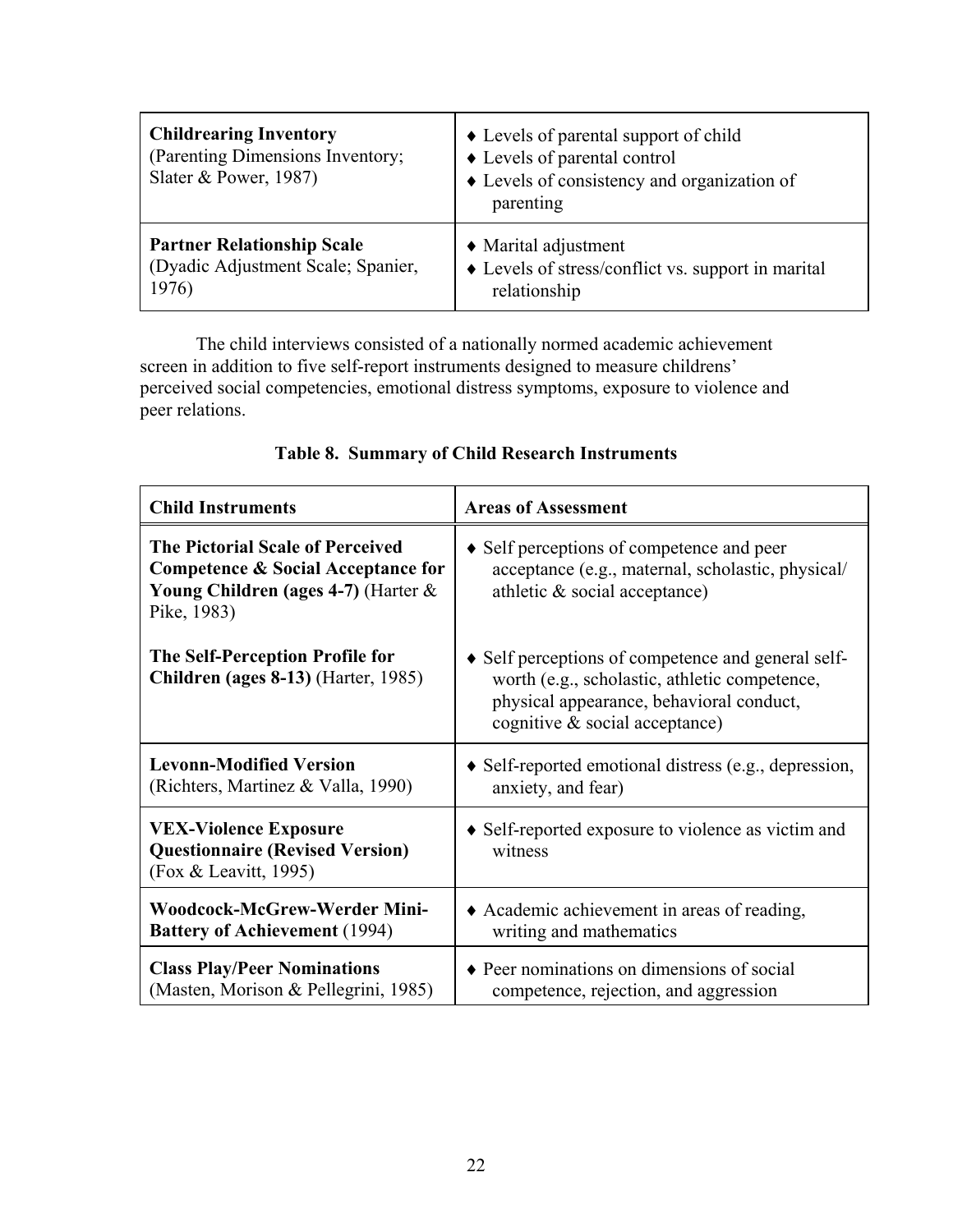Two teacher questionnaires were completed. The first consisted of a 22 item questionnaire which assessed the degree to which teachers experience symptoms of burnout such as emotional exhaustion and client depersonalization. The second was a checklist questionnaire which assessed positive and negative behaviors exhibited by children in a class. Both measures have been published previously with considerable literature concerning their reliability and validity.

| <b>Teacher Instruments</b>                                                                                               | <b>Areas of Assessment</b>                                                                                          |
|--------------------------------------------------------------------------------------------------------------------------|---------------------------------------------------------------------------------------------------------------------|
| <b>Maslach Burnout Inventory</b><br>(Maslach & Jackson, 1986)                                                            | $\triangle$ Emotional exhaustion<br>$\bullet$ Client depersonalization<br>$\bullet$ Lack in personal accomplishment |
| <b>Teacher-Child Rating Scale (TCRS)</b><br>(Hightower, Work, Cowen,<br>Lotyczewski, Spinell, Guare &<br>Rohrbeck, 1986) | • Behavior problems and competencies of each<br>child in the class                                                  |

|  |  |  |  | Table 9. Summary of Teacher Research Instruments |
|--|--|--|--|--------------------------------------------------|
|--|--|--|--|--------------------------------------------------|

## **Data Management**

During the summer and fall of each year, the data collected from the previous Spring were coded and entered into SPSS (Statistical Package for the Social Sciences) program files. All data were entered twice and reliability checks were conducted for every question using a syntax file created by the researchers. Discrepancies were checked, discussed if necessary, and corrected. Working systems files, consisting of scored subscales from each measure, were created and used for all analyses. Additionally, follow-up forms completed by each interviewer for all interviews were reviewed. These follow-up forms were completed at the time of the interview, and gave interviewers an opportunity to note any circumstances that may have compromised the validity of the data collected. For instance, interviewers noted whenever there were substantial disruptions during the interview session, when participants did not appear to understand a question or scale, or when participants did not seem to be paying attention or taking the time to think about their answers. All items judged to be potentially invalid were flagged and those items and/or subjects were excluded from relevant analysis. All analyses were conducted by one of three data analysts using SPSS.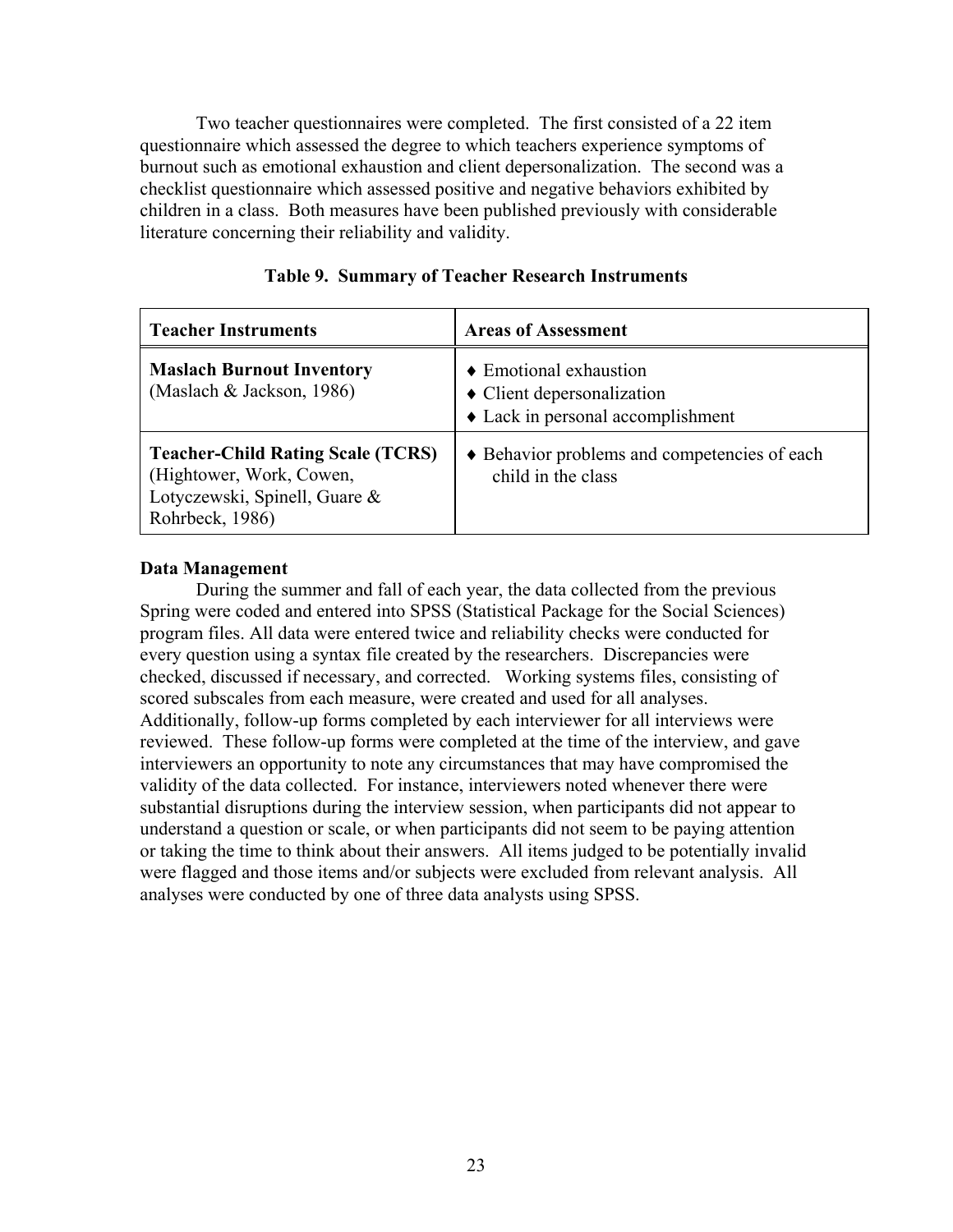## **Results/ Discussion**

### **Child Outcomes**

A series of repeated measures analyses of variance were completed on data collected from three different sources: primary caregivers, teachers, and children. Analyses compared longitudinal changes in child behaviors at the experimental and control schools from baseline 1996 to August 1999. Scores were obtained from parents on the Child Behavior Checklist (CBCL, Achenbach, 1991), teachers on the Teacher-Child Rating Scale (T-CRS, Hightower, et al., 1986), and from the children themselves on the Levonn Scale of Children's Emotional Distress (Richters, Martinez, & Valla, 1990). Analyses compared differences in the average scores between children in the two schools, and differences among children in the experimental school who did or did not receive services through the Linkages to Learning program.

Each of the following sections begins with a concise summary of the major findings. This is followed by a more detailed explanation of the data analyses. In addition, graphs are included to clarify the results pictorially.

### **A. Emotional and Behavioral Outcomes: Parent Report**

### **Findings:**

*Parents in the school with the Linkages to Learning program reported a significant decrease of children's negative behaviors over three years. Decreases were reported on both the externalizing and internalizing subscales. At baseline, children in the experimental school exhibited more negative behaviors than children in the control school. However, by the end of the third year of the Linkages to Learning program, children at the experimental school had fewer negative behaviors than those at the control school. This suggests that Linkages may have had a positive, school-wide impact on the prevalence of parent-reported behavior problems.* 

The CBCL assessed parent perceptions of children's emotional and behavioral difficulties. The overall ANOVA results and simple effects at baseline and again at the end of the third year indicated no significant differences between the two schools on either of the two major subscales: externalizing and internalizing problem behaviors. There was an overall decrease in the mean problem behaviors on both subscales over time and this main effect was significant. In addition, there were similar significant Time x School interactions for both the externalizing  $(F(2,66) = 13.43, p. \le 0.001)$  and internalizing (F(1,67) = 6.38, p < .014) subscales. Figures 7 and 8 graphically illustrate these interactions. As can be noted for both internalizing and externalizing behaviors, there was a sharp reduction in problem behaviors among children at the experimental school. While there was some reduction in behavior problems reported by parents at the control school, this change was considerably smaller.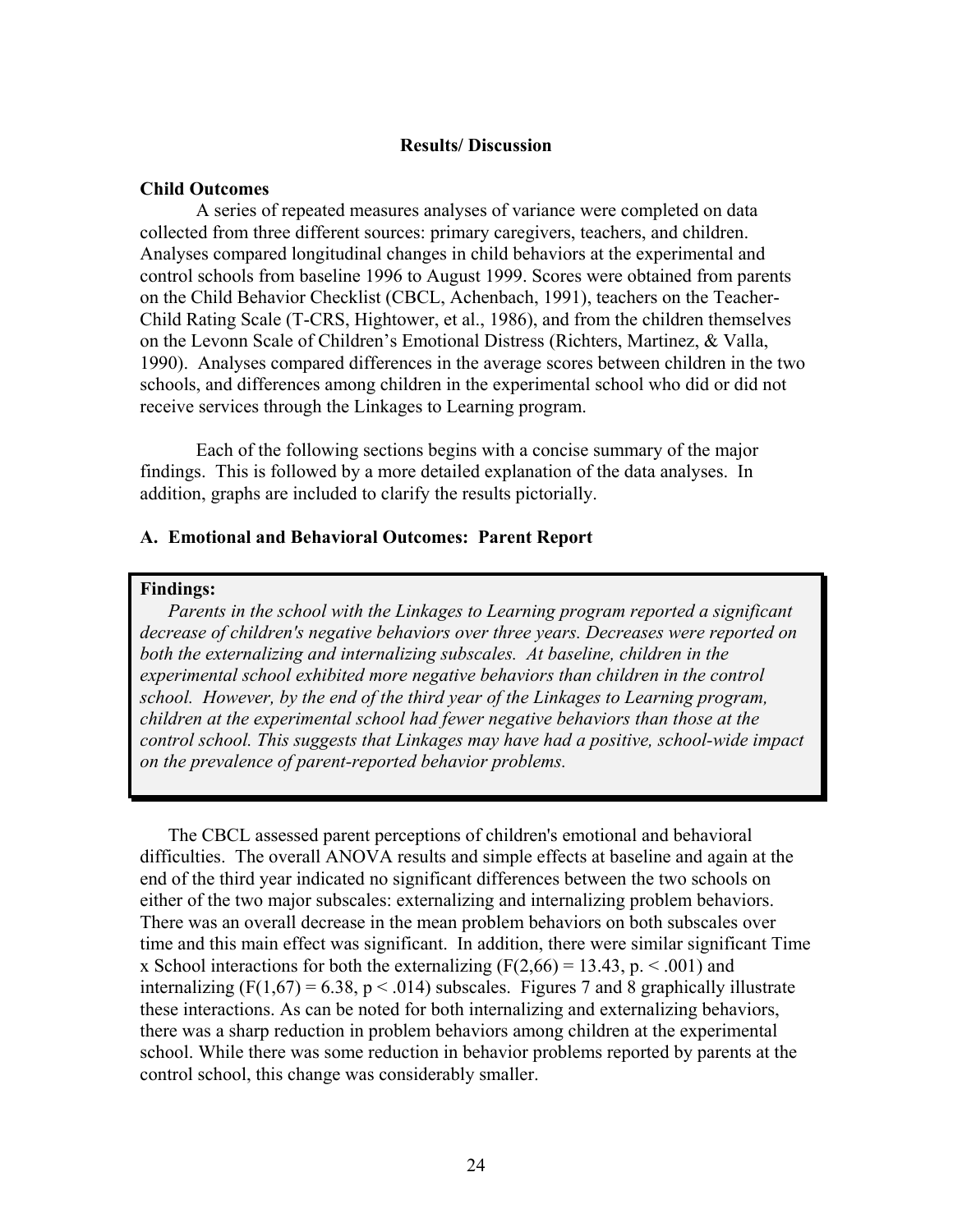

**Figure 7. Parent Reported Child Externalizing Behaviors by School** 

**Figure 8. Parent Reported Child Internalizing Behaviors by School** 

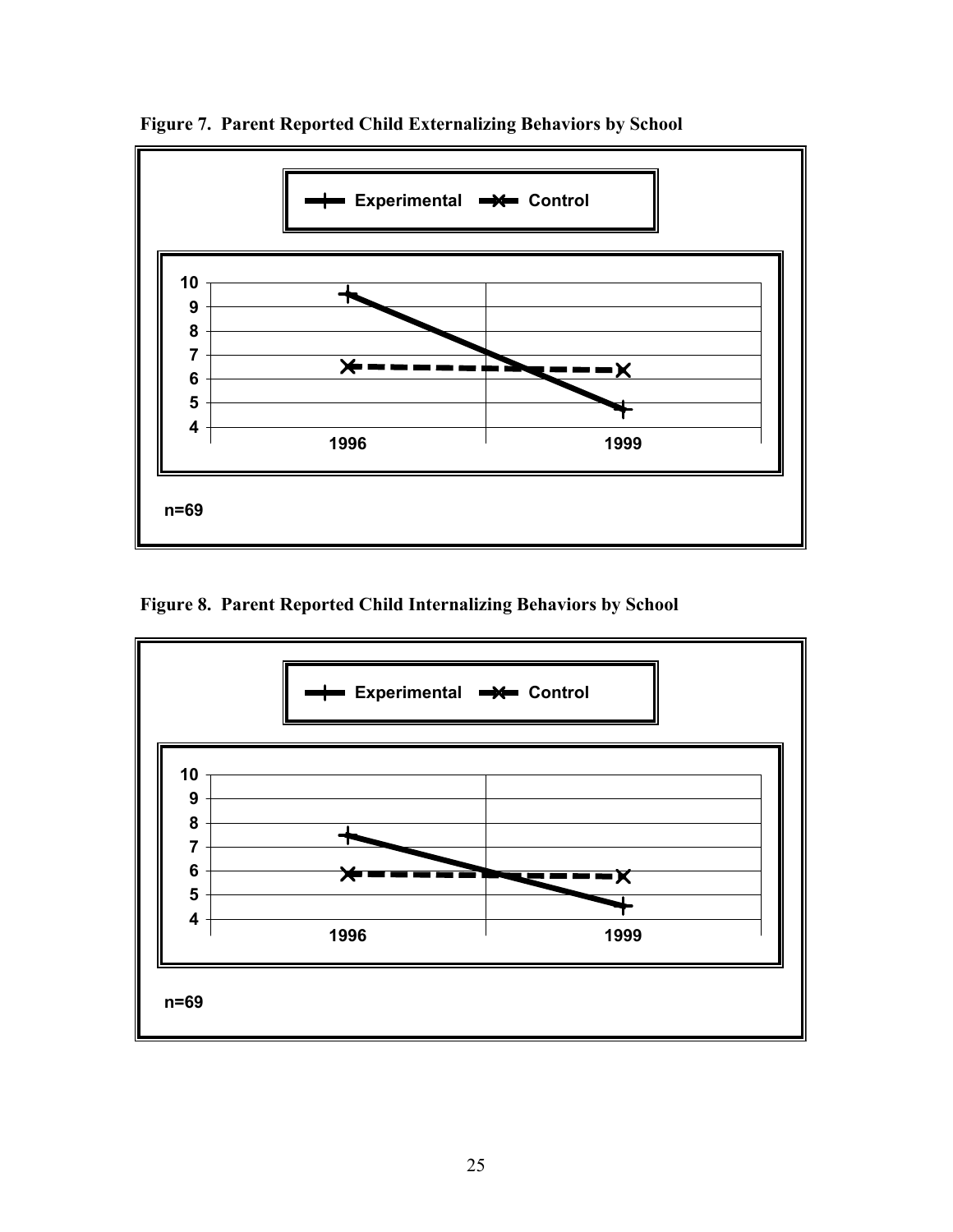Post hoc comparisons explained this interaction further. Longitudinally, children from the control school showed no significant change on either the externalizing scale  $(t(36) = .22, p = .823)$  or the internalizing scale  $(t(36) = .14, p = .893)$ . In contrast, the scores for the children from the experimental school showed a significant decrease in both types of problem behaviors (externalizing,  $t(31) = 4.45$ , p.  $\lt 0.001$ ; and internalizing,  $t(31) = 3.78$ , p. < .001).

The fact that children at the experimental school started out with more problem behaviors than those at the control school indicates that these findings should be interpreted with some degree of caution. Some improvement in students' behaviors may be associated with a regression to the mean statistical artifact. On the other hand, there is some evidence to suggest that children showing severe problem behaviors in early primary school years tend to regress further by grade level. This trend is not evidenced among children at the experimental school. It is hypothesized that the presence of the Linkages to Learning program at that school may be a factor serving to mitigate against such an increase in behavior problems over time.

### **Differences in CBCL Scores by Services**

### **Findings:**

*The second way that changes in the CBCL were examined was to evaluate differences between children in three groups: children at the control school, children at the experimental school who had received direct services through the Linkages to Learning program, and children at the experimental school who had not received services. Over time, there were significant differences between the three groups on both the externalizing and internalizing subscales. Children who had the highest scores on the CBCL were those who were receiving Linkages services. This suggests that the children who needed services most were the ones who received them.* 

The reported externalizing problem scores for children receiving services were, on average, more than 2 points higher than those of children not receiving services in the same school, and 4 points higher than scores of children in the control school. While the baseline differences were not as dramatic for the internalizing subscale, the differences were in the same direction.

By the end of the study, parent-reported problems for children receiving services had dropped to the level of children at the control school. The most apparent drop was on the externalizing subscale, where the average 4-point difference had disappeared. It appears that the program had a positive effect, at least in terms of parents' perceptions of their children's emotional and behavioral problems.

In addition, an interesting result was shown for children in the experimental school who were not receiving services. Similar to the children who were receiving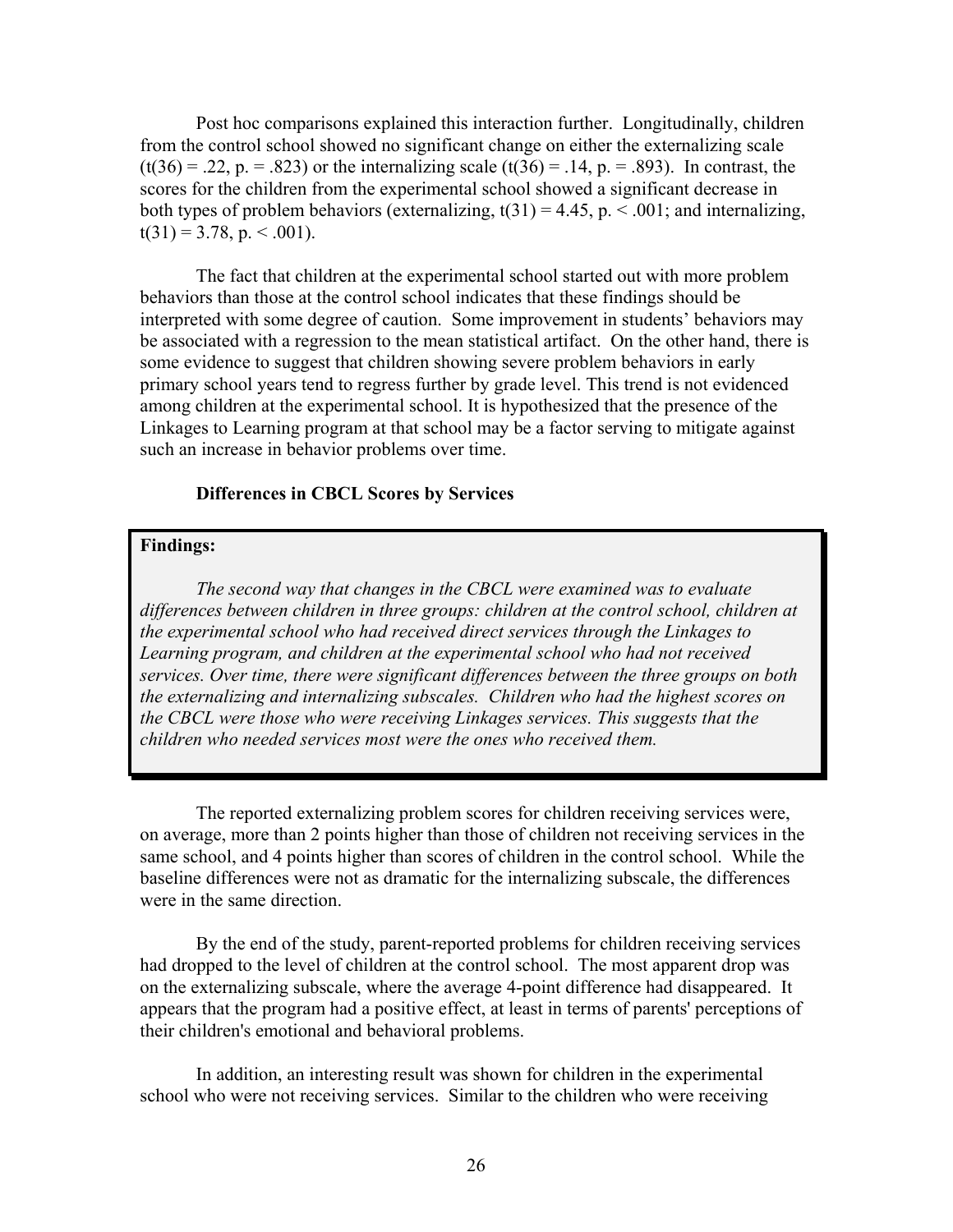services, this group also showed a dramatic decline in parent-reported problem behaviors on both subscales. In fact, the decline for this group was even greater than for those receiving services, particularly on the internalizing subscale. This finding suggests that the Linkages to Learning program may be having a general effect on the emotional climate of the school. Even parents of those children not directly receiving services were reporting significant improvements in the behaviors of their children. It is possible that these children, whose behavioral problems were likely to be less severe and entrenched than those of children receiving services, were more likely to make behavioral gains with even a minimal level of intervention (e.g., program presence in the school, program impact on teacher or parent attitudes, etc.) Figures 9 and 10 illustrate the changes in CBCL scores for children in the three groups from baseline to 1999.



**Figure 9. Parent Reported Child Externalizing Behaviors for Three Groups**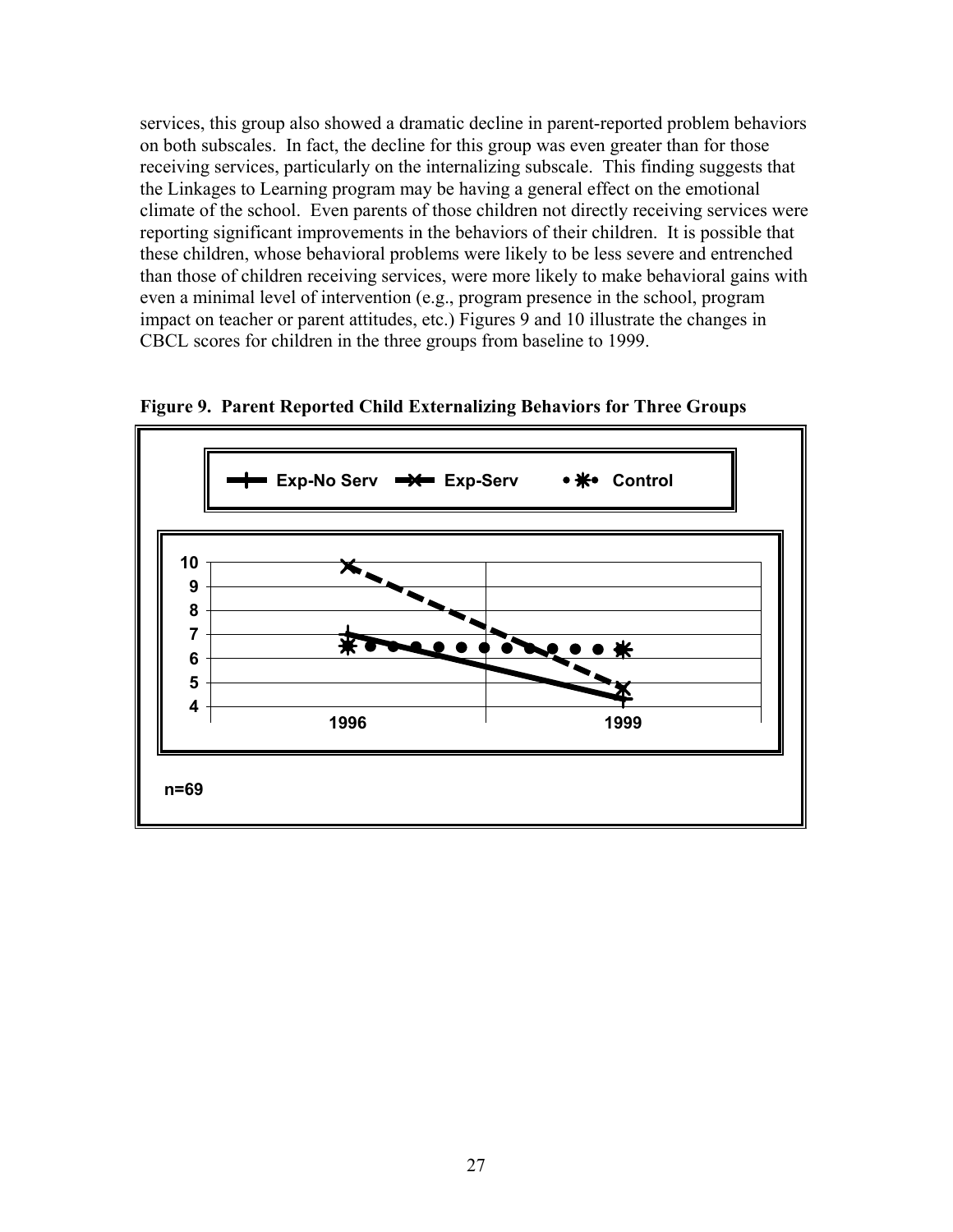

**Figure 10. Parent Reported Child Internalizing Behaviors for Three Groups** 

## **B. Emotional and Behavioral Outcomes: Teacher Report**

Data on children's behavior in the classroom were collected from teachers using the Teacher-Child Rating Scale (T-CRS) . Teachers completed checklists each year to document the behavioral strengths and weaknesses they observed among their students. The T-CRS groups items into positive and negative behaviors. Negative behaviors include things like being disruptive in class, poor motivation, and defiant behavior. Examples of positive behaviors include coping well with failure, being sensitive to other children's feelings, and tolerating frustration well.

## **Negative Behaviors**

## **Findings:**

*The trend in children's negative behaviors over time as reported by classroom teachers indicated a positive effect for the Linkages to Learning program. While children at the control school showed an increase in negative behaviors as they got older, the children at the experimental school did not show a similar trend.* 

Analysis of teacher ratings on the T-CRS indicated a positive effect for the Linkages to Learning program, although the interaction for school over time was not statistically significant  $(F(1,93) = 3.58, p. = .062)$ . Scores for children at the control school increased almost a full point on the negative subscale, while scores for children at the experimental school remained virtually unchanged over three years. At baseline,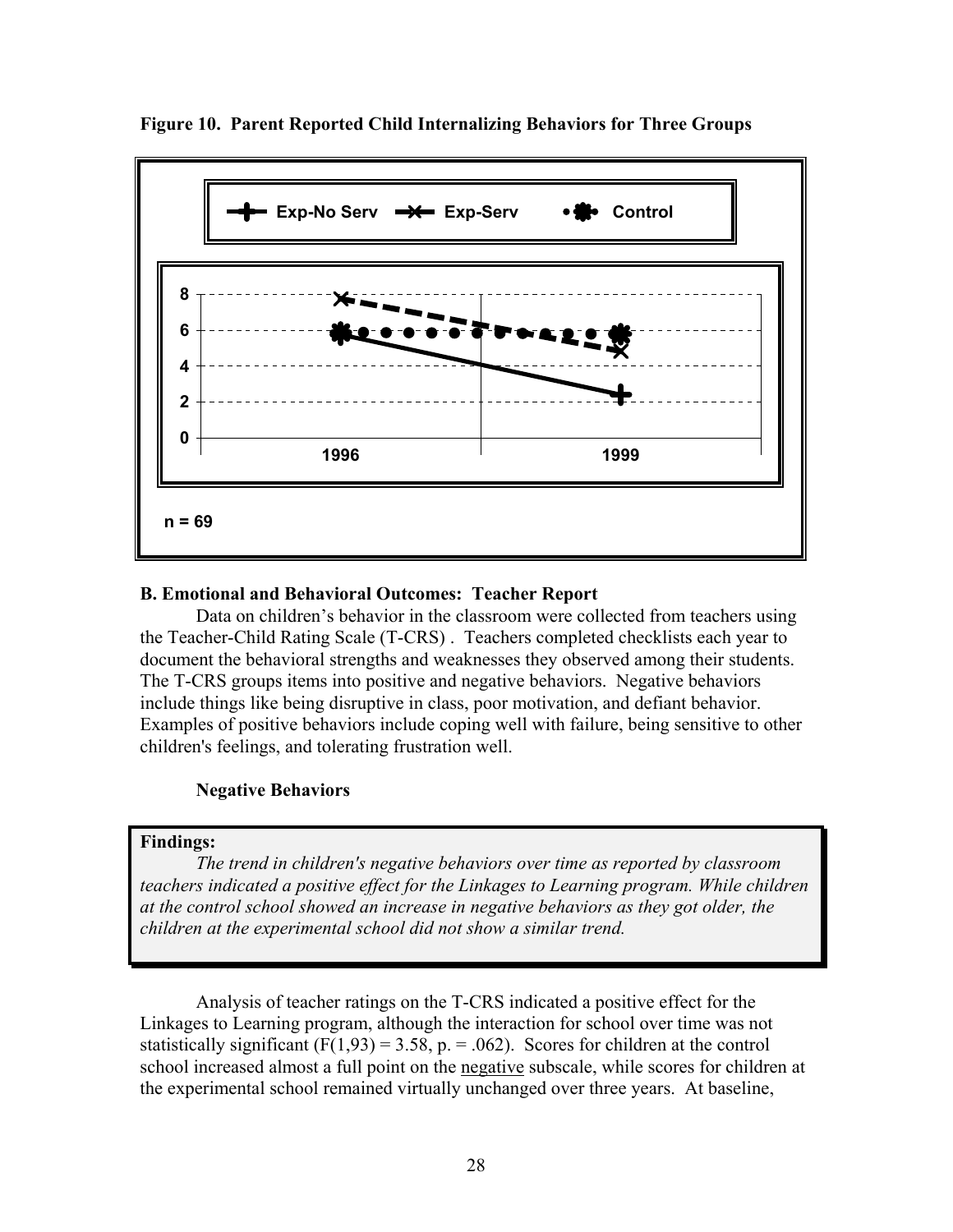teachers at the experimental school reported children as having significantly more negative behaviors (t(98) = 3.85, p.  $\lt$  .001) and significantly fewer positive behaviors  $(t(98) = -2.10, p = .038)$  than teachers at the control school. At the end of the third year, however, the schools were no longer statistically significantly different from each other on the negative subscale (t(111) = 1.62,  $p = 0.108$ ). That is, children at the control school demonstrated an increase in negative behaviors as they got older, while children at the experimental school did not show a similar trend, even though they had more risk factors. Figure 11 provides a graphical depiction of this finding.



## **Figure 11. Teacher Reported Child Negative Behaviors by School**

As Figure 11 illustrates, children in the control school went up almost a full point on the negative subscale over the course of the study. One possible explanation is that as children get into the higher elementary grades, the classroom becomes a more structured environment. Negative, acting-out behaviors become more apparent, particularly among children at-risk for academic and behavioral problems. It is also possible that as children get older, teachers' expectations for conforming behaviors get higher. When children fall behind in the academic domain, they may be more likely to respond by acting-out. Such behaviors can be attempts to distract from their academic difficulties, or may be expressions of frustration, anger or poor self-image.

Since children in the experimental school represent an equally, if not more, highrisk population than children in the control school, it was reasonable to expect a similar increase in teacher-reported negative behaviors as these children got older. In fact, at baseline, teachers at the experimental school reported children as having significantly more negative behaviors and significantly fewer positive behaviors children at the control school. However, at the end of the third year, the schools were no longer statistically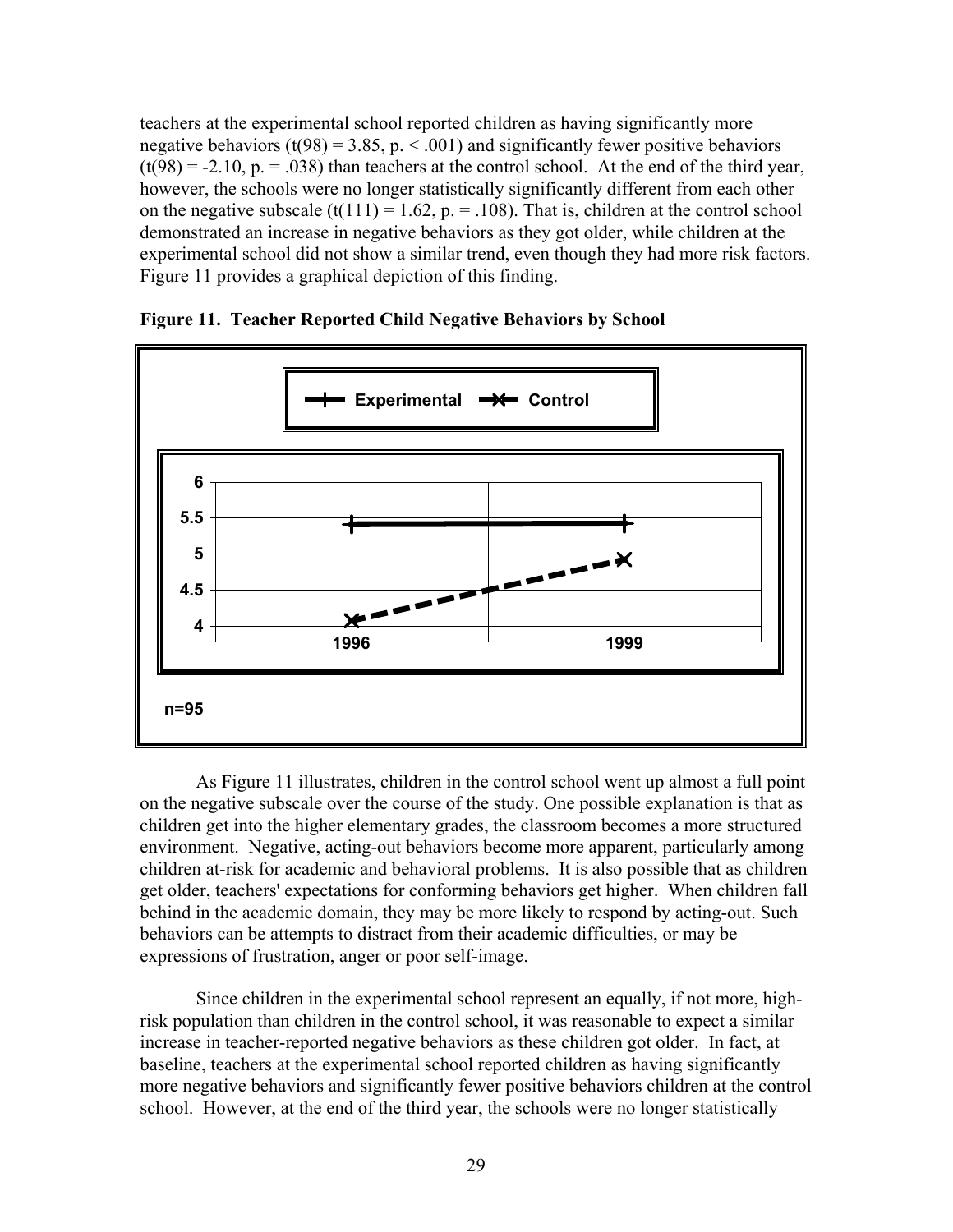different from each other on the negative subscale. While children at the control school showed an increase in negative behaviors as they got older, the children at the experimental school did not show a similar pattern. This was true both for children in the experimental school receiving Linkages to Learning services, and those not receiving services. It is possible to speculate that the Linkages to Learning program was one important factor in preventing this increase in negative behaviors over time.

### **Positive Behaviors**

#### **Findings:**

*No significant differences were found among the three groups in terms of change in positive behaviors.* 

### **B. Emotional Outcomes: Child Report**

#### **Findings:**

*As expected, children in the experimental school reported significantly higher emotional distress levels at baseline than children in the control school. Three years later, however, distress scores for children in the experimental school were lower than those of children in the control school.* 

Just as parents and teachers reported on children's behavioral functioning at home and in the classroom, children reported on their own perceptions and experiences of emotional well-being. The Levonn Scale was used to assess a child's perception of his/her own level of emotional distress. For this measure, children reported on the extent to which they experienced symptoms of anxiety, depression, distractibility, and poor selfesteem.

Analyses by ANOVA indicated a significant School x Time interaction (F(2,116)  $= 6.80$ , p.  $= .010$ ). At baseline, the two schools were significantly different (t(116)  $=$ 2.56,  $p = 0.012$ ) from each other, with children at the control school reporting significantly lower distress levels. The levels of distress among children at the experimental school remained stable over the three year period. However, the scores for the children the control school increased significantly  $(t(43) = 3.41, p = .001)$  and surpassed scores for children at the experimental school. Figure 12 illustrates this finding.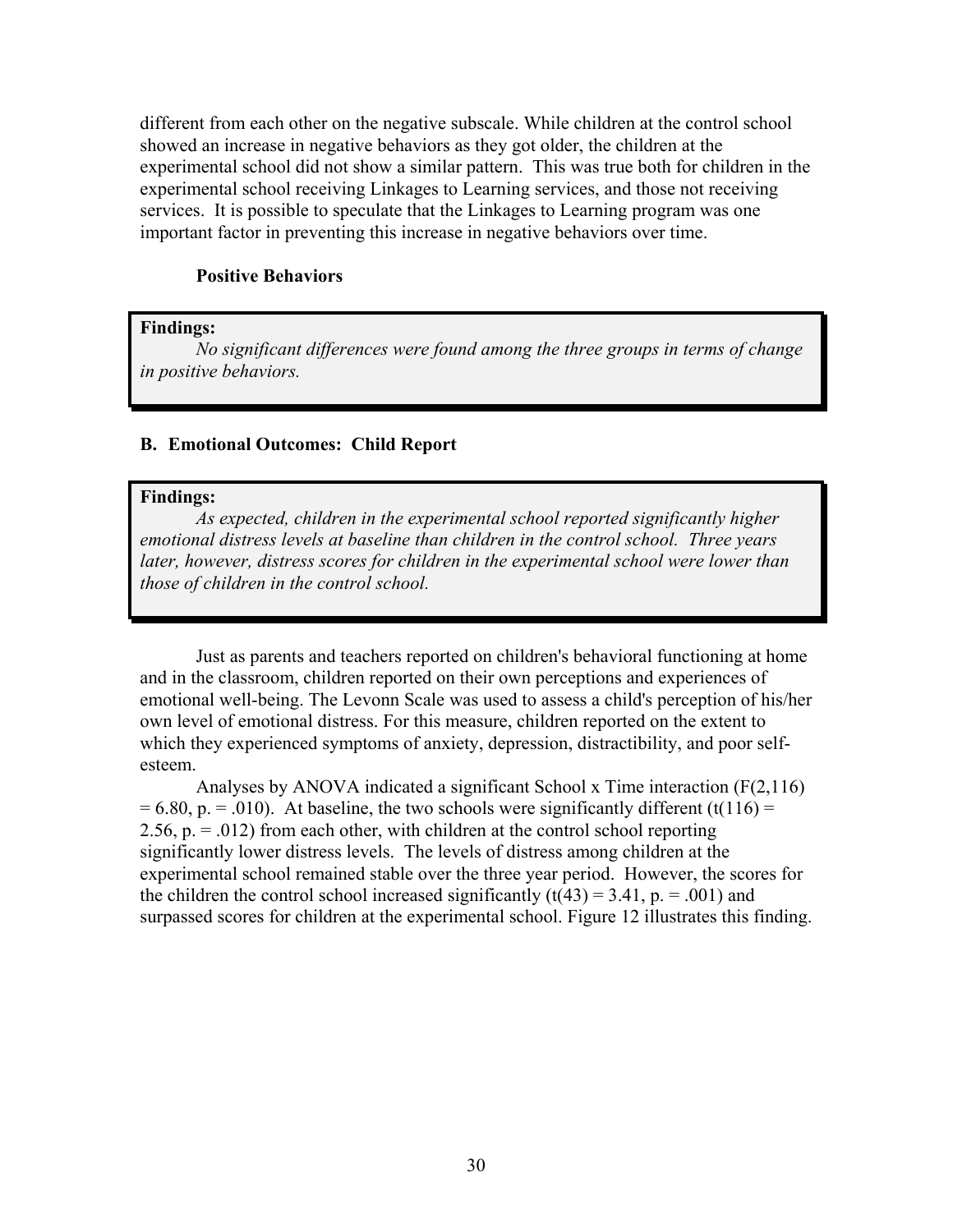



At this point, we can only speculate about the reasons for an increase in distress symptoms among children at the control school. It is possible, for instance, that as children get older and have greater self-awareness, they are more able and more likely to report on their internal experiences of sadness, anxiety or low self-concept. It is also possible that as children get older and parents, teachers, and even peers place greater expectations upon them, they are more likely to experience stress. Common stresses experienced by school aged-children include those related to academic success, social acceptability, and family factors such as divorce. Again however, what is most notable here is that while we would speculate that children at both schools would be similarly vulnerable to the effects of such stresses, only those at the control school show increases in distress levels over time. This finding suggests that the presence of the Linkages to Learning program at the experimental school may be serving as a protective factor against such increases in emotional distress.

## **C. Academic Outcomes**

## **Findings:**

*Results from the math subscale of the academic achievement screener indicated some positive effects of educational services provided to children through the Linkages to Learning program. Children at both schools had significantly higher math achievement scores at the end of the three-year study than at baseline. However, children receiving educational services through the Linkages to Learning program improved significantly more than those at the experimental school who did not receive services.*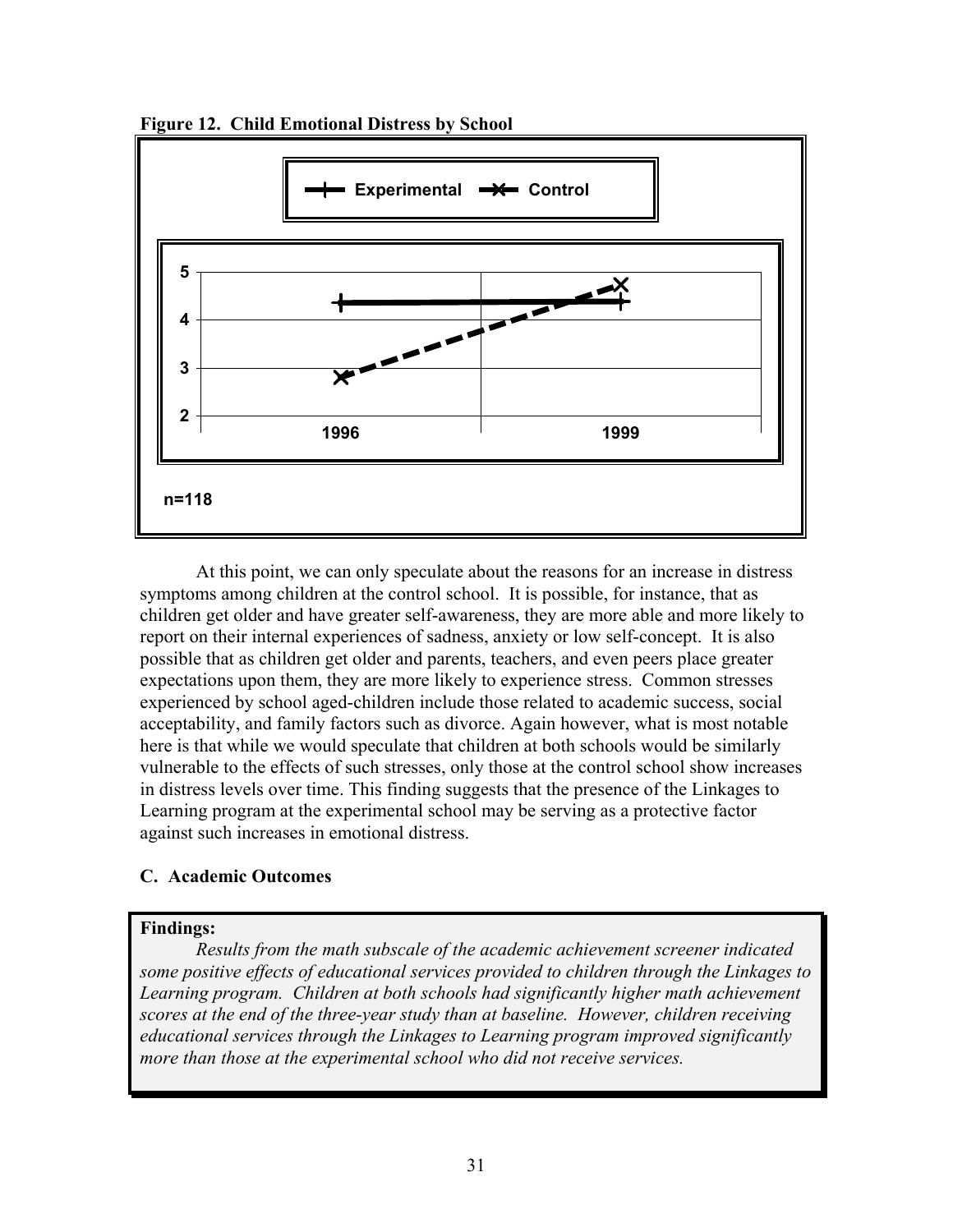To determine if the Linkages to Learning program had an impact on academic achievement, children were assessed with the Woodcock-McGrew-Werder Mini-Battery of Achievement (1994). Data were collected by trained research assistants, normed to standardized scores by age, and analyzed by repeated measures analyses of variance. Results from the math subscale indicated some positive effects of direct educational services to children. Children at both the experimental and control schools had significantly higher math achievement scores at the end of the three-year study. However, when children at the experimental school were divided into two groups, those receiving direct educational services and those not receiving services, the group receiving services improved significantly more. The two groups at the experimental school were different at baseline (t(71) = .32, p. = 001), but by the end of the study those receiving services had made considerably greater gains, and the difference between the groups was no longer significant (t(73) = 1.05, p. = .297). These changes are depicted graphically in Figure 13.



**Figure 13. Math Achievement by 3 Groups** 

As Figure 13 illustrates, the performances of children within the two groups at the experimental school were different. While the children not receiving direct educational services started out with higher math achievement scores, by the end of the study the children receiving services had made such gains that they were now approaching the achievement scores of their peers in the no-service group. Again, as in earlier examples, children in the service group had the lowest achievement levels of all children. This indicates that the children who received help were in fact those with the greatest need. By the end of the study, children who received services scored closer to their sameschool peers than they did at baseline. Thus, when children at the experimental school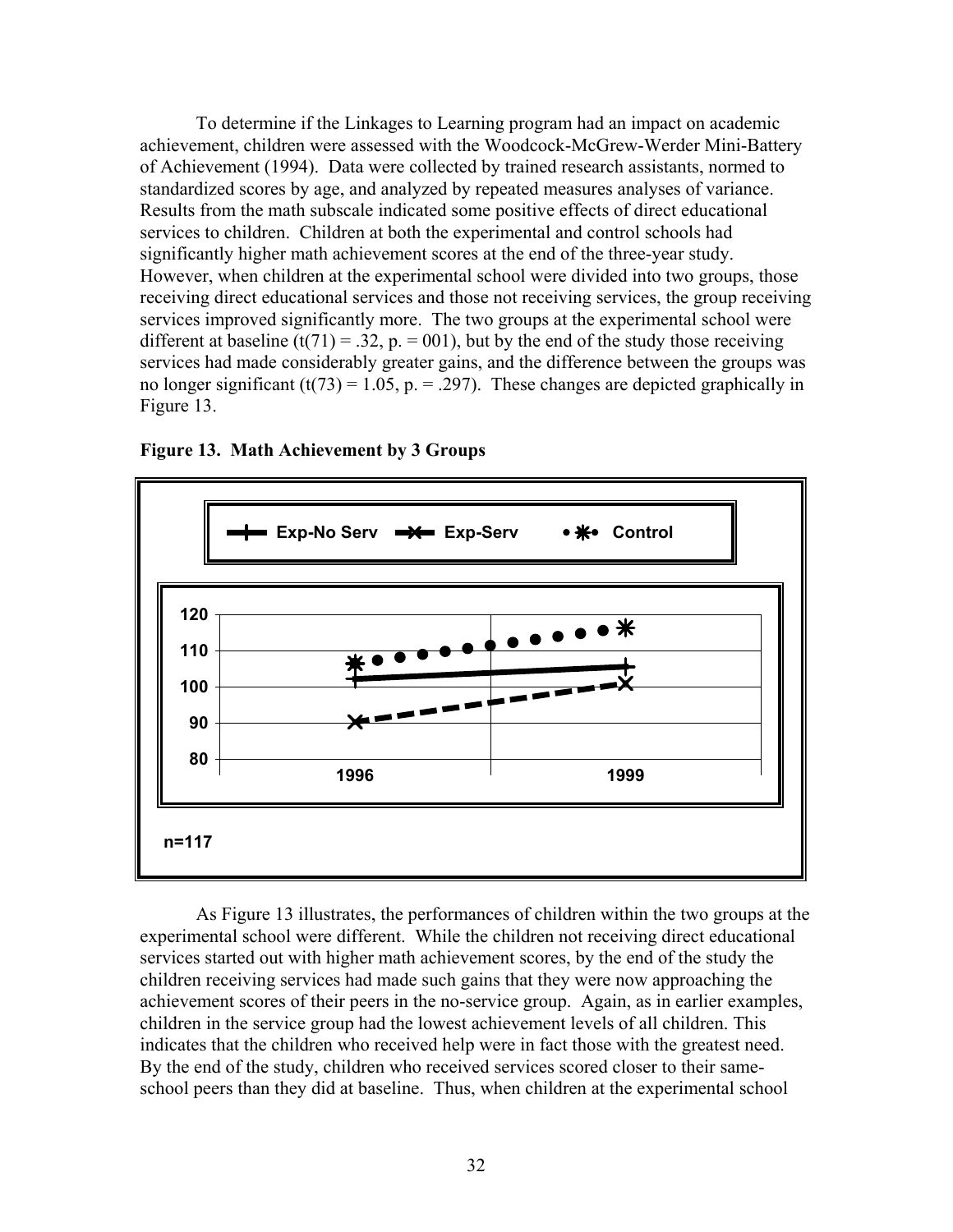not receiving services were viewed as a control group, the Linkages intervention seemed to have a positive effect on this aspect of academic functioning. That is, the children receiving services showed significantly greater improvements than their no-service peers. In fact, their gains more closely mirrored those of the children in the control school.

This positive impact of the Linkages to Learning program on math achievement was not found for either the reading subscale or the writing subscale of the achievement measure. One important consideration is the fact that a significant number of the children at the experimental school had limited English proficiency, which could have confounded reading and writing scores. Math scores, because they are less language-dependent, may be less influenced by this factor.

## **Parent Outcomes**

### **A. Depression**

## **Findings:**

*Since Linkages to Learning services were available to parents at the experimental school, it was anticipated that parents would show improvement in some areas of emotional functioning and parenting skills. While levels of depression did not differ significantly between the two schools, the trends were interesting. Parents at the school with the Linkages to Learning program reported being less depressed over time, while those at the control school remained unchanged.* 

Data were collected from children's primary caregivers to assess their level of emotional functioning (Brief Symptom Inventory, BSI, Derogatis & Melisaratos, 1983). On this inventory, parents indicated on a 5-point Likert scale whether they had experienced a number of physical and emotional "symptoms" during the past 7 days. Of particular interest to this study was the subscale which assessed depression, since a high correlation between maternal depression and child behavior problems has been demonstrated in previous research. At baseline, parents at the experimental school reported slightly higher depression ratings than parents at the control school. By the end of the study, while depression scores of the control school parents had not changed, there was a decrease in comparable scores for parents of children in the experimental school. Figure 14 presents these findings graphically.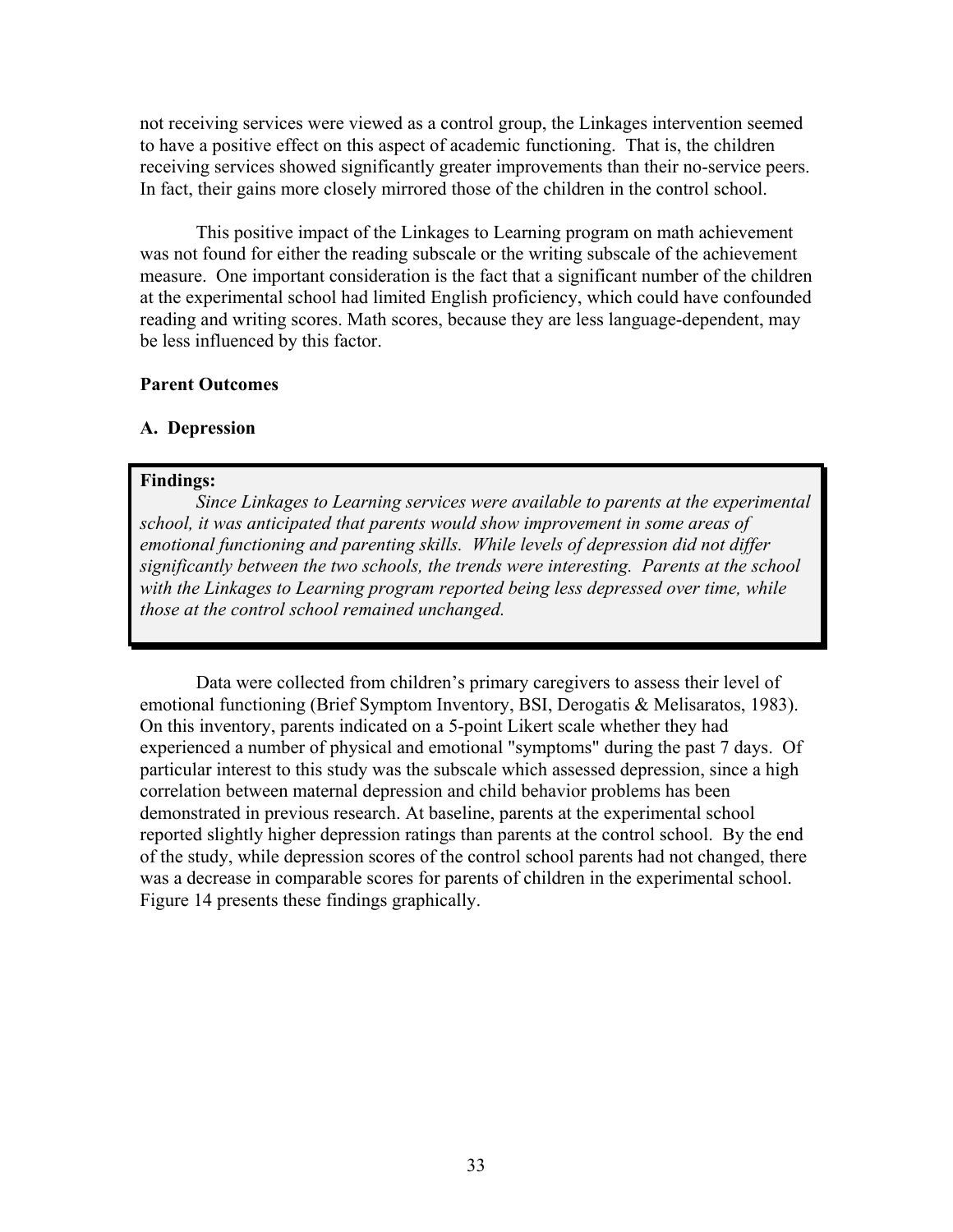

**Figure 14. Primary Caregiver Level of Depression by School** 

## **B. Family Cohesion**

### **Findings:**

*A significant positive change for parents in the experimental school was evident in the amount of family cohesion reported by the primary caregiver. Parents at the experimental school reported a significant increase in family cohesion over time that was not evident among parents at the control school.* 

The cohesion subscale of the Family Environment Scale (FES, Moos & Moos, 1981) was used to assess this area of family functioning. This subscale was of particular interest because it correlated significantly with children's CBCL scores. Analyses indicated that there were significant differences between the two schools and over time. That is, the two schools were significantly different at baseline, with parents at the experimental school reporting less family cohesion. By the end of the study, cohesion scores were no longer significantly different for parents at the two schools. Here again, it is possible that activities offered through the Linkages to Learning program (such as activities aimed at reducing social stressors, and improving emotional health, parenting and family functioning) may have resulted in some positive impact on families at the experimental school. Figure 15 illustrates these findings.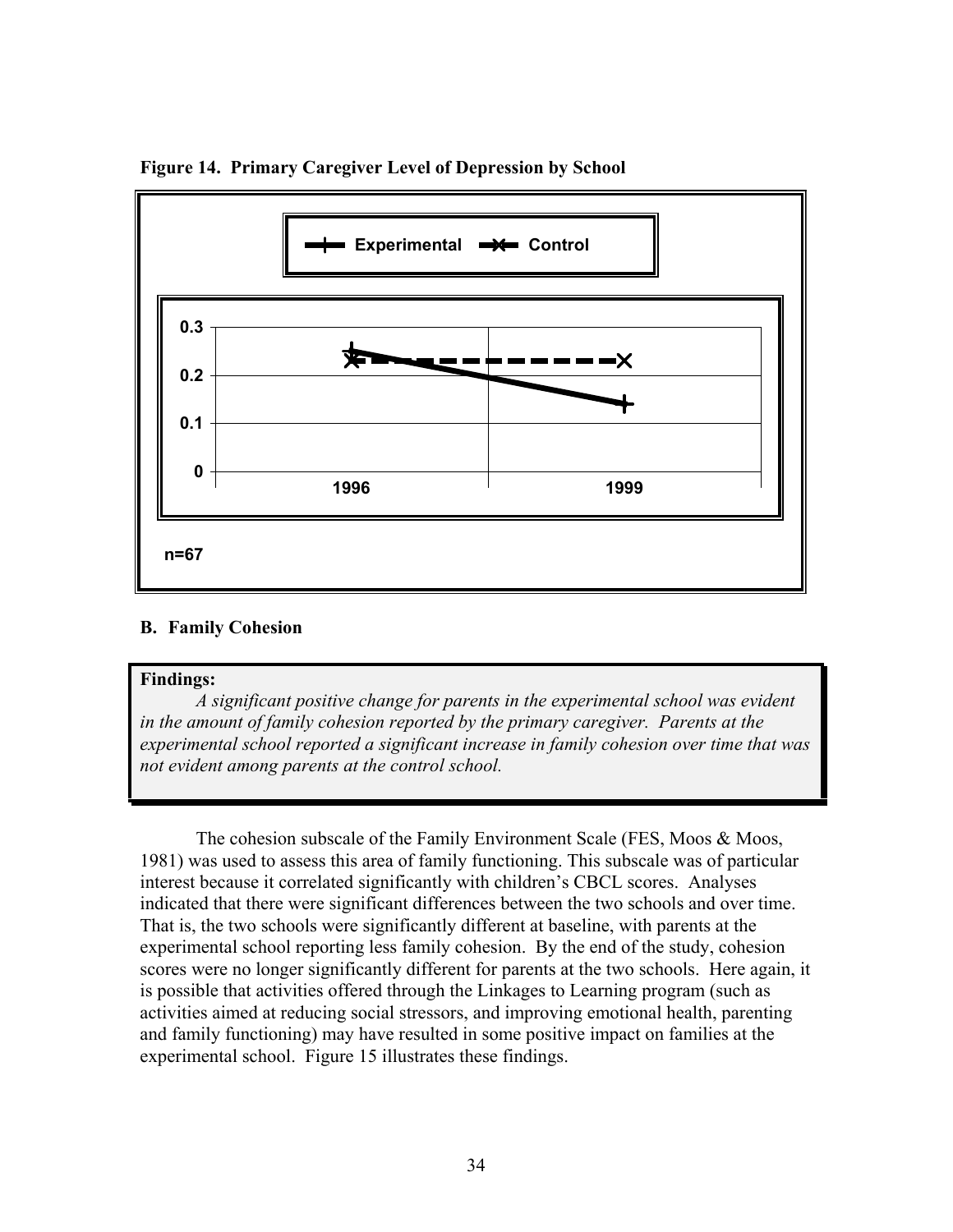

**Figure 15. Family Cohesion by School** 

## **C. Consistency in Parenting Practices**

#### **Findings:**

*Several aspects of parenting style were assessed. Findings related to consistency in parenting were particularly encouraging. Parents receiving services through the Linkages to Learning program demonstrated greater gains in consistency than parents at the experimental school who did not receive services, and parents at the control school.* 

Subscales of the Parenting Dimensions Inventory (PDI, Slater & Power, 1987), a multidimensional assessment of parenting, were used to measure differences between the schools and over time on various aspects of parenting. When measuring consistency in following through on discipline, differences were found among all groups, although these were not statistically significant. The trends, however, were very encouraging. While parents at the control school showed slight increases in consistency over time, parents at the experimental school who did not receive Linkages services reported decreases in consistency. Parents at the experimental school who received Linkages services made the greatest gains. This finding, which is shown in Figure 16, suggests a positive effect of program services on this aspect of parenting practices.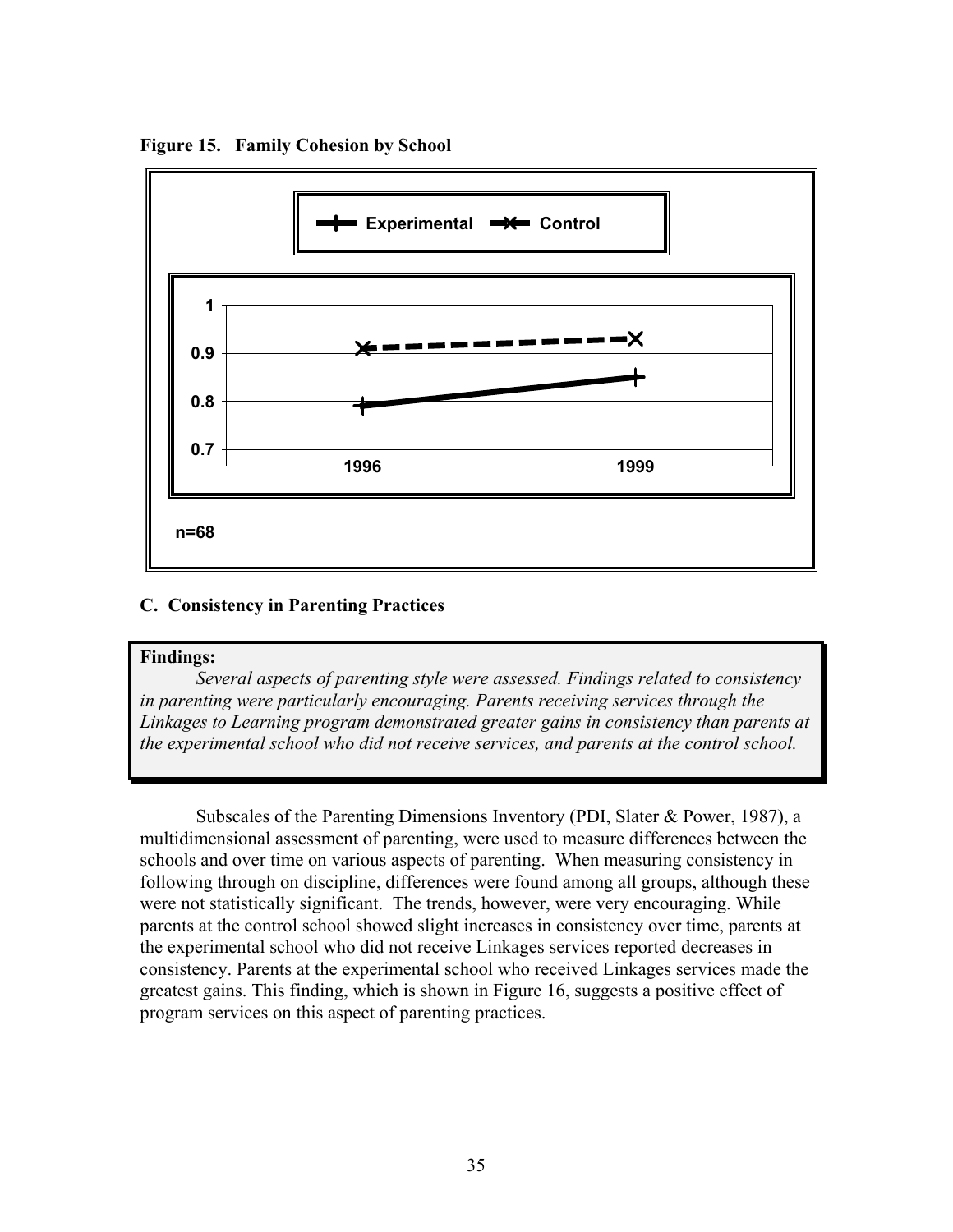

**Figure 16. Consistency in Childrearing Practices by Three Groups** 

## **D. Use of Physical Punishment**

### **Findings:**

*Use of physical punishment was another area of parenting that was assessed. While parents in all three groups increased reliance on physical punishment as their children got older, parents at the control school and parents who were receiving Linkages to Learning services increased only slightly. However, parents at the experimental school who were not receiving services increased significantly in their use of physical punishment.*

There was a significant difference between the two schools at baseline  $(t(64) =$ 3.2, p. = .002) and also at the end of the study  $(t(67) = 3.32, p = .001)$ . At both points in time, parents at the experimental school reported greater use of physical punishment. When comparing parents at the experimental school who did not receive services, parents receiving Linkages services, and parents at the control school, there was a significant Group x Time interaction (F(2,63) = 6.10, p. = .004). There were also significant differences found between the three groups  $(F(2,63) = 12.00, p. \le .001)$  and over time  $(F(2, 63) = 11.94, p = .001)$ . That is, the three groups were significantly different from each other at baseline and were still significantly different at the end of the study.

While all three groups increased in their use of physical punishment, parents at the control school and parents who were receiving Linkages to Learning services increased only slightly. However, parents at the experimental school who were not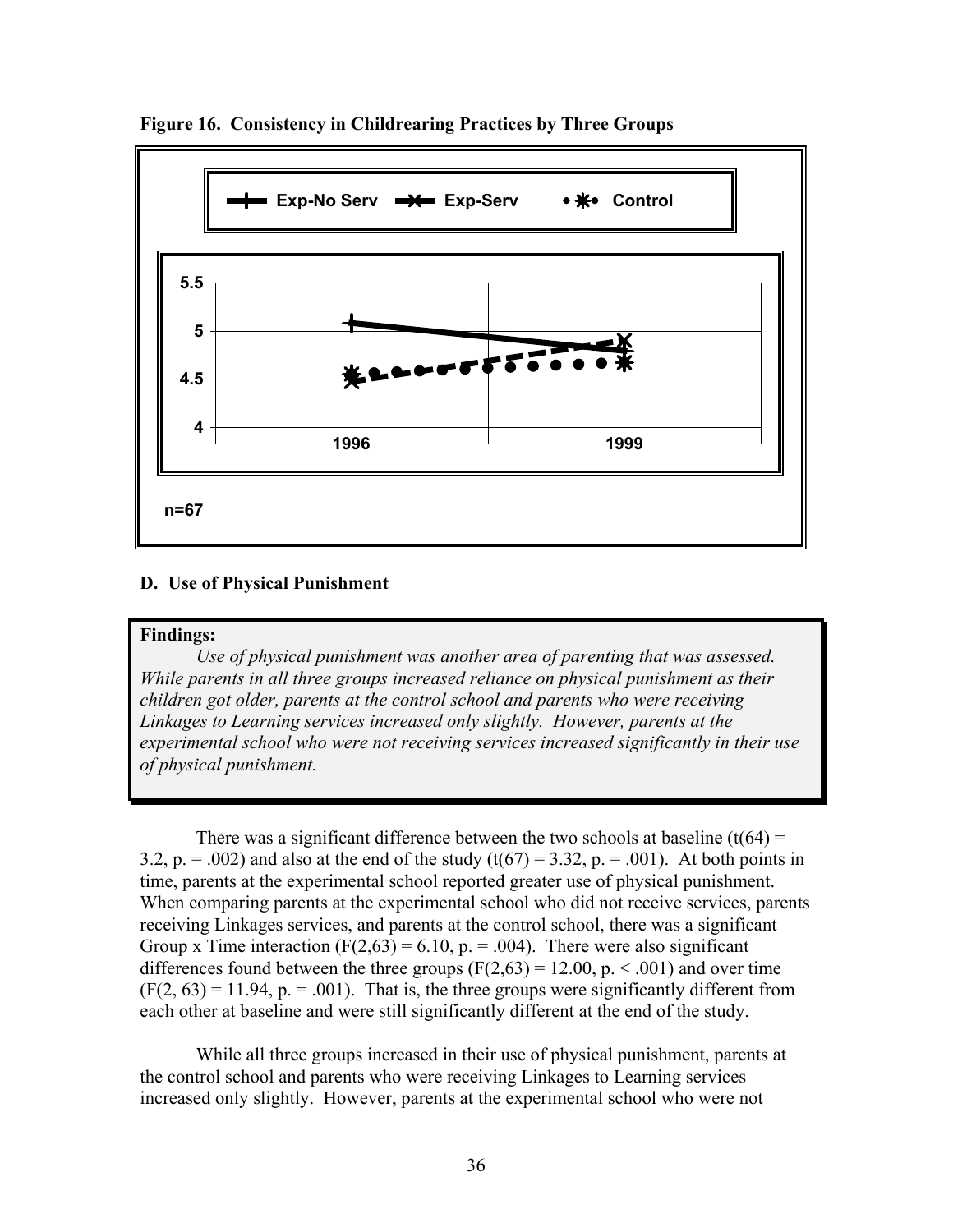receiving services increased significantly in their use of physical punishment. Findings suggest that providing parenting support and education to families with high risk factors may lead to the development and use of discipline strategies other than physical punishment. When these services were not used by parents within this high-risk population, use of physical punishment increased significantly more. Differences in use of physical punishment among the groups, and changes over time, are depicted in Figure 17**.**



**Figure 17. Use of Physical Punishment by Primary Caregiver by Three Groups** 

## **E. Consensus**

### **Findings:**

*While not all children in the study were from two-parent families, additional data assessing the quality of the relationship between parents in couples were collected from primary caregivers with partners. Findings indicate that ratings of consensus among partners at the experimental school increased more than, and even surpassed, scores among couples at the control school.* 

At baseline, partners at the experimental school had significantly lower consensus scores than partners at the control school  $(t(19) = 12.63, p. \le 001)$  on the consensus subscale of the Dyadic Adjustment Scale (Spanier, 1976). Parents at both schools showed a significant increase in their consensus scores. However, at the end of the study consensus among partners at the experimental school had increased more and even surpassed the consensus scores for parents at the control school. There was no longer a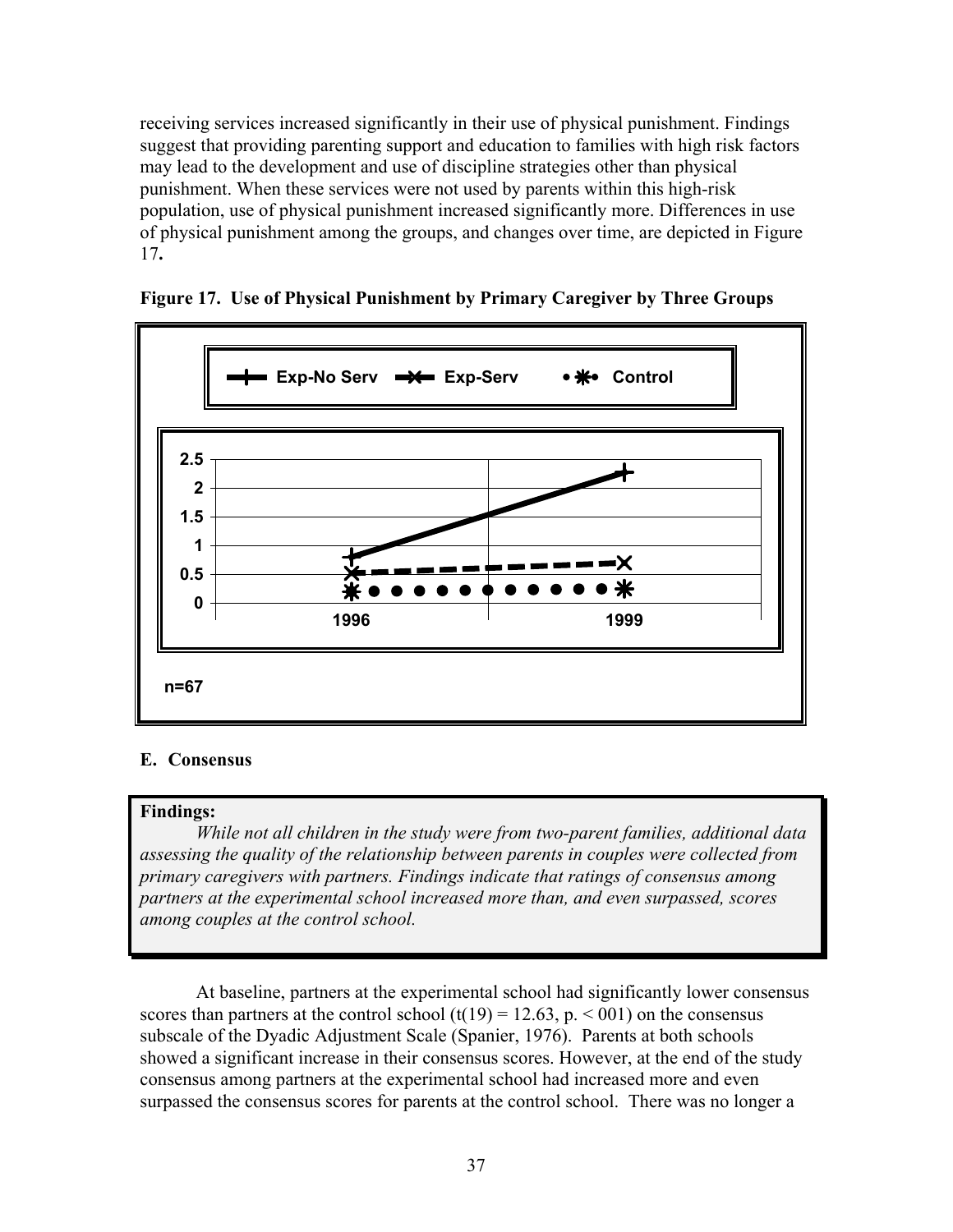significant difference in parental agreement scores between the schools after three years. Figure 18 depicts this outcome.



**Figure 18. Consensus Between Partners by School** 

## **Teacher Outcomes**

### **Findings:**

*There were no significant differences between teachers at the two schools in terms of job satisfaction.*

To determine whether there were significant differences in teachers' perceptions of their job satisfaction between the two schools, data were collected on the Maslach Burnout Inventory (Maslach & Jackson, 1981). It was hypothesized that teachers at the experimental school would report higher levels of emotional exhaustion, more student depersonalization, and lower feelings of personal accomplishment due to the significant population of students with multiple and severe psychosocial stressors (e.g., poverty, abuse) at that school. However, a series of independent t-tests and analyses of variance did not support these hypotheses. No significant differences were found between teachers at the two schools at baseline or at the end of the study on any of the three Maslach subscales. There were also no differences over time or significant interactions.

Findings from the study of the Linkages to Learning program at Broad Acres Elementary School are quite encouraging. Data from multiple sources, assessing functioning across several domains (e.g. behavioral, emotional and academic), indicate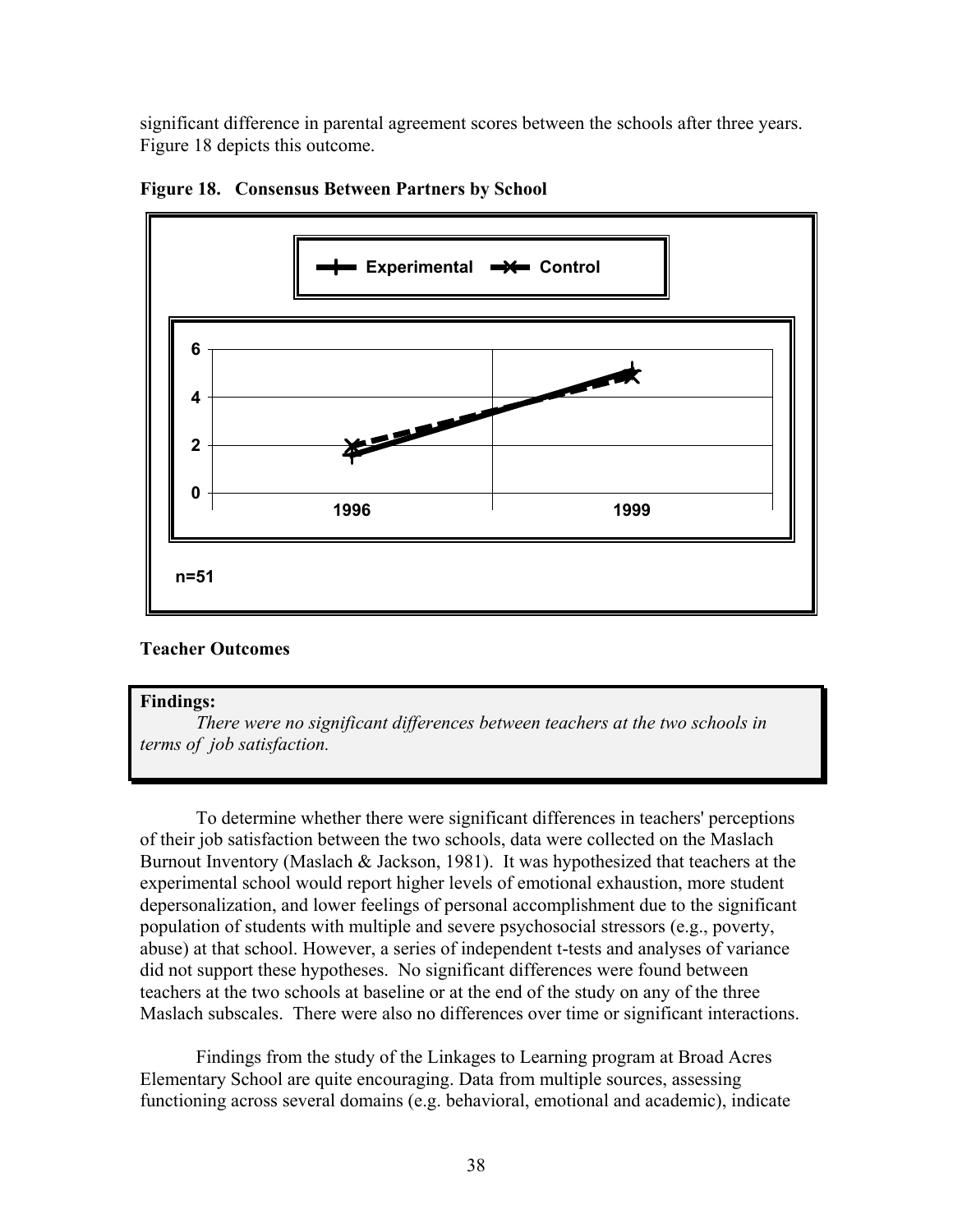positive outcomes for children and families. In some areas, functioning of children and parents at Broad Acres improved over time, while functioning of children and families at the control school did not. For example, parents reported significantly decreased behavioral problems among their children at Broad Acres, while parent-reported problems at the control school remained stable over time. Similarly, parents at Broad Acres reported slightly lower ratings of depressive symptoms, and higher rates of family cohesion over the course of three years, while control school parents reported virtually no change.

Furthermore, while teacher-reported negative behaviors and children's selfreported emotional distress symptoms increased at the control school, functioning of children at Broad Acres remained stable in these areas. While it is not entirely clear why these problems increased among the control sample, it is reasonable to expect to see similar trends among children in both populations. This suggests that the presence of the Linkages to Learning program at Broad Acres may have been serving to prevent such behavioral and emotional problems from increasing.

 Even more compelling are the findings that demonstrate particularly positive gains among children and families at Broad Acres who received direct services through the Linkages to Learning program. Children who received educational support from the Linkages program made the greatest improvements in math achievement of all groups of children, for example. Parents participating in the program also made the greatest gains in terms of consistency in parenting practices.

Future research on children and families like those at Broad Acres is needed to assess the sustainability of these outcomes. In particular, we need to understand whether or not children maintain positive gains as they move into middle and high school, and whether such changes make a difference in these children becoming self-sufficient, welladjusted and productive members of society.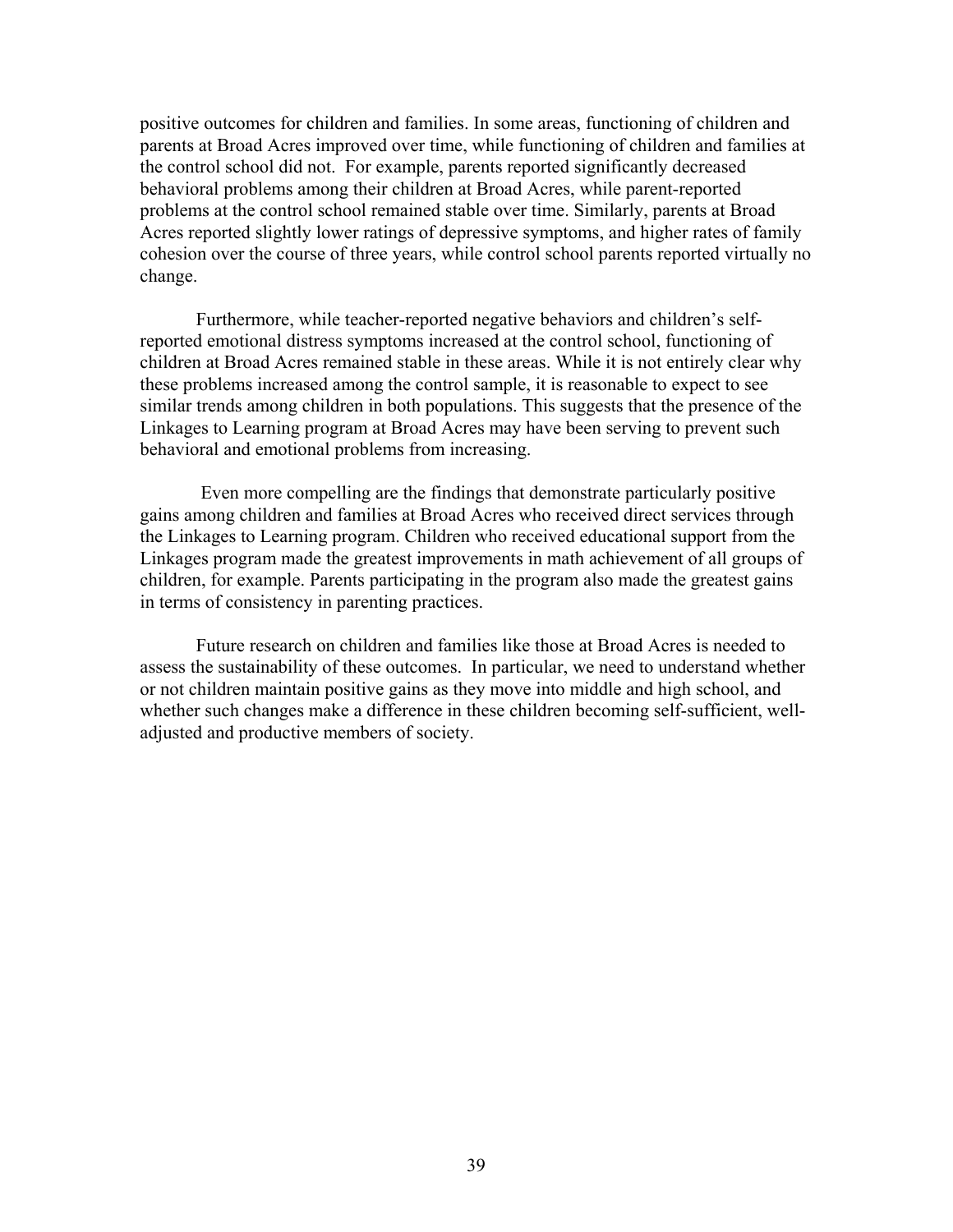### **Conclusion**

As this four year, University of Maryland project draws to an end, we are pleased that many aspects of the project will continue. The Linkages to Learning School-Based Health Center at Broad Acres currently functions at the same level of funding as it had during the U.S. Department of Education grant. Montgomery County, as part of its commitment to integrated, school-based services for under-served children and families, has assumed fiscal responsibility for the program. County leaders, including the many public and private partners in the Linkages to Learning initiative, are currently working on a five-year plan for the continued improvement and expansion of Linkages to Learning in elementary and middle schools.

A partnership between the University of Maryland and one of the Broad Acres Linkages to Learning partners will also likely result in continued analysis of the project data. Although the present report responds to the research questions that were posed at the outset of this endeavor, several additional areas of interest remain. One area of focus for this next stage of analysis will be the relationship between children's exposure to violence and rates of aggressive behavior. Findings from additional analyses will be reported next year.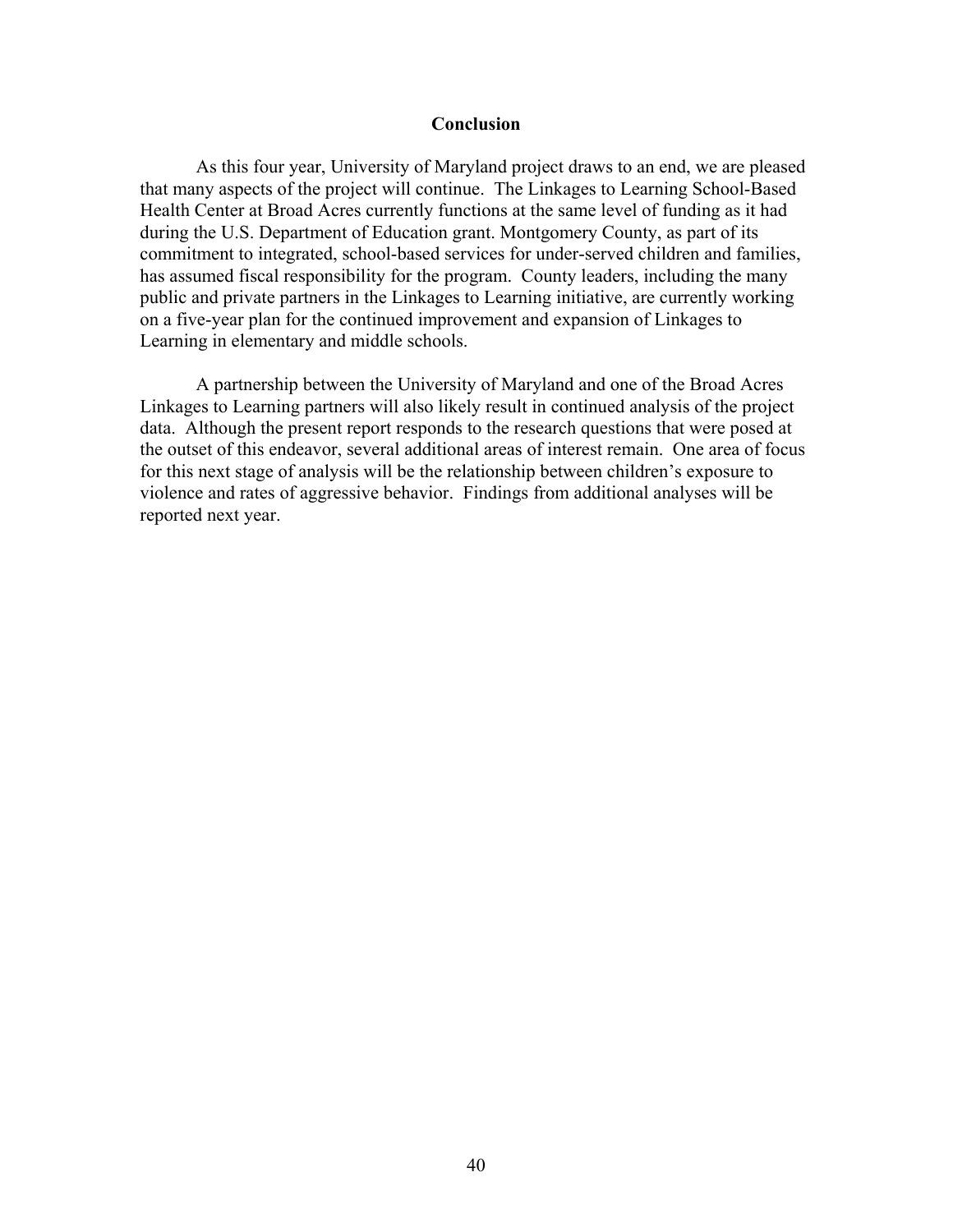### **References**

- Achenbach, T.M., & Edelbrock, C.S. (1981). Behavioral problems and competencies reported by parents of normal and disturbed children aged four through sixteen. Monographs of the Society for Research in Child Development, 46, (Serial No. 188).
- Derogatis, L.R., & Melisaratos, N. (1983). The Brief Symptom Inventory: An introductory report*.* Psychological Medicine, 13, 595-605.
- Fox, N.A., & Leavitt, L. (1995). VEX-R: The Violence Exposure Scale for Children. University of Maryland.
- Harter, S., & Pike, R. (1983). The Pictorial Scale of Perceived Competence and Social Acceptance for Young Children. University of Denver.
- Harter, S., & Pike, R. (1984). The Pictorial Scale of Perceived Competence and Social Acceptance for Young Children. Child Development, 55, 1969-1982.
- Hightower, A.D., Work, W.C., Cowen, E.L., Lotyczewski, B.S., Spinell, A.P., Guare, J.J., & Rohrbeck, C.A. (1986). The Teacher-Child Rating Scale: A brief objective measure of elementary children's school problem behaviors and competencies. School Psychology Review, 15, 393-409.
- Maslach, C., & Jackson, S.E. (1981). The measurement of experienced burnout. Journal of Occupational Behavior, 2, 23-39.
- Masten, A.S., Morison, P., Pellegrini, D.S. (1985). A Revised Class Play Method of Peer Assessment. Developmental Psychology, 21(3), 523-533.
- Moos, R. & Moos, B. (1981). Family Environment Scale Manual. Palo Alto CA: Consulting Psychologists Press.
- Richters, J.E., Martinez, P., & Valla, J.P. (1990). Levonn: A cartoon-based structured interview for assessing young children's distress symptoms. National Institute of Mental Health.
- Sarason, I.G., Johnson, J.H., & Siegel, J.M. (1978). Assessing the impact of life changes: Development of the Life Experiences Survey. Journal of Consulting and Clinical Psychology, 46, 932-946.
- Slater, M.A., & Power, T.G. (1987). Multidimensional assessment of parenting in singleparent families. Advances in Family Intervention, Assessment and Theory, 4, 197-228.

Spanier, G.B. (1976). Measuring dyadic adjustment: New scales for assessing the quality